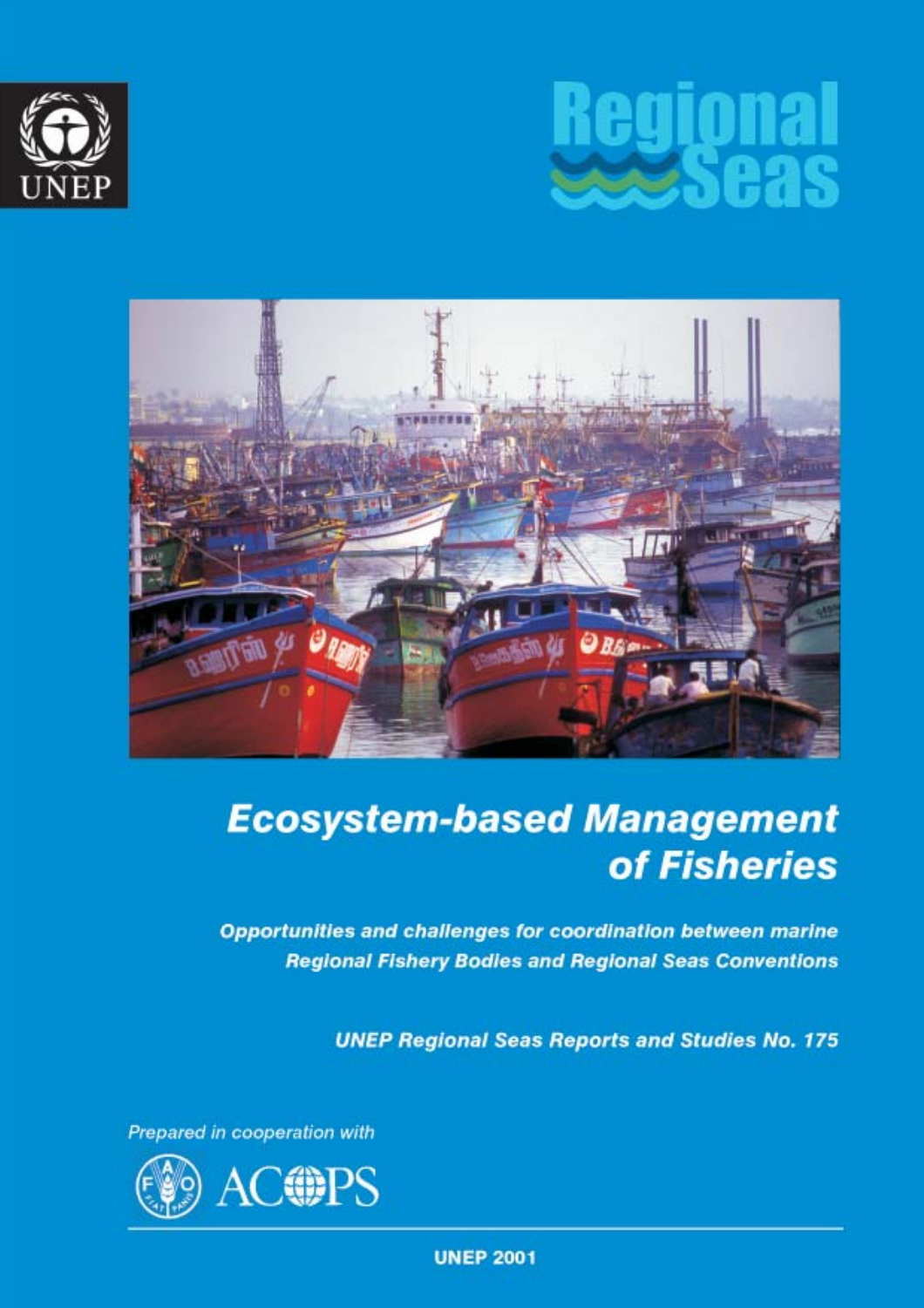Note: This publication was prepared by UNEP and FAO in cooperation with ACOPS on the basis of input provided by the Advisory Committee of ACOPS. In this endeavor we greatly appreciate the inputs provided by Regional Seas Conventions and Action Plans and Regional Fishery Bodies.

The designations employed and the presentation of the material in the document do not imply the expression of any opinion whatsoever on the part of UNEP or its partners concerning the legal status of any State, Territory, city or area, or its authorities, or concerning the delimitation of its frontiers or boundaries. The document contains the views expressed by the authors acting in their individual capacities and may not necessarily reflect the views of UNEP or FAO.

> UNEP would like to dedicate this publication to Stjepan Keckes who, in the wake of the 1972 Stockholm Conference, was the key player in the creation, development and expansion of the UNEP Regional Seas Programme. For 15 years, his careful planning, his insight into the workings of the United Nations system, and his ability to persuade nations – some in conflict – to unite for the protection of their shared marine environment gave the programme a durable framework which endures to this day. The Regional Seas Programme now involves some 140 countries and continues to attract more.

For bibliographic purposes, this document may be cited as:

UNEP: Ecosystem-based Management of Fisheries: Opportunities and challenges for coordination between marine Regional Fishery Bodies and Regional Seas Conventions. UNEP Regional Seas Reports and Studies No. 175. UNEP, 2001. 52 pp. ISBN: 92-807-2105-4

Front cover: photo of a crowded fishing harbour at Madras, India. FAO photo/G. Bizzarri Back cover: map of the Regional Seas by Nikki Meith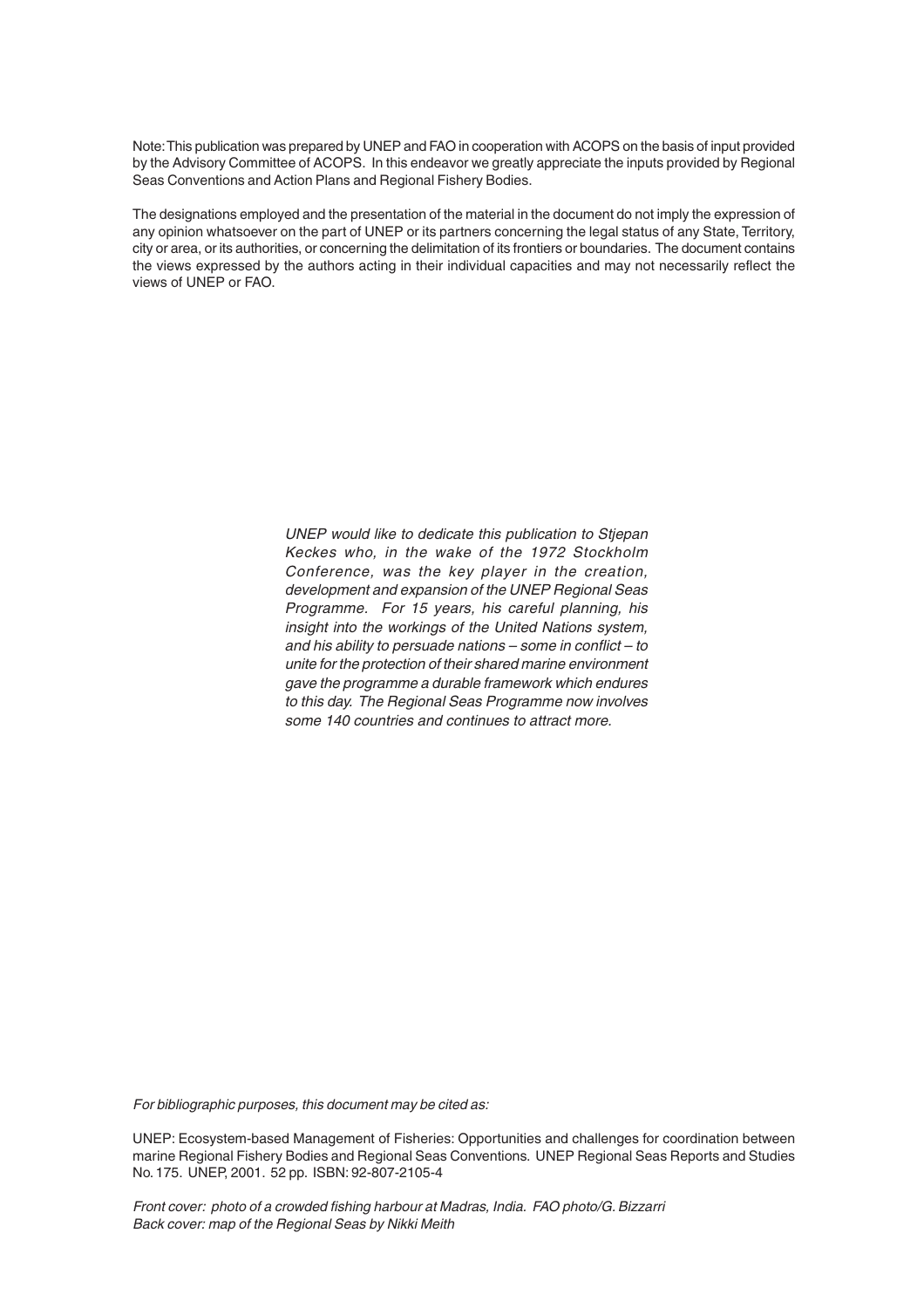



# **Ecosystem-based Management of Fisheries**

**Opportunities and challenges for coordination between marine Regional Fishery Bodies and Regional Seas Conventions**

**Regional Seas Reports and Studies No. 175**

Prepared in cooperation with

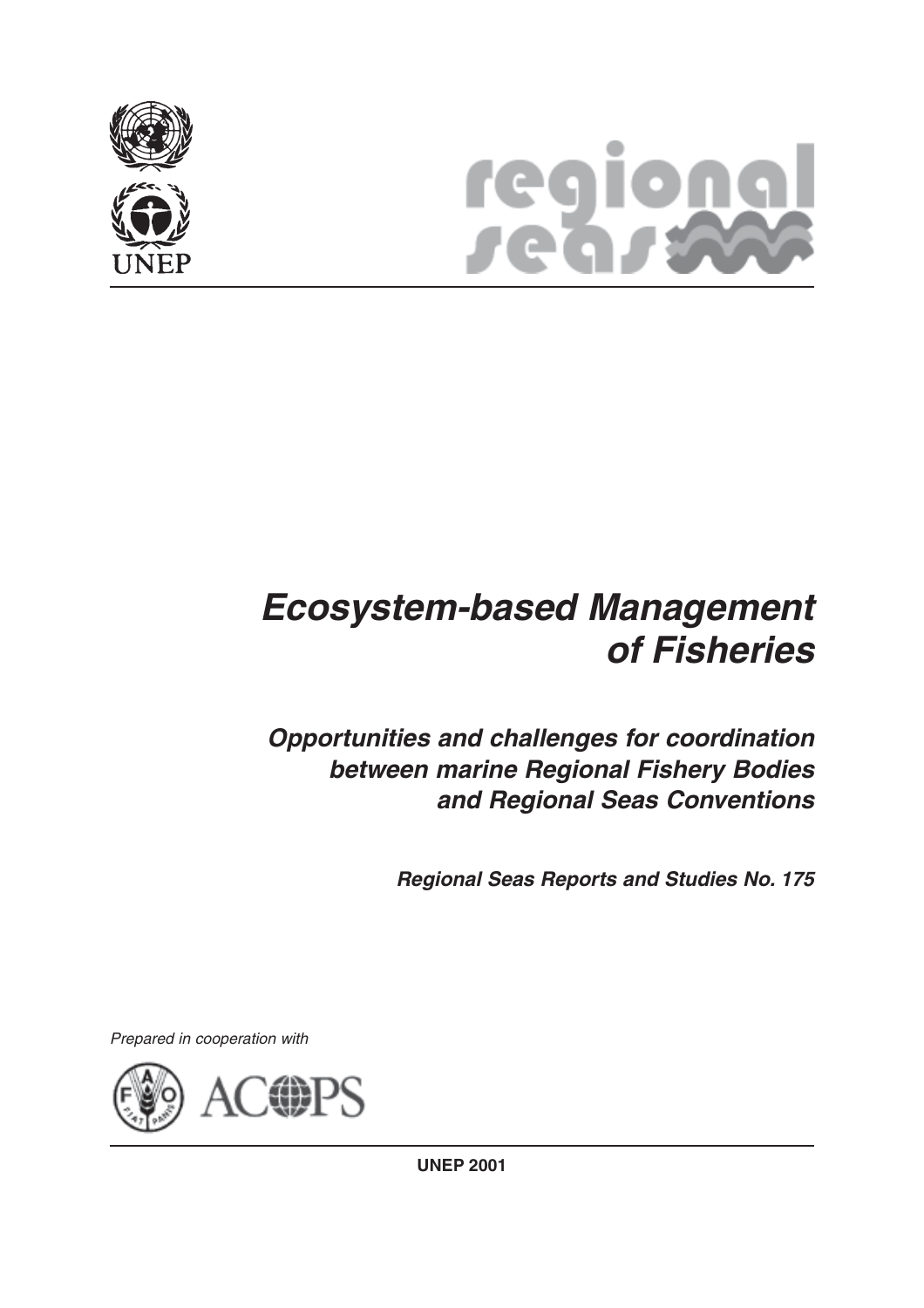### **FOREWORD**

To effectively manage our fisheries, we need to manage fish in the context of the environment in which they exist, that is an ecosystem. This means understanding the complex ecological and socioeconomic environments in which fish and fisheries exist. It also means anticipating the effects that fishery management will have on the ecosystem and the effects that ecosystem will have on fisheries.

Practical application of a comprehensive ecosystem-based fisheries management approach is still in its early stage of development by the regional organizations concerned with fisheries and the marine and coastal environment. It is time that these organizations grasp its potential for cooperation. This awareness must be expanded and actions taken to implement this approach.

This publication has been jointly developed between UNEP and FAO, with the technical assistance of the Advisory Committee on Problems of the Sea (ACOPS) and with inputs coming from Regional Seas Conventions and Regional Fisheries Bodies.

This paper was presented at the 3<sup>rd</sup> Global Meeting of the Regional Seas Conventions (RSCs), organized by UNEP in Monaco 6-9 November 2000 and at the 2nd Meeting of Regional Fisheries Management Organizations, at FAO Headquarters, in February 2001. The publication has also benefited from the inputs of the participants to these meetings.

The purpose of this publication is to present considerations which can serve as the basis for potential cooperation between RFBs and RSCs. It describes the concept of ecosystem-based fisheries management, the relevant mandates and activities of RFBs and RFCs and the relationship and mutual relevance of their work. Possible mechanisms for cooperation, and issues for future consideration, are identified. It is anticipated that such cooperation could best be implemented on a site-specific or regional basis, after initial consideration at the global level by RFBs and RSCs.

UNEP will embark during the following years in a process of collaboration with FAO to explore the opportunities and challenges for coordinated activities on ecosystem-based management of fisheries.

> – Klaus Töpfer, Executive Director, United Nations Environment Programme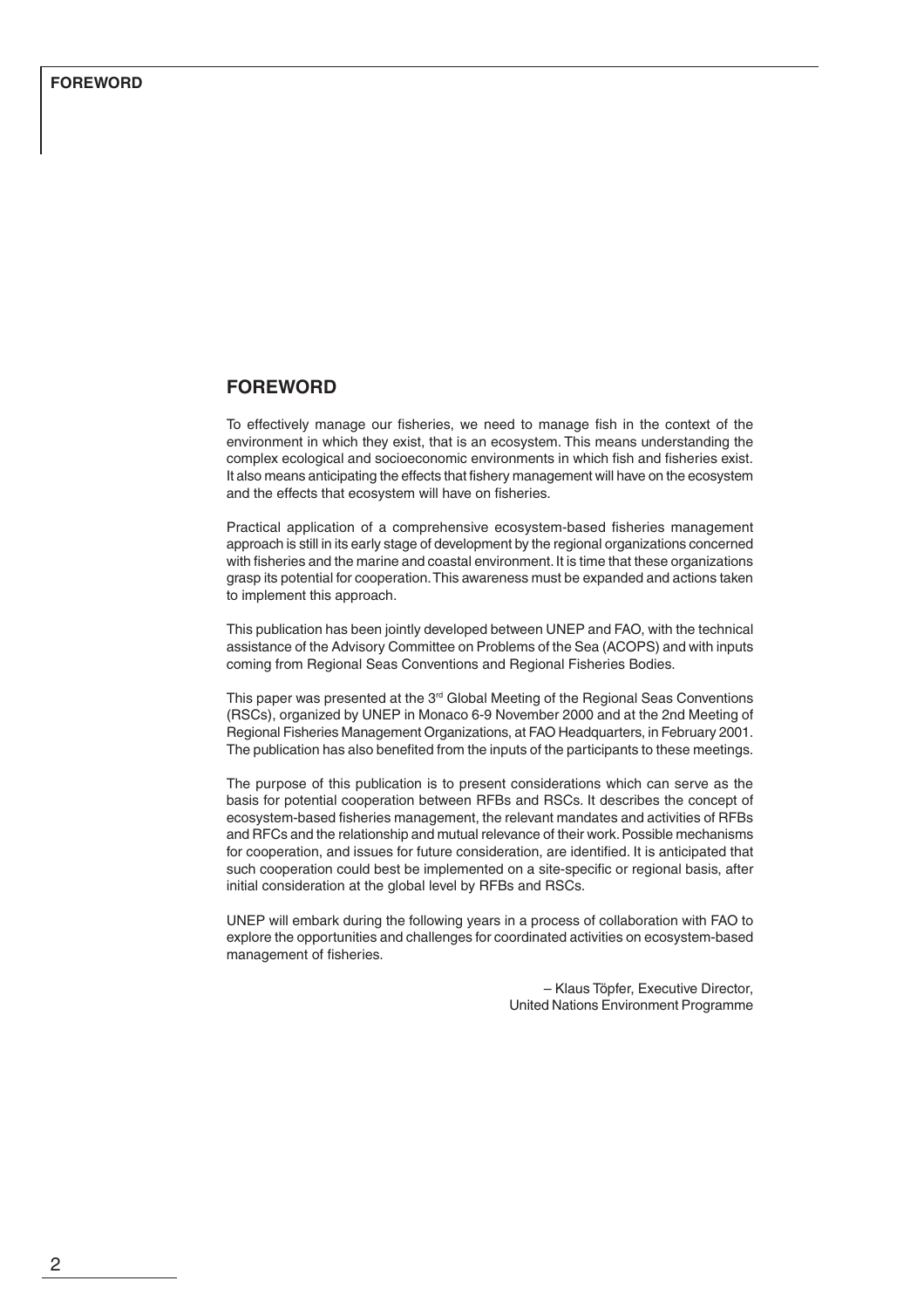# **CONTENTS**

| PART I.   |                                                                                                                                                                          |  |
|-----------|--------------------------------------------------------------------------------------------------------------------------------------------------------------------------|--|
| PART II.  | BRIEF DESCRIPTION OF REGIONAL FISHERY BODIES AND                                                                                                                         |  |
| А.        |                                                                                                                                                                          |  |
| <b>B.</b> |                                                                                                                                                                          |  |
| PART III. |                                                                                                                                                                          |  |
| Α.        |                                                                                                                                                                          |  |
| <b>B.</b> |                                                                                                                                                                          |  |
| C.        |                                                                                                                                                                          |  |
| D.        |                                                                                                                                                                          |  |
| PART IV.  | PROVISIONS OF THE REGIONAL SEAS CONVENTIONS AND<br>THE ACTIVITIES OF ASSOCIATED ACTION PLANS RELEVANT TO<br>ECOSYSTEM-BASED MANAGEMENT OF FISHERY RESOURCES  16          |  |
| Α.        |                                                                                                                                                                          |  |
| <b>B.</b> |                                                                                                                                                                          |  |
| C.        |                                                                                                                                                                          |  |
| PART V.   | ACTIVITIES OF REGIONAL FISHERY BODIES RELATING TO THE                                                                                                                    |  |
| Α.        |                                                                                                                                                                          |  |
| <b>B.</b> | Pioneering Work of the International Council for the Exploration of the Sea (ICES),<br>the Commission for the Conservation of Antarctic Marine Living Resources (CCAMLR) |  |
| C.        |                                                                                                                                                                          |  |
| D.        |                                                                                                                                                                          |  |
| PART VI.  | RELATIONSHIP AND MUTUAL RELEVANCE OF THE WORK CARRIED OUT                                                                                                                |  |
| PART VII. |                                                                                                                                                                          |  |
|           |                                                                                                                                                                          |  |
|           |                                                                                                                                                                          |  |
|           |                                                                                                                                                                          |  |
| А.        |                                                                                                                                                                          |  |
| В.        |                                                                                                                                                                          |  |
| C.        |                                                                                                                                                                          |  |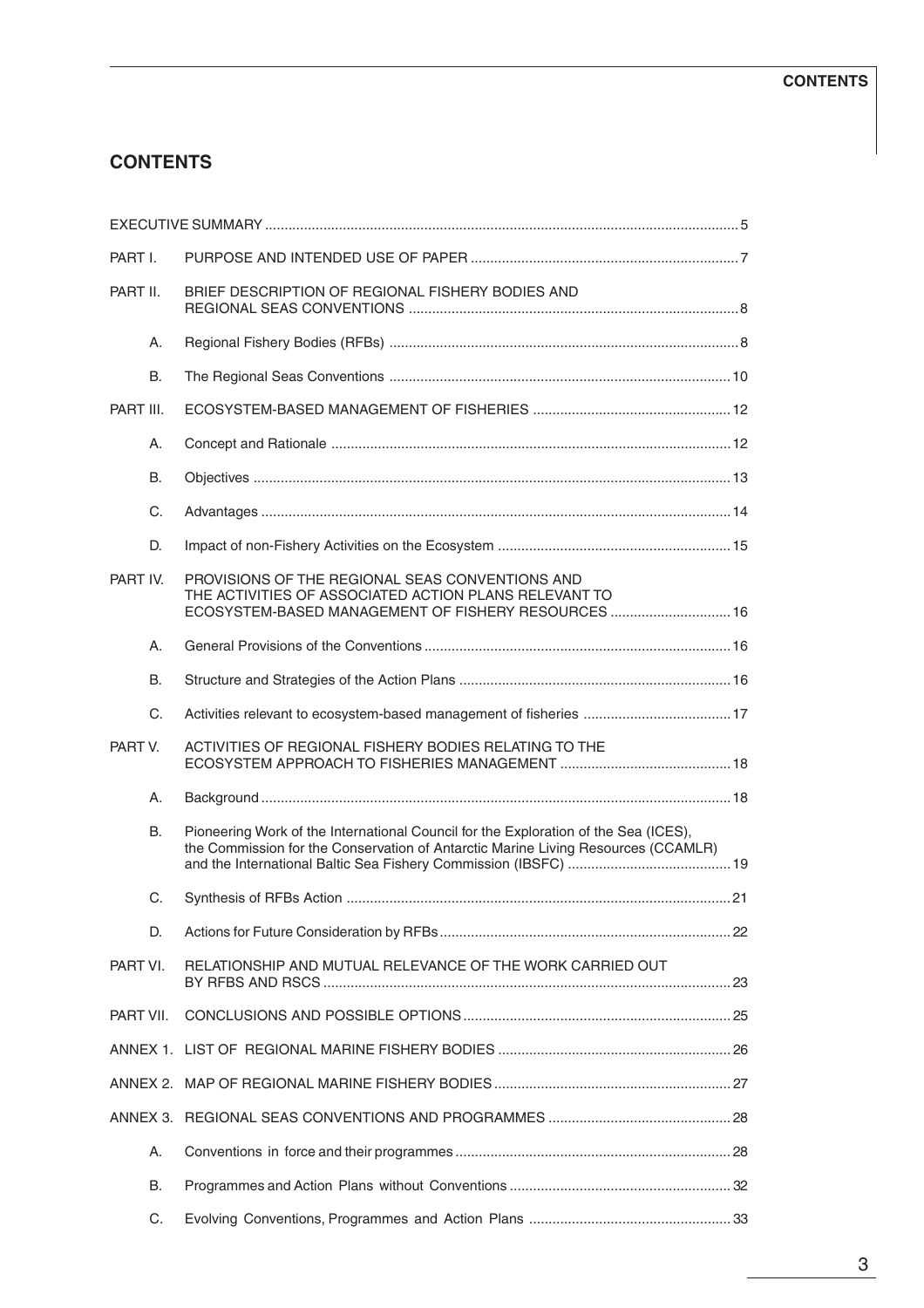# **CONTENTS**

|  | ANNEX 4. EXAMPLES OF ECOSYSTEM OBJECTIVES, INDICATORS AND<br>REFERENCE POINTS FOR OCEAN MANAGEMENT AREAS (OMAS)  34                                                                          |  |
|--|----------------------------------------------------------------------------------------------------------------------------------------------------------------------------------------------|--|
|  | ANNEX 5. ACTIVITIES OF REGIONAL SEAS CONVENTIONS AND PROGRAMMES                                                                                                                              |  |
|  | ANNEX 6. INTERNATIONAL BALTIC SEA FISHERY COMMISSION DEFINITION                                                                                                                              |  |
|  | ANNEX 7. INTERNATIONAL BALTIC SEA FISHERY COMMISSION ENDORSEMENT                                                                                                                             |  |
|  | ANNEX 8. INTERNATIONAL BALTIC SEA FISHERY COMMISSION ECOSYSTEM                                                                                                                               |  |
|  | ANNEX 9. SYNTHESIS OF RFB ACTIVITIES IN RELATION TO ECOSYSTEM-                                                                                                                               |  |
|  | ANNEX 10. RECOMMENDATIONS OF THE THIRD GLOBAL MEETING OF<br>THE REGIONAL SEAS CONVENTIONS (MONACO, 6-9 NOVEMBER 2000)                                                                        |  |
|  | ANNEX 11. EXCERPT FROM THE REPORT OF THE SECOND MEETING OF FAO<br>AND NON-FAO REGIONAL FISHERY BODIES AND ARRANGEMENTS<br>(ROME, 20-21 FEBRUARY 2001) RELEVANT TO THE PRESENT PAPER  48      |  |
|  | ANNEX 12. DESIGN AND IMPLEMENTATION OF THE COASTAL MODULE OF THE<br>GLOBAL OCEAN OBSERVING SYSTEM: RELATIONSHIPS WITH THE<br>MARINE REGIONAL FISHERY BODIES AND REGIONAL SEAS CONVENTIONS 49 |  |
|  |                                                                                                                                                                                              |  |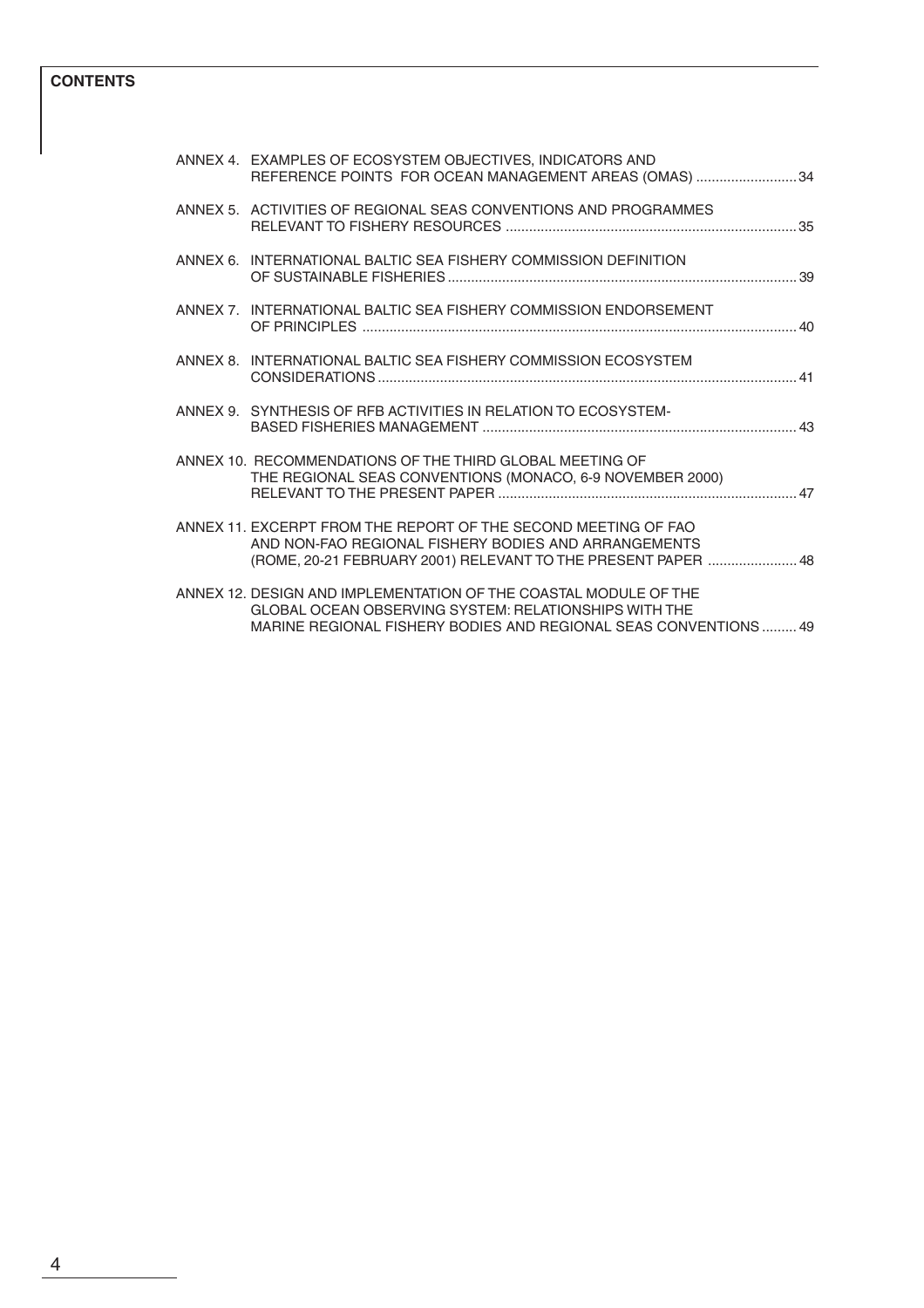# **EXECUTIVE SUMMARY**

The ecosystem approach to the management of oceans and their resources was consolidated in Agenda 21. Practical application of this approach is still in early stages of development by regional organisations respectively competent for fisheries, and for the marine and coastal environment. It was seen as a platform for potential cooperation between these bodies by the Subcommittee on Ocean and Coastal Areas of the UN Administrative Committee on Coordination. To this end, this paper has been developed jointly by FAO and UNEP for presentation, if agreed, at the 3rd Global Meeting of the Regional Seas Conventions in November 2000, and the 2nd Meeting of FAO and non-FAO Regional Fishery Bodies or Arrangements in February 2001.

A brief description of marine Regional Fishery Bodies (RFBs) and Regional Seas Conventions (RSCs) is presented, noting the origins, status, geographic coverage and basis for consideration of ecosystem approach by each. Establishment of RFBs has taken place throughout the past century, and most created since adoption of the United Nations Convention on the Law of the Sea (UNCLOS) in 1982 have clear management functions. Although only a small proportion have specific ecosystem-related mandates, all have scope to consider this approach in some form. Current challenges include developing the concept, objectives, indicators, reference points and implementation mechanisms, as appropriate in a climate of cooperation with other international organisations and each other.

Establishment of RSCs began relatively recently, in 1972. The eleven major Regional Seas Conventions in force that are designed for the protection of the marine environment are mostly in the form of "comprehensive framework conventions". Their protocols and annexes specify the concrete measures expected to be implemented by the parties, and "Action Plans" relate to all issues relevant to the development and protection of the marine environment and their resources. Periodic revisions of the Action Plans broadened their scope to emphasise issues contained in Agenda 21, such as integrated management. With a few exceptions, issues related to fisheries are among the only major issues that are not covered, or are covered only in a marginal way, by the action plans.

The development of the concept and rationale of ecosystem-based management of fisheries is described. Although broad ecosystem objectives appear in international instruments, and the approach forms part of some national laws/strategies and has been considered at global conferences, the practical application of the concept has only recently emerged as the subject of international attention. Two leading examples are the March 1999 symposium on "Ecosystem Effects of Fishing" convened by the International Council for the Exploration of the Sea (ICES), and the planned September, 2001 Reykjavik Conference on Responsible Fisheries in the Marine Ecosystem. It is considered that implementation of the ecosystem approach would prompt changes to institutional, training, capacity, information, monitoring, evaluation, governance and regulatory requirements.

General provisions of the RSCs, and structure and strategies of the action plans are covered, noting that the latter usually include five main components: environmental assessment; environmental management; environmental legislation; institutional arrangements and financial arrangements. Five RSCs are described which contribute to the goals of fisheries management by dealing with the control of land-based sources and activities that may have deleterious effects on the marine environment, including its living resources. In almost all regions intensive monitoring of the quality of the marine environment is carried out, and the data can provide good background information for fisheries management.

Activities of RFBs relating to ecosystem-based management are described. The work of three leading RFBs is profiled, and a synthesis of RFBs' action presented. In general, the RFBs' activities relate to: the impact of fisheries on the ecosystem; the impact of other sectors on fisheries; the impact of climate and ozone depletion on fisheries; and ecosystem monitoring.

Actions for future consideration by RFBs include defining ecosystem objectives in parallel with the current conservation objectives of fisheries management. It is suggested that the new objectives should address biodiversity, habitat productivity and marine environmental quality. Some additional needs include the definition of indicators and reference points, and new monitoring activities and data products for the **indicators**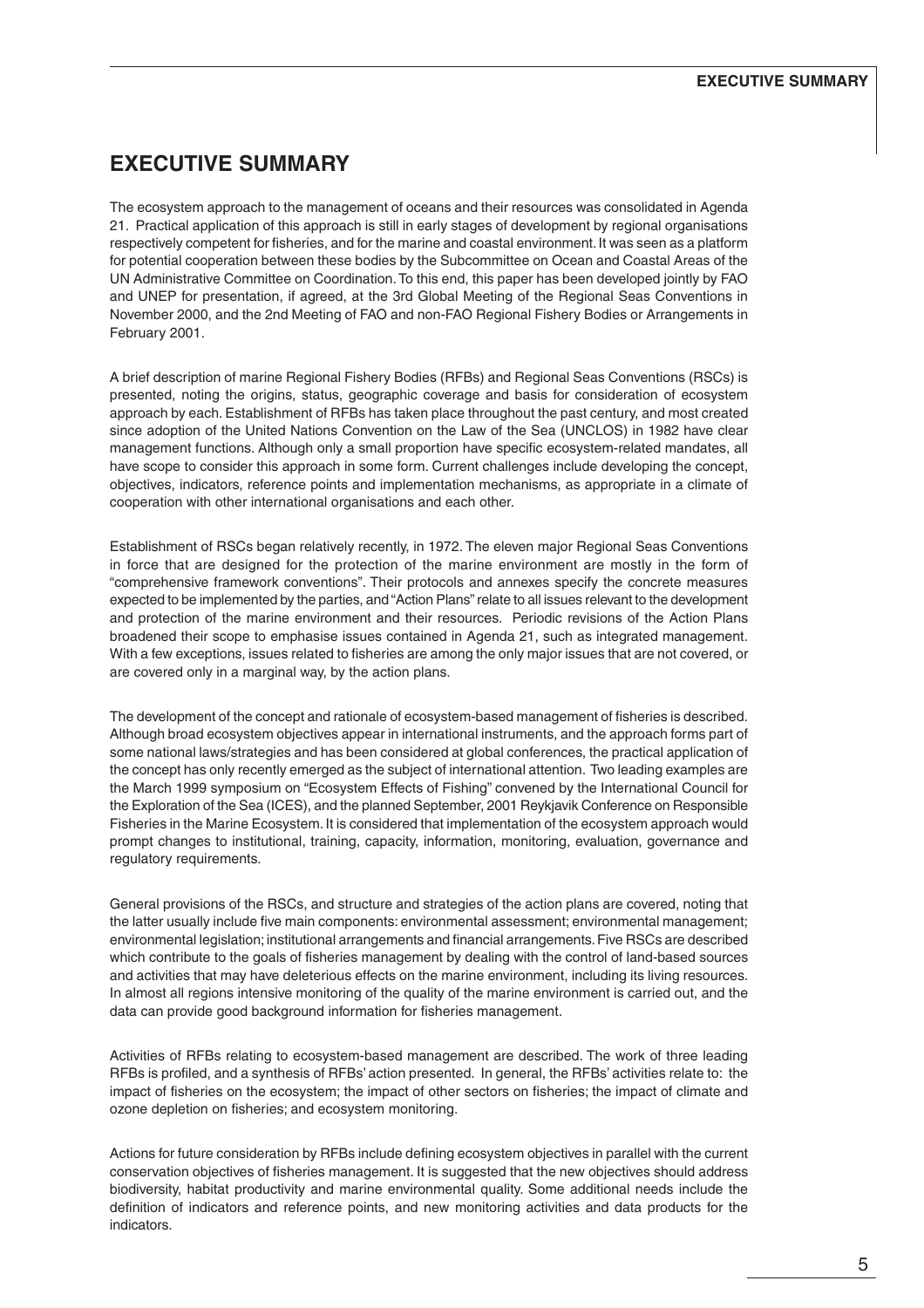# **EXECUTIVE SUMMARY**

The relationship and mutual relevance of the work carried out by RFBs and RSCs is reviewed, especially in areas relating to biodiversity of species, habitat, marine environmental quality, climate change, landbased pollution of the marine environment, and in the monitoring and assessment which applies to these areas.

It is suggested that as ecosystem considerations and indicator frameworks are increasingly factored into fisheries management, the functionalities of RFBs and RSCs will need to be adapted in a practical, costeffective way to meet future needs. This could be done in a way that would not overburden either RFBs or RSCs, and build on current programmes. Some examples of activities which could form a basis for practical cooperation are suggested.

Taking into account current activities of RFBs and RSCs, as well as the experience gained through the cooperation already established between some RFBs and RSCs, concrete suggestions are made for options that may lead to enhanced cooperation on ecosystem-based fishery management.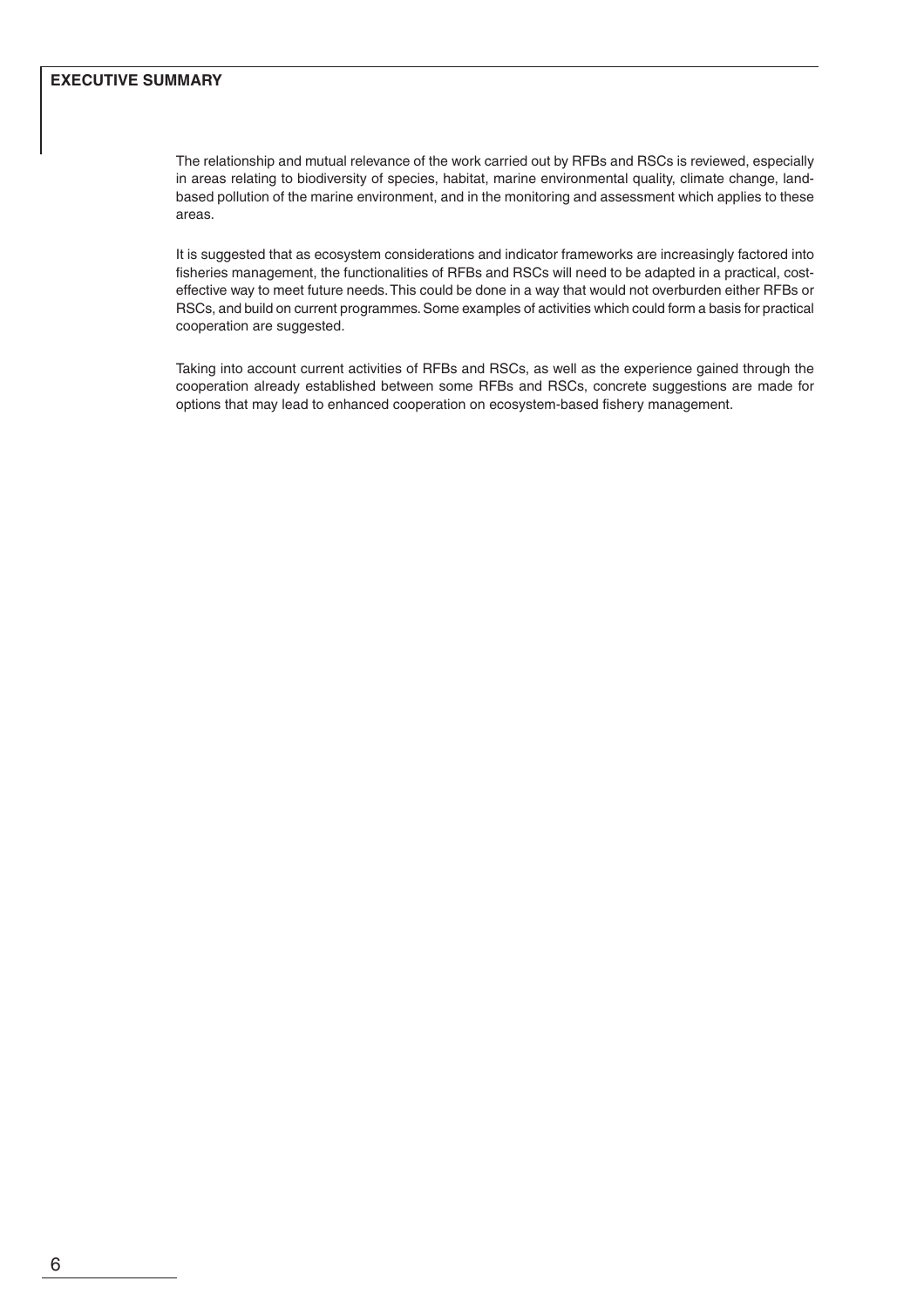# **PART I. PURPOSE AND INTENDED USE OF PAPER**

1. The ecosystem approach to management of the oceans and their resources was consolidated in Agenda 21. Review and coordination of implementation of this area among United Nations agencies is facilitated by the Subcommittee on Ocean and Coastal Areas (SOCA) of the Inter-Agency Committee on Sustainable Development. They operate under the umbrella of the UN Administrative Committee on Coordination (ACC).

2. At its ninth session, in July 2000, SOCA considered the relevance of the regional setting for improving coordination among different UN programmes addressing different aspects of Coastal and Ocean Management. Its purpose was the exploration of new ways to integrate the work of the agencies and, in particular, to look for synergies between regional organisations respectively competent for fisheries, and for the marine and coastal environment. It was felt that the challenge posed by the development of ecosystem approaches to fisheries management and integrated coastal management could be considered by both types of bodies as a potential platform for practical cooperation.1 The need for such coordination has also been recognised by marine Regional Fishery Bodies and UNEP in the recent past.<sup>2</sup>

3. As a first step in this direction it was agreed that a paper centered around ecosystem based management in fisheries would be jointly developed by FAO and UNEP. The purpose of the paper was to present considerations which can serve as the basis for potential cooperation between Regional Fishery Bodies (RFBs) and Regional Seas Conventions (RSCs). It described the concept of ecosystem-based fisheries management, the relevant mandates and activities of RFBs and RSCs and the relationship and mutual relevance of their work. Possible mechanisms for cooperation, and issues for future consideration, were identified. It was anticipated that such cooperation would be best carried out on a site-specific or regional basis, after the initial consideration at global level by RFBs and RSCs.

4. The paper was presented at the Third Global Meeting of the Regional Seas Conventions (RSCs), organised by UNEP (Monaco 6-9 November 2000) and the Second Meeting of FAO and Non-FAO Regional Fishery Bodies or Arrangements organised by FAO (Rome, 20-21 February 2001). The relevant parts of the reports of these meetings are attached as Annex 10 and 11.

<sup>1</sup> Draft Report of the ACC Subcommittee on Oceans and Coastal Areas on its Ninth Session, London 26-28 July 2000, paras 96 and 97.

<sup>&</sup>lt;sup>2</sup> RFBs are, in general, concerned about the impacts from other sectors affecting fisheries, including land-based pollution and habitat, as well as the impacts of non-sustainable fishing or fishing techniques and climate. Their concerns and mutual cooperation, including in the context of biennial meetings of FAO and non-FAO Regional Fishery Bodies or Arrangements, initiated in 1999, are described in text below. UNEP has, on a formal basis addressed this as follows: (i) The First Inter-Regional Programme Consultation (The Hague, 24-26 June 1998) identified "the lack of necessary interaction with the fisheries sector and other socio-economic sectors" as one of the "most fundamental problems hampering the implementation of the respective Regional Seas Programmes" and recommended that "agreements should be reached to incorporate the implications and concerns of the fisheries sector in the programmes". (ii) The Second Global Meeting on Regional Seas Conventions and Action Plans (The Hague, 5-8 July 1999), considered how to "address more effectively the issue of the sustainable management of fisheries" by "integrating environmental considerations into the fishery sector". (iii) At the same meeting, the representative of the Alliance of Small Island States emphasised that a major challenge for SIDS is the need for development and management programmes aimed at achieving ecological and economical sustainable use of coastal and marine resources in several areas, including sustainable fisheries.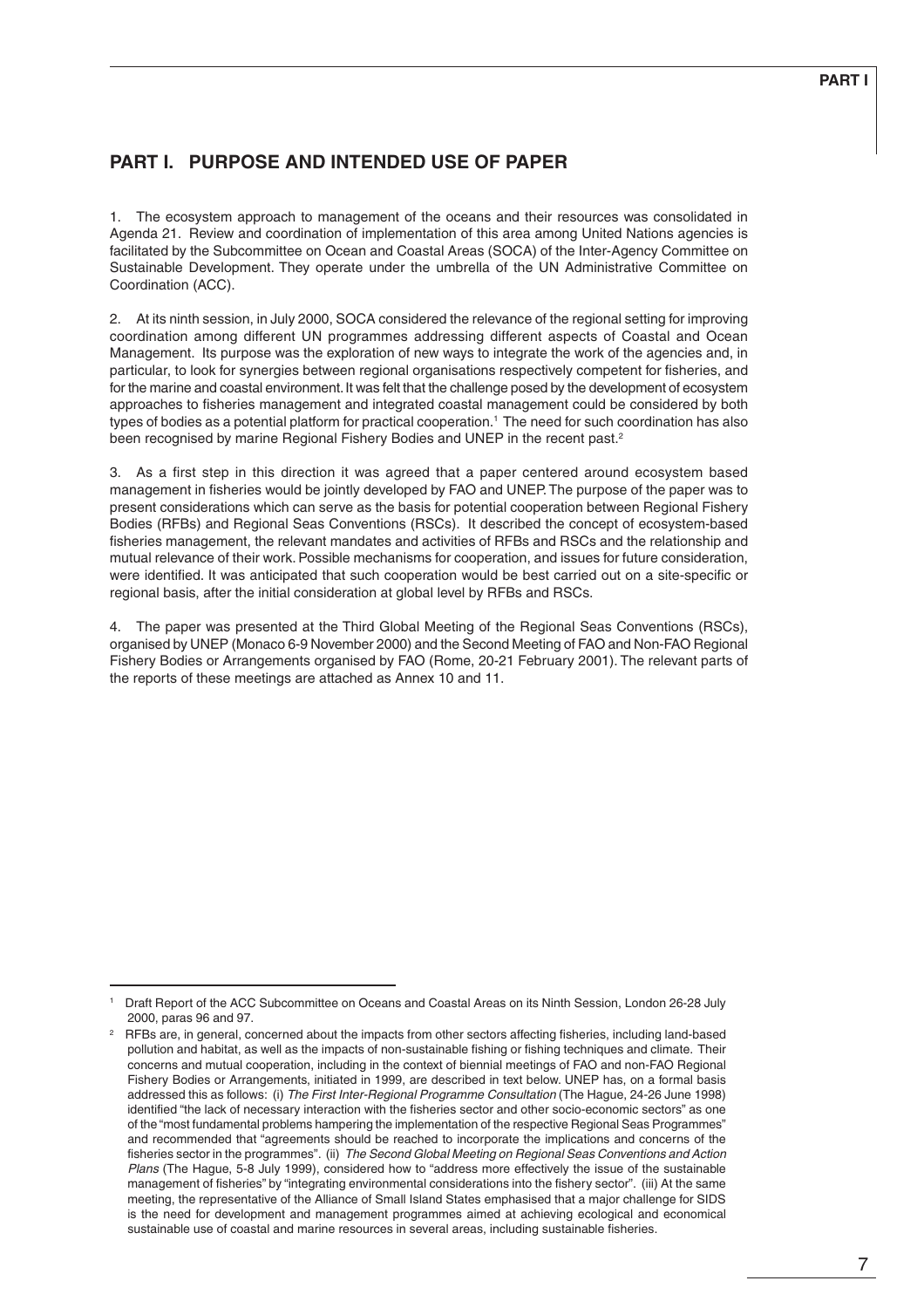# **PART II. BRIEF DESCRIPTION OF REGIONAL FISHERY BODIES AND REGIONAL SEAS CONVENTIONS**

# **A. Regional Fishery Bodies (RFBs)3**

## **Origins**

5. The tragedy of the commons – the overuse of common fishery resources because of the absence of a sufficiently strong system of cooperative and rational management – is the classic challenge to fisheries governance. The phenomenon often results from massive over-investment and subsidies in fisheries. The commons present, however, not only a tragedy but perhaps also an opportunity.

6. National authorities alone cannot protect areas that do not fall within their jurisdiction. International cooperation and legal regimes are the only ways by which global fisheries governance can be achieved effectively, although the problems obviously differ greatly from one region to another.

7. The need for such international cooperation contributed to the establishment of the first recorded marine RFB, the International Council for the Exploration of the Sea (ICES), in 1902. ICES has, as its mandate, the development of cooperation in scientific studies of the North Atlantic marine environment and its resources through cooperation among scientists. It is an advisory body, with an ecosystem reach.

8. Following the establishment of ICES, a number of other RFBs were established including, notably: the International Commission for Scientific Exploration of the Mediterranean Sea in 1919 and the North American Council for Fishery Investigations in 1920. The findings of these bodies led to regulatory action through the conclusion of a number of conventions.4 ICES and some of the other bodies established in the first half of the century, particularly before 1945, concentrated their efforts on the generation of scientific information and the promotion of scientific cooperation with emphasis on the conservation of fishery resources.

9. During the second half of the century, however, world fisheries governance has been radically and rapidly transformed through a series of international initiatives with a corresponding increase in the number of Regional Fishery Bodies, the mandates of which exceed, in many cases, those assigned to bodies established earlier in the century.

10. The process began with the creation of the Food and Agriculture Organization (FAO) as a specialised Agency of the United Nations in 1945 with a clear mandate to contribute to the development and management of fisheries at the international, regional and national levels. This was followed by the First UN Conference on the Law of the Sea (UNCLOS) in Geneva in 1958. The four Geneva Conventions adopted by the First UNCLOS marked an important shift in the long history of high seas fishing at least in two main respects: the freedom to fish became clearly restricted by the duty to cooperate in the conservation of fishery resources and the collective responsibility of States in the conservation and utilisation of high seas resources was strengthened. The Geneva Conventions were revised and markedly expanded by the Third UNCLOS which concluded the work with the adoption of the UN Convention on the Law of the Sea.

11. In the past one hundred years approximately forty Regional Fishery Bodies have been established. The evolution of these bodies corresponds to the three distinct phases of the evolution of international fisheries in the twentieth century: the pre-UNCLOS period 1902-1950, the Law of the Sea negotiating period 1951-1982, and the post-Third UNCLOS period.

For the purposes of this paper, a regional fishery body refers to a mechanism through which three or more States or international organisations that are parties to an international fishery agreement or arrangement collaboratively engage each other in multilateral management of fishery affairs falling within their areas of competence, through the collection and provision of scientific information and data, serving as a technical and policy forum, or taking decisions pertaining to the development and conservation, management and responsible utilisation or the resources. This paper relates only to marine, and not freshwater, RFBs because of their mutual interests with RSCs. See Report of the Meeting of FAO and non-FAO Regional Fishery Bodies or Arrangements, FAO Fisheries Report No. 597, FIPL/R597, para 1, footnote 1.

<sup>4</sup> Examples include: North-East Atlantic Fisheries Convention of 24 January 1959 and Convention for the Regulation of the Meshes of Fishing Nets and the Size Limits of Fish.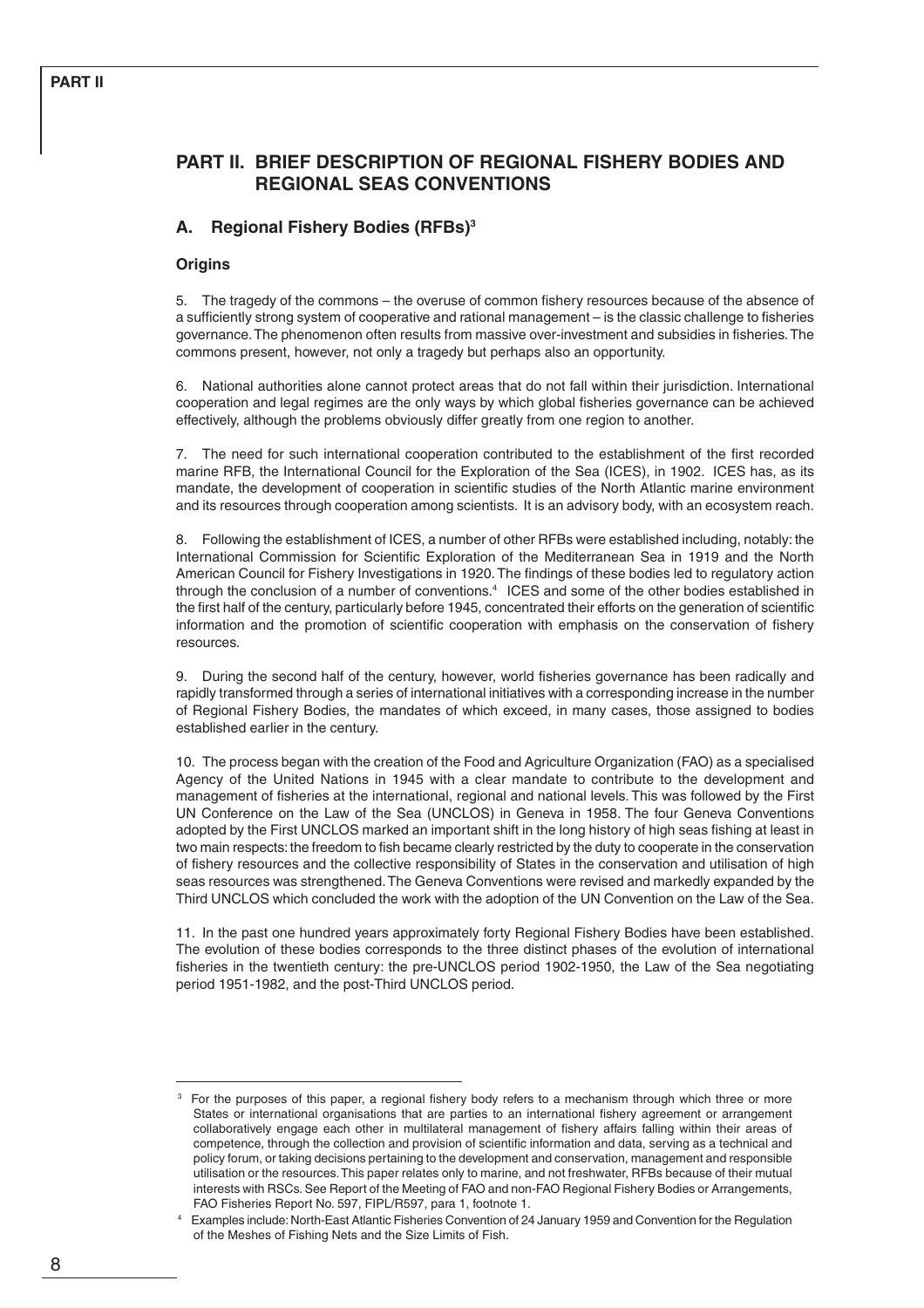12. Most bodies established in the pre-UNCLOS period such as ICES lay emphasis on the gathering of scientific information and the promotion of scientific collaboration. Several bodies established during the Law of the Sea negotiating phase have basically advisory powers but may also have regulatory powers with respect to conservation and management issues, whereas almost all bodies established after the adoption of the 1982 Law of the Sea Convention have clear management functions.

#### **Status**

13. There are presently 30 active marine Regional Fishery Bodies, seven of which have been established under the FAO Constitution. A list of these RFBs appears in Annex 1. FAO has also facilitated the establishment of several of the other bodies and serves as the depositary for the instrument of acceptance of such bodies. FAO bodies are established either under Article VI or Article XIV of the FAO Constitution.

14. In addition to Regional Fishery Bodies, some regional economic organisations usually termed "Arrangements" are also concerned with specific aspects of fisheries.5

15. The mandates of RFBs may be either to (i) provide advice (i.e., advisory functions), and/or (ii) take decisions concerning the conservation, sustainable management and use of one or more species, as well as the affiliated aspects of fisheries in a defined region or sub-region (i.e. regulatory functions). Many Regional Fishery Bodies are currently reviewing and adapting their mandates to address emerging issues enumerated in recent international instruments.

#### **Geographic Coverage**

16. Some RFBs have mandates based on geographic areas, and others have mandates for specific species, usually together with a description of the geographic area where they occur. The geographical area of RFBs may cover high seas and/or members' zones of national jurisdiction. All oceans, and some major seas, are covered by RFBs. The geographical areas of RFBs and RSCs appear superimposed on the map in Annex 2.

#### **Basis for Consideration by RFBs of Ecosystem Approach**

17. Very few RFBs have direct reference to an ecosystem approach to fisheries or species management in their conventions or other mandate, but all have scope to consider it in some form.<sup>6</sup>

18. The first meeting of FAO and non-FAO Regional Fishery Bodies in February, 1999 addressed two areas which relate to the ecosystem approach – international instruments and the exchange of information and other collaboration. These included:7

- ways for RFBs to promote the implementation of the recent series of international instruments and initiatives;
- improved means of promoting the precautionary approach to fisheries management;
- better mechanisms for the exchange of information among RFBs, and between RFBs and FAO;
- the prospects for closer collaboration between RFBs on a geographic or species basis and means to improve such collaboration; and
- mechanisms to promote further the global coordination of the activities of RFBs.

Examples include: Asia-pacific Economic Cooperation (APEC), Association of Southeast Asian Nations (ASEAN), Andean Pact, Caribbean Community and Common Market, Commonwealth of Independent States, Central African Customs and Economic Union (UDEAC), Economic Community of West African States (ECOWAS), European Community (EC), League of Arab States, Organization for Economic Cooperation and Development (OECD), South Pacific Forum (SPF),

<sup>6</sup> CCAMLR, ICES and PISCES have an ecosystem-based mandate, while CCSBT and NASCO are mandated to take into account ecologically related species. Examples of other RFBs which have incorporated a form of ecosystem-based management into their work programme are GFCM, IATTC, IBSFC, IPHC, IWC, NPAFC and SPC. NASCO is emphasizing the related pillars of habitat protection and the precautionary approach. For details, see Part V, infra.

Report of the Meeting of FAO and non-FAO Regional Fishery Bodies or Arrangements, note 3, supra, paras 6 -11. For further background see Swan, "Regional Fishery Bodies and Governance: Issues, Actions and Future Directions" FAO Fisheries Circular No. 959, FIPL/C959, 2000.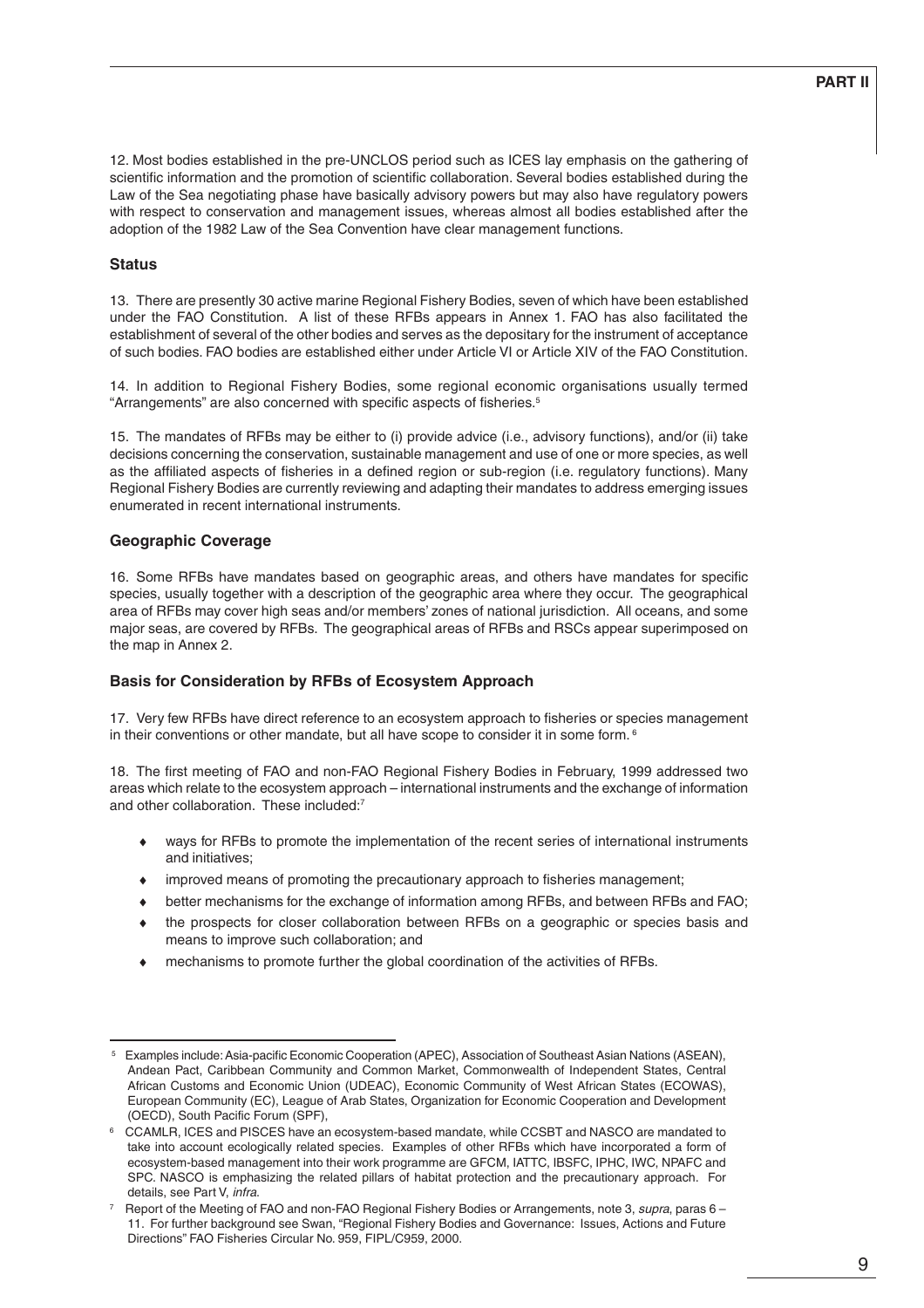19. Discussion at the meeting indicated increasing collaboration among RFBs on a range of issues relevant to ecosystem approach to fisheries management. In particular, the topic of ecosystem considerations was included in discussions of common problems and possible solutions.<sup>8</sup> In this context, some RFBs reported that the by-catch and discard issues were being examined, but difficulties are being experienced in implementing ecosystem management. It was suggested that a subsequent meeting of RFBs could consider relevant themes such as pollution and environmental degradation, aquaculture and the introduction of foreign and transgenic species on fisheries and fisheries management.

20. Although many RFBs are rapidly making improvements in responding to new approaches to fisheries management, many challenges remain,<sup>9</sup> especially developing the concept, objectives and implementation of an ecosystem approach to fisheries management. This will call for increased cooperation among each other, and with other international organisations and programmes.

# **B. The Regional Seas Conventions**

### **Origins**

21. The regional approach to the marine environment is not new. Initially it focused on bilateral and multilateral agreements related to regulation of navigation and fishing. However, starting from the late 1960s, with the growing concern about marine pollution, it was recognised that – along the existing and evolving global agreements<sup>10</sup> – effective marine pollution control should be sought through region-specific agreements.

22. The first agreement of this type was successfully negotiated and adopted in 1972 (Oslo Convention). A strong boost to the development of similar agreements was given by the United Nations Conference on Human Environment (Stockholm, 1972) and by the negotiations of the United Nations Convention on the Law of the Sea.

23. UNEP played a leading role in initiating or supporting the negotiations of a number of Regional Seas Conventions and provided the initial financial resources needed for their implementation, but there is also a number of conventions that evolved without UNEP's assistance.

#### **Status**

24. Presently, there are eleven major Regional Seas Conventions in force that are designed for the protection of the marine environment: Helsinki (1974), Barcelona (1976), Kuwait (1978), Abidjan (1981), Lima (1981), Jeddah (1982) Cartagena (1983), Nairobi (1985), Noumea (1986), Bucharest (1992) and OSPAR (1992)<sup>11</sup>. In addition to the conventions in force, there are two Regional Seas Conventions under negotiation: one for the Caspian Sea and another for the Northeast Pacific. Information on the major Regional Seas Conventions and agreements that may be relevant to the possibilities of cooperation with RFBs on enhancement of an ecosystem-based management of fisheries appears in Annex 3.

#### **Geographic coverage**

25. The conventions cover the maritime areas under the jurisdiction of the contracting parties to these conventions, with the exclusion of internal waters in most cases. However, some conventions or the provisions of certain protocols or annexes associated with the conventions also apply to internal waters and, in one instance, even to the hydrologic basin and ground waters associated with the convention area.12

<sup>8</sup> Ibid., paras. 34-40.

<sup>&</sup>lt;sup>9</sup> For more extensive discussion on these areas and RFB governance, see Swan, op.cit. note 7.

<sup>10</sup> e.g., the International Convention for the Prevention of Pollution of the Sea by Oil (adopted in 1954, London); the Convention on the Prevention of Marine Pollution by Dumping of Wastes and Other Matter (adopted in 1972, London); the International Convention for the Prevention of Pollution from Ships, adopted in 1973, London).

<sup>&</sup>lt;sup>11</sup> The OSPAR Convention supersedes the Oslo (1974) and Paris (1978) Conventions.

<sup>&</sup>lt;sup>12</sup> The geographic area covered by the Protocol concerning Specially Protected Areas and Wildlife of the Cartagena Convention includes: (i) waters on the landward side of the baseline from which the breath of the territorial sea is measured and extending, in the case of watercourses, up to the fresh water limit; and (ii) such related terrestrial areas (including watersheds) as may be designated by the party having sovereignty and jurisdiction over such waters.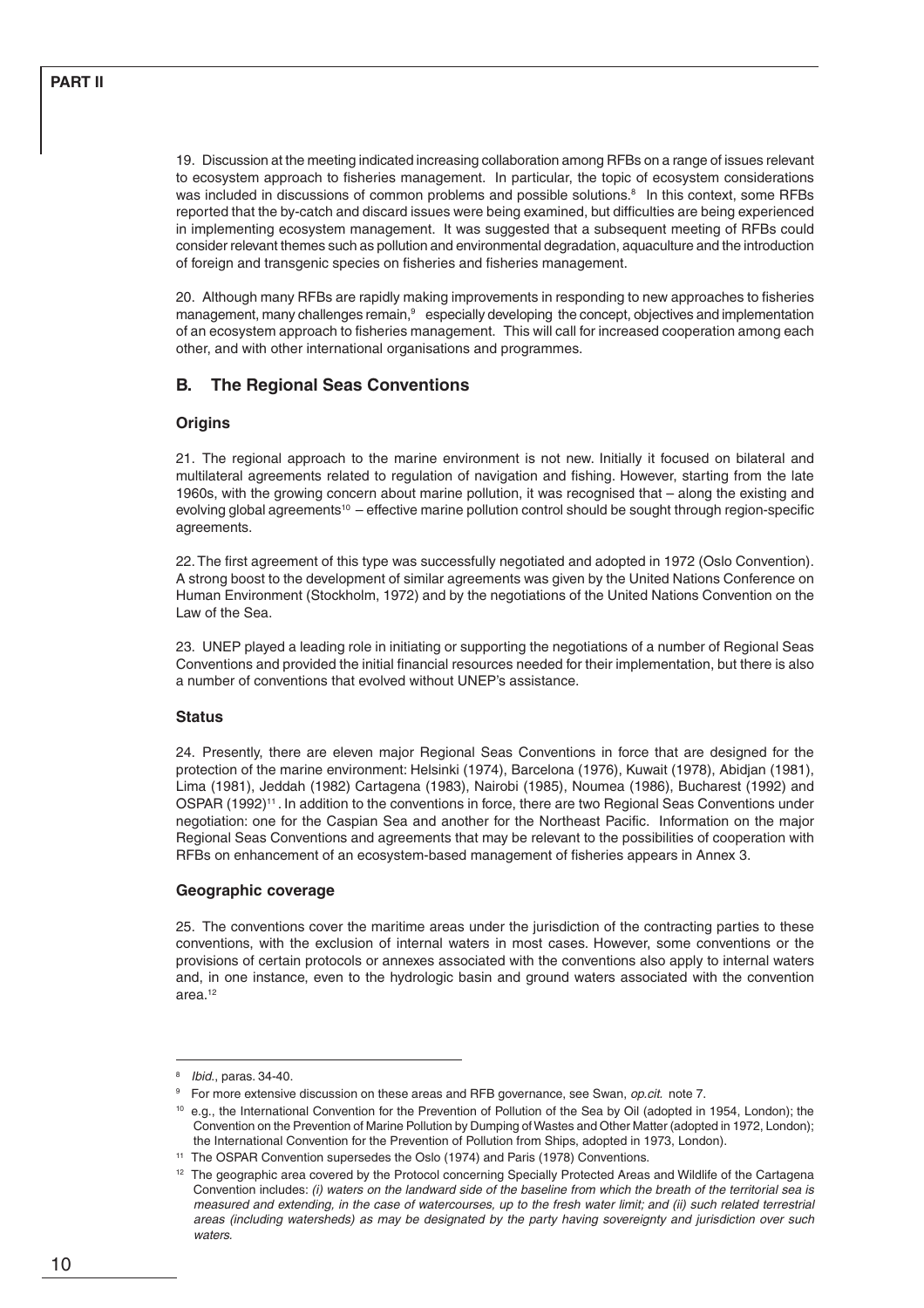#### **Basic provisions of the conventions**

26. Most of the Regional Seas Conventions considered in the present document, particularly those negotiated under the aegis of UNEP, are in the form of "comprehensive framework conventions", with articles of quite general nature which in themselves would have been of little practical value. However, these conventions are supplemented with several protocols and annexes specifying the concrete measures expected to be implemented by the contracting parties.

27. A number of regional conventions, particularly those adopted in early 1970s, were amended or even entirely revised in order to reflect the broadening concern of the contracting parties for the complex problems of the marine environment.13 The most radical change was the merging of two conventions into a new convention.14 Further revisions and amendments are being considered for some conventions.15

28. The evolving concern for the protection of the marine environment is reflected in the various protocols and annexes that have been associated with the conventions. Initially they focused on cooperation in cases of pollution emergencies and control of pollution caused by dumping but today they cover a much broader gamut of issues.16

#### **Action plans: programmes of implementation**

29. All Regional Seas Conventions are associated with specific programmes (most frequently in the form of an "Action Plan") supporting the implementation of the convention and protocols provisions. While the focus of the first action plans was on the protection of the marine environment from pollution, the subsequently adopted action plans shifted their priorities to all issues relevant to the development and protection of the marine environment and their resources. The periodic revisions of the action plans broadened their scope in order to emphasise issues related to integrated management and use of coastal and marine environment along the lines recommended by Agenda 21 adopted at the United Nations Conference on Environment and Development (UNCED). In some regions determined efforts are being made to pay more attention to the specific problems of small island states, to the management of associated river basins and to the potential effects of climate change.

30. With a few exceptions, issues related to fisheries are among the only major issues that are not specifically covered, or are covered only in a marginal way, by the action plans.

31. The periodic meetings of the contracting parties to the Regional Seas Conventions or, when the action plans are not associated with such conventions, periodic high-level intergovernmental meetings represent the highest authority guiding the action plans, determining the priorities which should be dealt by the plans and allocating the financial resources to these activities.

#### **Secretariats and coordination**

32. UNEP provides the secretariat for four conventions and seven action plans described in the present document, either directly through its Headquarters or through semiautonomous "regional coordinating units" managed by UNEP.<sup>17</sup> The other seven conventions and action plans have secretariats established and maintained by the contracting parties to these conventions.18

<sup>13</sup> The amendments and revisions (Barcelona, 1995; Helsinki, 1992) broadened the scope of the conventions, and modified the geographic area covered by one of the conventions.

<sup>14</sup> The OSPAR 1992 Convention is more than a "mechanical" merger of the Oslo 1974 and Paris 1978 Conventions. While the latter Conventions were designed to deal with the control of pollution caused by dumping and land-based sources, OSPAR 1992 is dealing, as signified by its title, with the protection of the marine environment in a broader context.

<sup>15</sup> e.g., for the 1985 Nairobi Convention.

<sup>&</sup>lt;sup>16</sup> For example of the type of protocols see the description of he Barcelona Convention in Annex 3.

<sup>&</sup>lt;sup>17</sup> UNEP also coordinates and assists the development of two additional conventions (Caspian Sea and Northeast Pacific), an additional action plan (Northeast Pacific) and a "cooperative programme" (Upper South-West Atlantic).

<sup>&</sup>lt;sup>18</sup> For more details about the secretariats see Annex 3.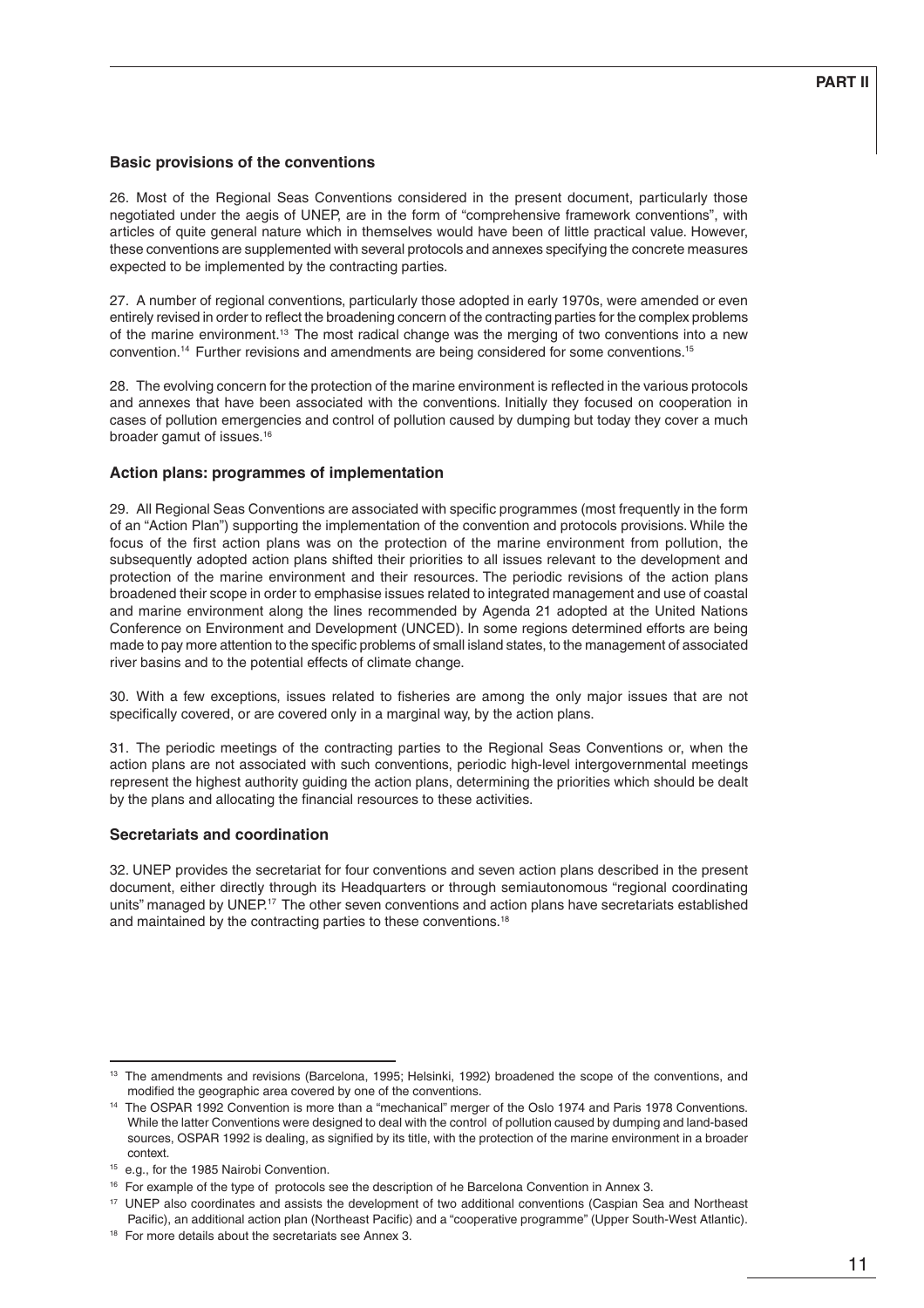# **PART III. ECOSYSTEM-BASED MANAGEMENT OF FISHERIES**

# **A. Concept and Rationale**

#### **Background**

33. The concept and rationale of ecosystem-based management of fisheries – which takes into account the interrelationships between the planet's web of life and ongoing human action – emerged in the 1982 United Nations Convention on the Law of the Sea (UNCLOS). Although specific reference to "ecosystem" management only appears in relation to rare or fragile ecosystems,<sup>19</sup> the provisions on fisheries management describe ecosystem-like considerations to be taken into account, such as associated and dependent species, interdependence of stocks and minimum standards at all levels.<sup>20</sup> Instruments agreed at the 1992 United Nations Conference on Environment and Development – Agenda 21 and the Convention on Biological Diversity (CBD) – refer more specifically to the ecosystem approach, and this was carried forward by the 1995 United Nations Fish Stocks Agreement<sup>21</sup> and the 1995 Code of Conduct for Responsible Fisheries. The latter calls for the integration of fisheries into coastal area management, including the fragility of coastal ecosystems.22

34. The concept has been adopted by some RFBs<sup>23</sup> and national governments.<sup>24</sup> In addition, global conferences on fisheries have, over the past decade, identified concerns which could be addressed in part by an ecosystem approach to fisheries management.<sup>25</sup> The recently developed International Plans of Action (IPOAs) on various aspects of fishing reflect countries' determination to manage a range of important issues with ecosystem implications in compliance with the Code of Conduct for Responsible Fisheries.<sup>26</sup>

35. ICES convened a Symposium in March, 1999 on the Ecosystem Effects of Fishing.<sup>27</sup> It contributed significantly to the understanding of the concept and offers some practical guidance on the application of the ecosystem approach.<sup>28</sup> The value of the Symposium's work is further enhanced by what appeared to be the broad consensus that:

"the present approach to achieving conservation objectives of fisheries activities, even if successfully implemented, would not achieve yet to be defined ecosystem objectives. There is not, however, consensus amongst scientists on what additional restrictions are required, nor on what features of ecosystems need to be protected."<sup>29</sup>

<sup>19</sup> Article 194(5).

<sup>&</sup>lt;sup>20</sup> In particular, Articles 61 and 62.

<sup>&</sup>lt;sup>21</sup> Agreement for the Implementation of the Provisions of the United Nations Convention on the Law of the Sea of 10 December 1982 relating to the Conservation and Management of Straddling Fish Stocks and Highly Migratory Fish Stocks.

<sup>22</sup> Article 10.1.1.

<sup>&</sup>lt;sup>23</sup> See note 6, supra.

<sup>&</sup>lt;sup>24</sup> Three leading countries engaged in developing and implementing the ecosystem approach to fisheries management in national law are Australia, Canada and the United States.

<sup>25</sup> International Conference on Responsible Fishing, Cancun, Mexico (Cancun Declaration on Responsible Fishing) 1992; Ministerial Conference on Fisheries (Rome Consensus on World Fisheries) 1995; Kyoto Conference on Sustainable Contribution of Fisheries to Food Security (The Kyoto Declaration and Plan of Action), 1995; World Food Summit (Rome Declaration on World Food Security and World Food Summit Plan of Action), 1996.

<sup>&</sup>lt;sup>26</sup> These include the IPOAs for reducing incidental catch of seabirds in longline fisheries, for the conservation and management of sharks and for the management of fishing capacity. An IPOA on Illegal, Unreported and Unregulated Fishing was considered at an FAO Technical Consultation in October, 2000.

<sup>&</sup>lt;sup>27</sup> Papers are published in the ICES Journal of Marine Science, "Ecosystem Effects of Fishing" Vol. 57, No. 3, June 2000.

The scope of the Symposium embraced three themes: (1) a global synthesis of fisheries impacts in different ecosystems; (2) an overview of the methods available for quantifying ecosystem impacts; and (3) the integration of fisheries and environmental management. ibid., p. 470.

<sup>29</sup> See Sinclair M., O'Boyle R., Burke, L., and D'Entrement, S., "Incorporating Ecosystem Objectives within Fisheries Management Plans in the Maritime Region of Atlantic Canada", paper prepared for ICES CM 1999/Z:03, which refers to conclusions of Keith Sainsbury at the ICES Symposium. See also Gilsason H., Sinclair M., Sainsbury K and O'Boyle R, "Symposium Overview: Incorporating Ecosystem Objectives within Fisheries Management" ICES Journal of Marine Science, op. cit. note 27 p. 468. The latter suggests that the reason why the single species management is likely to fail is because this approach does not include monitoring the appropriate information to assess and evaluate achievement of ecosystem objectives.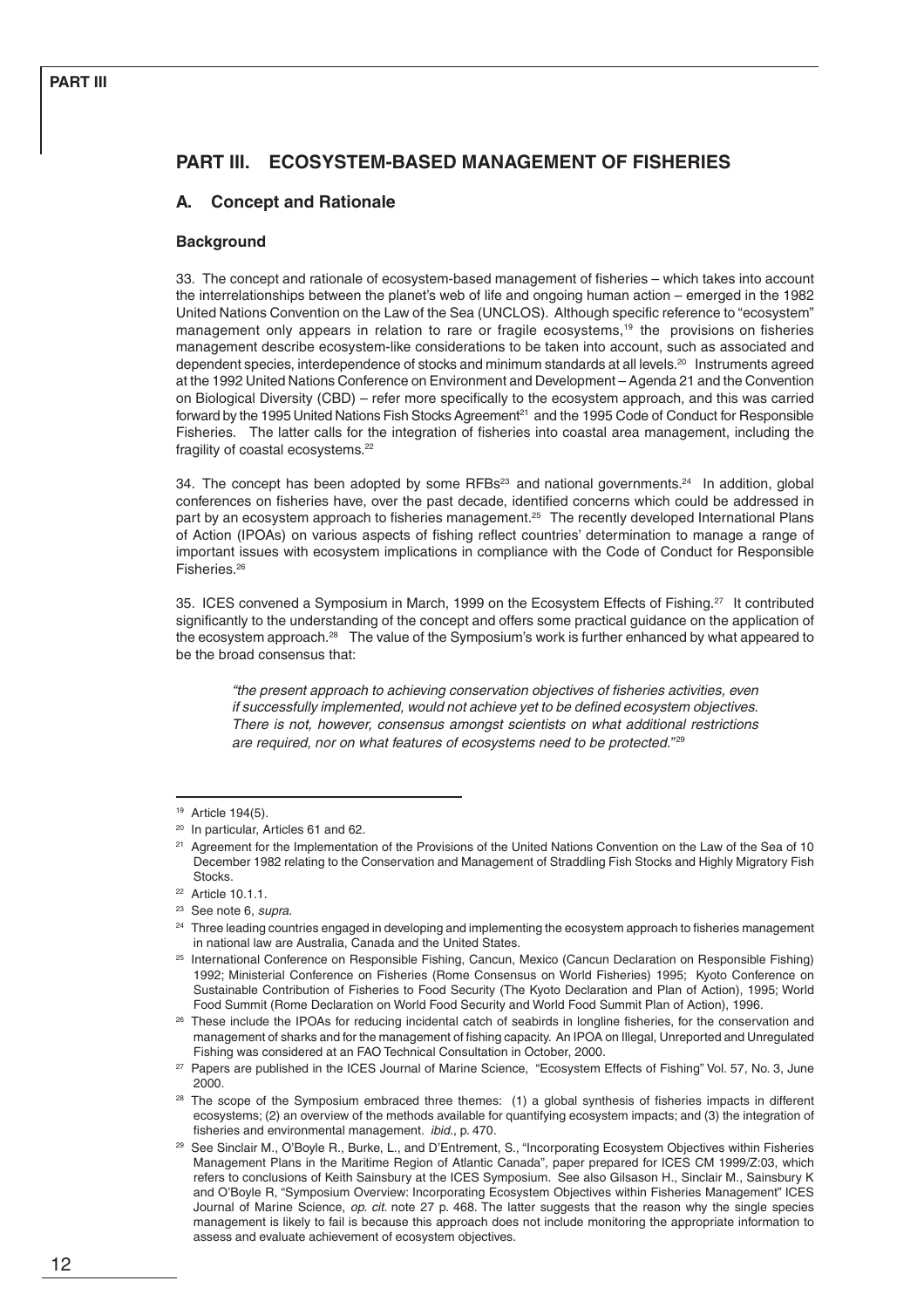## **Description**

36. Although the concept of ecosystem-based management of fisheries has been adopted by some RFBs, their approaches vary, as noted in Part IV of this paper. In general, they are concerned about the impacts from other sectors affecting fisheries, including land-based pollution and habitat, as well as the impacts of non-sustainable fishing techniques and practices on the ecosystem.<sup>30</sup> In addition, considerations relating to biodiversity and the effect of climate on the fisheries are recognised as important.

37. It is evident that the fisheries ecosystem is extremely complicated. Most ecosystems contain a great number of species, and the number of potential biological and economic interactions increases exponentially with the number of species.<sup>31</sup>

38. There is currently no consensus on criteria for defining ecosystem overfishing, nor on a hierarchy of biological attributes for which ecosystems should be managed.<sup>32</sup> However, it has been suggested that ecosystem considerations may be incorporated into fisheries management by modifying existing overfishing paradigms or by developing new approaches to account for ecosystem structure and function in relation to harvesting. In particular, existing concepts of overfishing do not provide direct guidance on issues such as biodiversity, serial depletion, habitat degradation and changes in the food web caused by fishing.<sup>33</sup>

39. It has been suggested<sup>34</sup> that ecosystem considerations do not need to substitute for existing overfishing concepts. Instead, they should be used to evaluate and modify primary management guidance for important fisheries and species. In practice they emphasise the need to manage fishing capacity, supported by broader use of technical measures such as marine protected areas and gear restrictions.

40. Finally the concept of ecosystem management is related to the question of geographical boundaries of the ecosystem. Their definition can be a somewhat arbitrary process, dependent upon the particular interests of the ecologists and the details of the issue being addressed. An appropriate approach would need to be adopted for consideration of specific ecosystem features and associated human activities that would accommodate areas which may be larger or smaller than needed for ecosystem and fisheries considerations.35

# **B. Objectives**

41. Recent international instruments<sup>36</sup> describe broad ecosystem objectives for the marine environment:<sup>37</sup>

- Manage marine living resources sustainably for human nutritional, economic and social goals;
- ♦ Protect and conserve the marine environment;
- Use preventive, precautionary and anticipatory planning and management implementation;
- Protect and maintain the relationships and dependencies among species;
- Conserve genetic, species and ecosystem biodiversity.

<sup>30</sup> These could include aquaculture, as well as by-catches, predator-prey demands and side-effects of fishing effort. See Murawski, S.A., "Definitions of Overfishing from an Ecosystem Perspective", ICES Journal of Marine Science, op. cit. note 27, p. 657.

<sup>31</sup> See Arnason, R., "Economic Instruments for Achieving Ecosystem Objectives in Fisheries Management", ICES Journal of Marine Science, op.cit, note 27, p. 750. It is concluded that despite the dynamics, volatility and general unpredictability, it is possible to manage ecosystem fisheries in a useful manner by aiming for the best possible management. In this context, management based on property rights is suggested.

 $\infty$  Murawski, S.A., op. cit. note 30, p. 650.

<sup>33</sup> Ibid., p. 649.

 $34$  Ibid

<sup>35</sup> See Sinclair M., O'Boyle R., Burke, L., and D'Entrement, S., "Incorporating Ecosystem Objectives withing Fisheries Management Plans in the Maritime Region of Atlantic Canada", op. cit. note 29, p. 6. The authors suggest a nested approach would be required for the consideration of specific ecosystem features and associated human activities.

<sup>36</sup> In particular, UNCLOS, Agenda 21 and the CBD.

<sup>37</sup> See Sainsbury K.J., Punt A.D. and Smith A.D.M., "Design of Operational Management Strategies for Achieving Fishery Ecosystem Objectives" ICES Journal of Marine Science, op. cit. note 27, p. 731.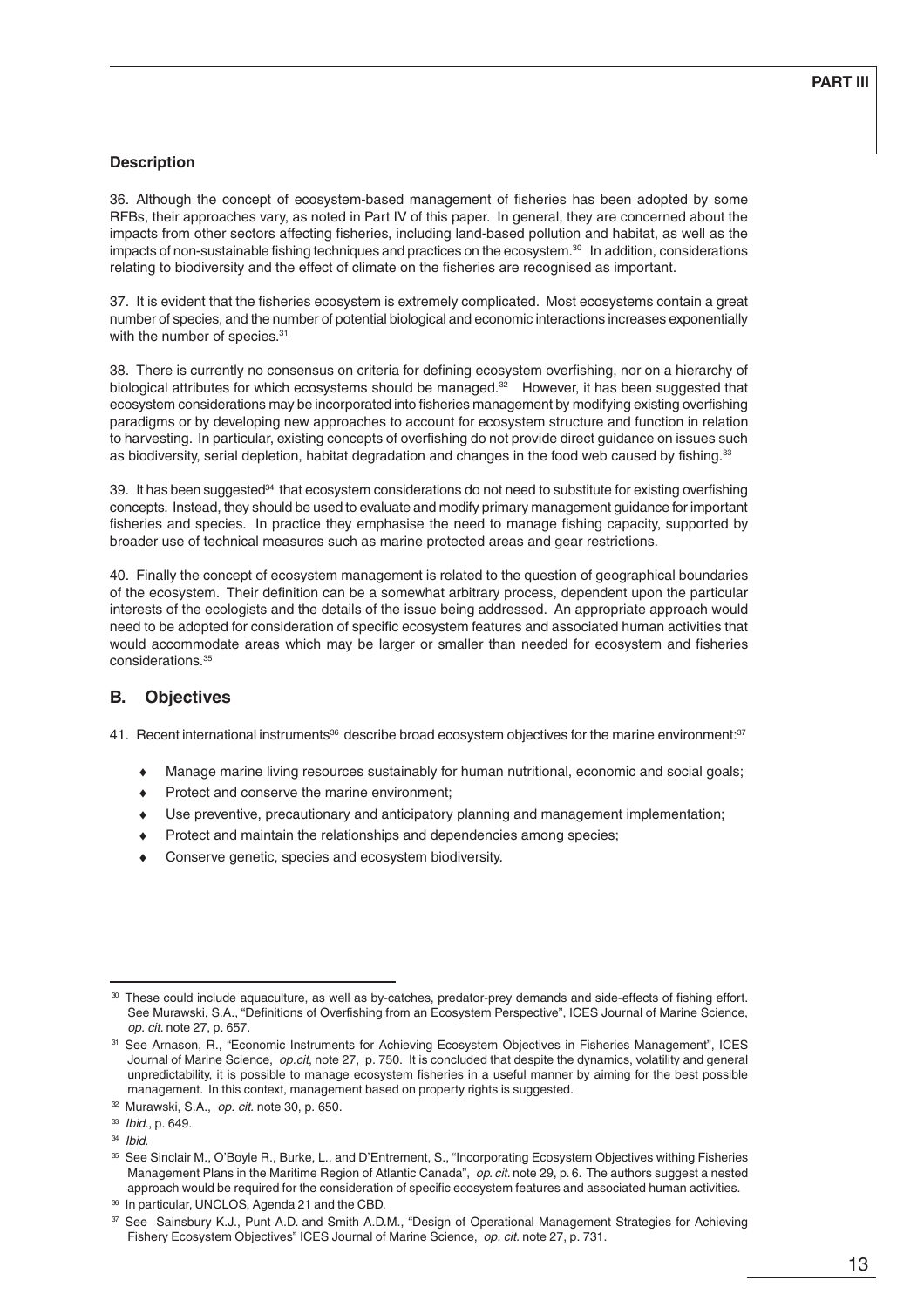42. These need to be translated into practical objectives, which can be defined in parallel with presently used conservation objectives of fishery management plans. The objectives should focus on the maintenance of biodiversity, habitat productivity and marine environmental quality as conditions for the long-term sustainable development of fisheries. 38

43. It has been suggested that the biodiversity objective will need to include several components, such as ecosystem and species diversity, genetic variability within species and species at risk. The habitat productivity objective will need to address directly impacted species, ecologically dependent species and trophic level considerations. Once the objectives are set, the next steps are to provide the respective performance measures and reference points. Examples of ecosystem objectives, indicators and reference points are shown in Annex 4.39

44. Implementation of such objectives will require strengthened monitoring systems, evaluation processes and governance.

# **C. Advantages**

45. The advantages of an ecosystem-based approach to fisheries management both meet, and extend beyond the realms of sustainable fisheries, biodiversity, habitat protection, and all other objectives described above.

46. The ecosystem approach acknowledges the paradigm shift in the management of all natural resources, and the increasing need to integrate fisheries and environment management objectives,<sup>40</sup> as well as human and ecosystem well-being Movement towards such integration, coupled with a precautionary approach, would allow managers to distance themselves from the current "fire fighting approach"<sup>41</sup> in favour of a more holistic approach.

47. Taking into account the functions of marine ecosystems to convert and transfer solar energy, and sustain all life on the planet, an ecosystem approach would encourage the scientific community to proactively quantify potential effects of fishing and other activities on the energy flow through marine ecosystems.<sup>42</sup> Assessment of the potential effects of other human activities on the fisheries resource would also be encouraged.

48. The ecosystem approach to fisheries and environmental management would gather energy, inspiring development of appropriate scientific and related standards. It would also prompt changes to institutional, training, capacity, information, monitoring, evaluation, governance and regulatory requirements.<sup>43</sup> It could serve as a model for environmental management of other sectors whose activities affect, and are affected by, the marine environment.

49. Ecosystem management is enhanced by the coming Millennium Ecosystem Assessment, designed to determine the condition of global ecosystems and to analyze the capacity of an ecosystem to provide goods and services important for human development.<sup>44</sup> When the capacity is diminished, fisheries and those dependent on them are affected.

<sup>42</sup> See Richardson, ibid., p. 769.

<sup>38</sup> See Sinclair M., O'Boyle R., Burke, L., and D'Entrement, S., "Incorporating Ecosystem Objectives within Fisheries Management Plans in the Maritime Region of Atlantic Canada", op. cit. note 29, and Gilsason H., Sinclair M., Sainsbury K., and O'Boyle R., "Symposium Overview: Incorporating Ecosystem Objectives within Fisheries Management", op. cit. note 29, p. 472. The objective of marine environmental quality does not appear in these references but was suggested in conversation by Michael Sinclair.

<sup>39</sup> See Sinclair M., O'Boyle R., Burke, L., and D'Entrement, S., "Incorporating Ecosystem Objectives within Fisheries Management Plans in the Maritime Region of Atlantic Canada", op. cit. note 29, Table 1.

<sup>40</sup> See Richardson K., "Integrating Environment and Fisheries Management Objectives in the ICES Area: Reflections of a Past ACME Chair", ICES Journal of Marine Science op. cit. note 27, p. 766, and West, M., "The Future of the International Law of Capture Fisheries", Northwest Atl. Fish. Sci., vol. 23 Symposium papers pp. 19-25, October 1998.

<sup>&</sup>lt;sup>41</sup> Examples of this type of approach are found in Richardson, *ibid.*, note 31, p. 767. For example, requiring ships to carry clean ballast water, to prevent pollution of the ocean when it is discharged, presented another ecosystem threat – introduction of alien species, sometimes with disastrous consequences. Examples are the release of zebra mussels in the Great Lakes, of toxic phytoplankton cysts into regions previously free of toxic blooms and of Mnemiopsis spp. in the Black Sea, leading to a collapse of the local fishery.

<sup>43</sup> See Fluharty D., "Habitat Protection, Ecological Issues and Implementation of the Sustainable Fisheries Act", Ecological Applications, 10(2):325-337, April 2000.

<sup>44</sup> This effort was organised and supported by UN Agencies, and leading scientific organisations, and was launched at the UN General Assembly in September 2000. For more information, see http://www.ma-secretariat.org.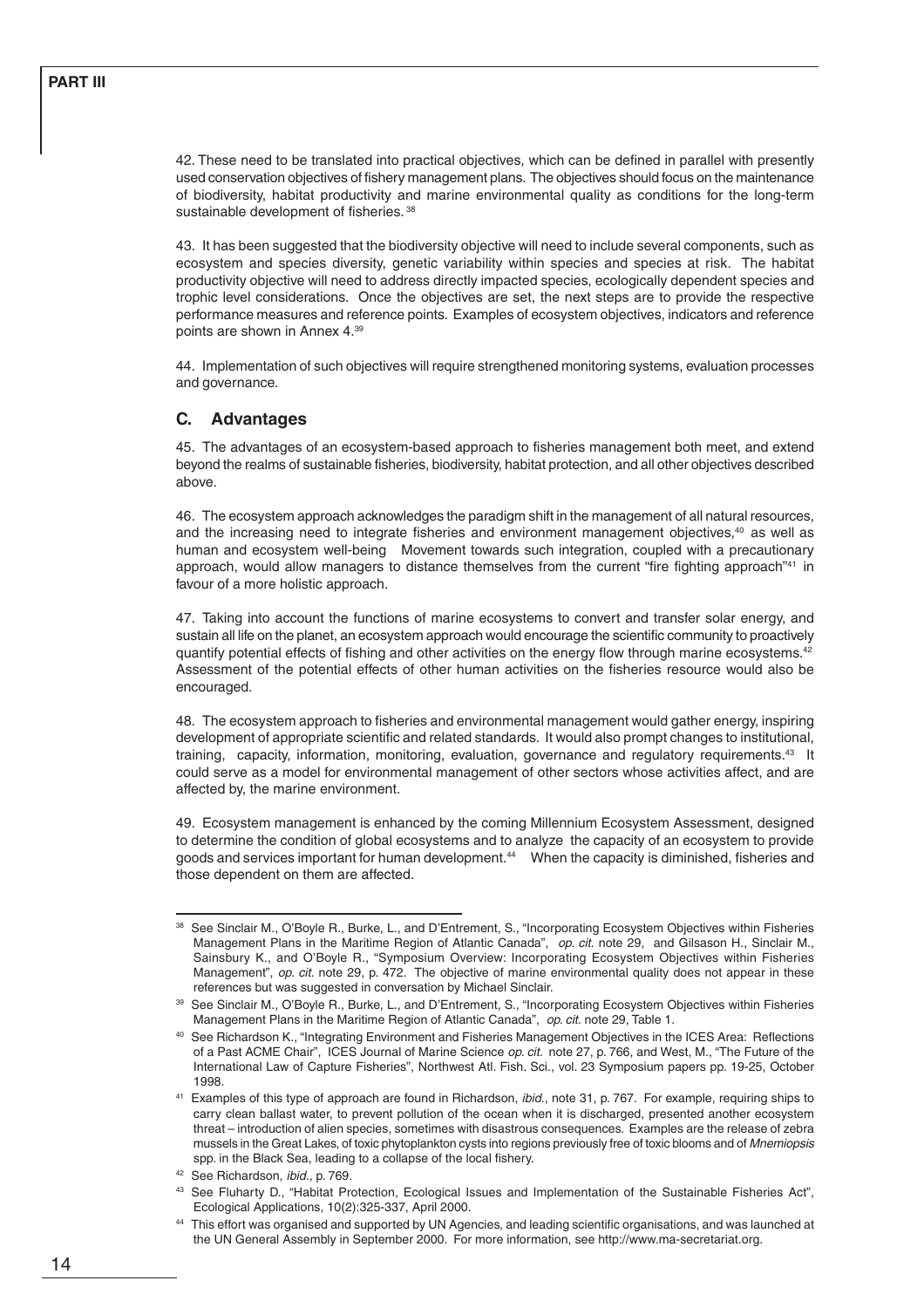50. One benefit of this integrated ecosystem assessment programme is that it provides the information necessary to weigh trade-offs among various goods and services and to identify opportunities for benefits. Information and data collected in ecosystem-based fisheries management could be input into this assessment, and the relative importance of fisheries strengthened.45

# **D. Impact of non-Fishery Activities on the Ecosystem**

51. Assessment and management of the impact of non-fishery activities on the ecosystem is important to ecosystem-based fisheries management. Where marine environmental concerns once centered on pollution, it is now recognised that pollution is neither the only, nor necessarily the most severe threat to the health of oceans and coasts.<sup>46</sup> A range of human activities are producing devastating effects on the marine environment, as described in detail by the Joint Group of Experts on the Scientific Aspects of Marine Environmental Protection (GESAMP).<sup>47</sup>

52. Continuing pollution problems are, however, still widespread. Sewage is a major problem, especially when it includes industrial wastes, and many contaminant chemicals are inadequately regulated.

53. Land-based activities pose a range of threats to the marine environment.<sup>48</sup> Examples of these are agriculture, forestry, coastal construction, urban development and tourism.49 Sewage discharge and the runoff of nutrients, sediments and pesticides present greater risks to human health and the marine environment than radioactivity and heavy metals, given existing controls.<sup>50</sup>

54. However, as severe as pollution may be, GESAMP reports that human activity resulting in the routine modification and exploitation of marine and coastal environments, and the widespread habitat damage and loss that result, probably pose even greater threats.

55. One example of this is coastal development, which is taking place at a rapid rate.<sup>51</sup> It both increases pollution, and radically alters coastlines. Clearing, land reclamation and channelisation of flood and tidal waters destroy coastal wetlands. Port development, road building, coastal construction and the mining of beach sand for construction material obliterate shoreline habitats. Coastal and marine tourism and mariculture – the farming of shellfish and finfish – also contribute substantially to pollution of the marine environment and habitat destruction.

56. A second example is over-exploitation of renewable resources, which results in part from coastal population growth and development. Increased demand for fish, and often more fishers, has led to the over-exploitation of most coastal fisheries and to the destruction of a significant part of coastal forests.

57. It is widely recognised that efforts to identify and manage or combat these activities on an ecosystem basis need to be continued.

<sup>&</sup>lt;sup>45</sup> For example, a decision to convert a forested area to agriculture could make sense when considering only foregone timber values and increased food production. But it may not be economically justified when impacts on the quantity and quality of water and on freshwater and coastal fisheries are factored in. See ibid.

<sup>46</sup> Some pollution control initiatives, when applied and enforced, have often succeeded in curbing marine pollution. These initiatives have focused on regulating pollution sources, banning the use of certain chemicals such as PCBs, and prohibiting the ocean disposal of entire categories of waste including industrial waste and radioactive materials. Reducing lead in automobile fuel, for example, has led to lower levels of lead in ocean surface waters. See note 47, infra.

<sup>&</sup>lt;sup>47</sup> The material in this section of the paper is drawn from two recent GESAMP reports published by UNEP: A Sea of Troubles, Rep. Stud. GESAMP No.70, 52 pp; and Protecting the Oceans from Land-Based Activities, Rep. Stud. GESAMP No.71, 292 pp. About GESAMP see http://gesamp.imo.org/ocean.htm.

<sup>&</sup>lt;sup>48</sup> This fact led over 100 countries to adopt the 1995 Global Programme of Action for the Protection of the Marine Environment from Land-Based Activities (GPA/LBA). The implementation of the Programme is coordinated by UNEP. For more detail see http://www.gpa.unep.org

<sup>49</sup> They are major sources of plant nutrients and sediments which threaten the health of marine and coastal environments, and of contaminants such as pesticides and oil. See note 47, supra.

<sup>50</sup> See http://gesamp.imo.org/ocean.htm.

<sup>&</sup>lt;sup>51</sup> Some 44% of the world's population lives within 150 km of the coast – more people than inhabited the entire planet in 1950. Mass migration to the coasts will continue in the decades ahead. This population growth is concentrated in large coastal cities. Ibid.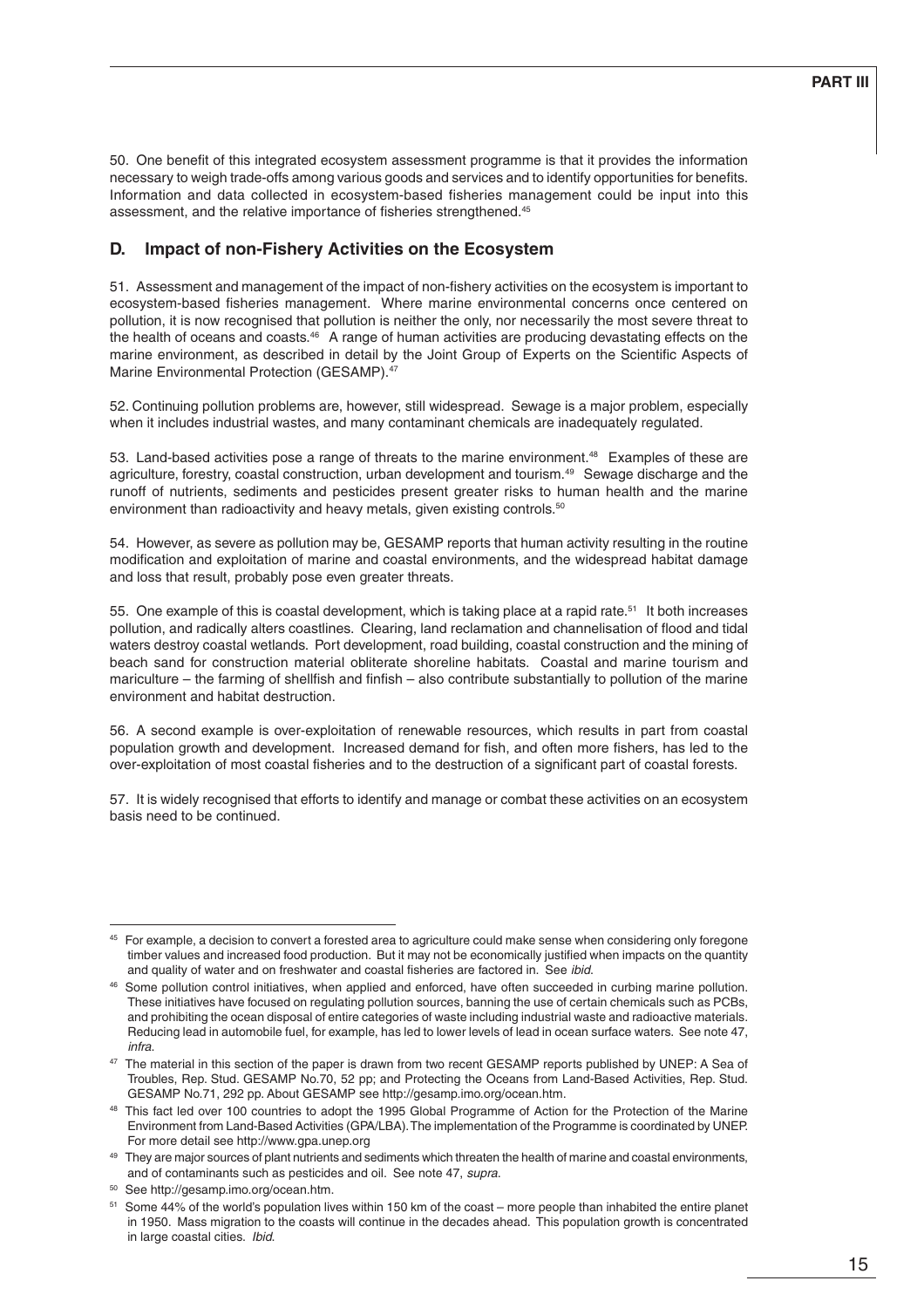# **PART IV. PROVISIONS OF THE REGIONAL SEAS CONVENTIONS AND THE ACTIVITIES OF ASSOCIATED ACTION PLANS RELEVANT TO ECOSYSTEM-BASED MANAGEMENT OF FISHERY RESOURCES**

# **A. General Provisions of the Conventions**

58. The general obligations specified in all conventions are to prevent, reduce, abate, combat and control pollution in the convention area. Some conventions also include obligations to preserve rare and fragile ecosystems, as well as habitats of depleted, threatened and endangered species. The specific obligations common to most conventions include:

- control of pollution caused by dumping, discharges from ships, exploration and exploitation of continental shelf and land based sources;
- cooperation in cases of emergencies;
- scientific and technical cooperation, including joint monitoring and research programmes, data and information exchange, and technical assistance;
- ♦ adoption of procedures for determining the liability and compensation for damage resulting from violation of the convention or its protocols;
- reporting on measures adopted in implementation of the conventions at national levels.

# **B. Structure and Strategies of the Action Plans**

59. Most action plans, particularly those adopted under UNEP's aegis, follow a structure similar to the one adopted for the Action Plan for the Human Environment at UNCHE (Stockholm, 1972), although specific activities for any region are dependent upon the needs and priorities of that region. The action plans usually include the following five main components:

- (a) Environmental assessment. This concerns assessing and evaluating the sources and causes of environmental problems as well as their magnitude and impact on the marine environment. Emphasis is given to such activities as: baseline studies; research and monitoring of the sources, levels and effects of marine pollutants; ecosystem studies; studies of coastal and marine activities and social and economic factors that may influence, or may be influenced by, environmental degradation. Environmental assessment is undertaken to assist national policy makers to manage their natural resources in a more effective and sustainable manner, and to provide information on the effectiveness of legal and administrative measures taken to improve the quality of the environment.
- (b) Environmental management. Each regional programme includes a wide range of activities in the field of environmental management. Examples of such activities are: preparation of sub-regional and site specific integrated coastal zone management plans; formulation of contingency plans for dealing with environmental emergencies; establishment and management of specially protected areas; pollution reduction programmes; and training to allow national institutions and experts to participate fully in the programme.
- (c) Environmental legislation. Each convention is associated by at least one protocol or annex that provide the legal basis for action in specific field of the conventions' application. With the broadening scope of the conventions, they are periodically amended/revised and additional protocols and annexes are added to them.
- (d) Institutional arrangements. When adopting the action plan, the governments agree upon an organisation to act as the permanent secretariat of the action plan and the mechanisms to be used for the periodic review of the progress of the agreed work-plan and for approving new activities and the necessary budgetary support.
- (e) Financial arrangements. The contributions of the governments toward the costs associated with the implementation of the conventions and the action plans are usually channelled through specially established trust funds to which the governments participating in the action plan make annual contributions.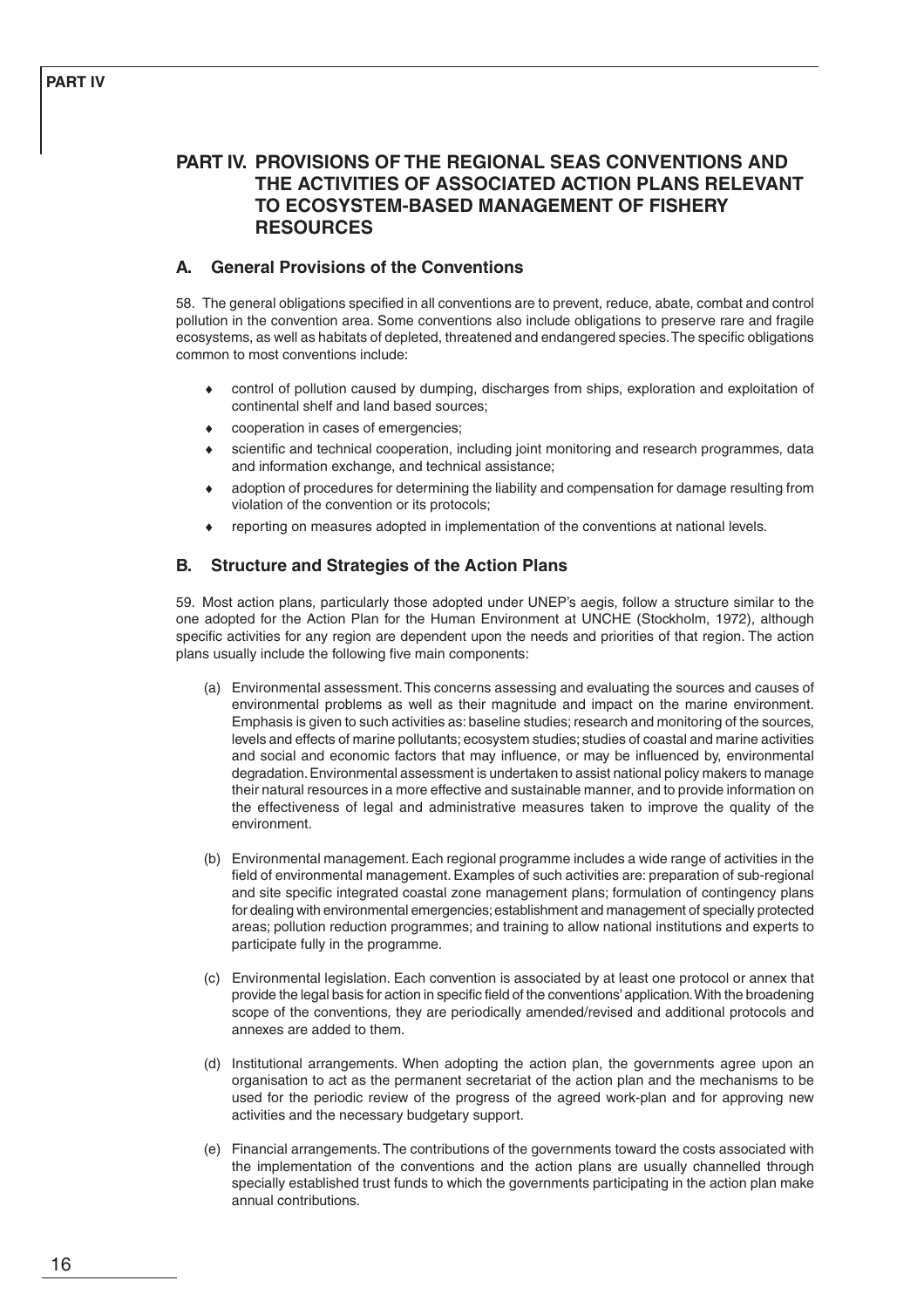60. The overall strategy followed by most regional seas action plans includes, with slight modifications:

- ♦ Promotion of international and regional conventions, programmes, guidelines and actions for the control of activities leading to the degradation of the marine and coastal environment and for the protection and management of marine and coastal resources on a sustainable basis.
- Assessment of the state of the marine and coastal environment, of the trends in the quality of this environment, of the sources of the degradation of the marine and coastal environment, and of the impact of this degradation on human health, ecosystems and amenities.
- ♦ Promotion of integrated management of geographic areas covered by the conventions and their protocols.
- Support for education and training efforts to make possible the full participation of developing countries in the implementation of the conventions and in activities envisaged under the action plans.

#### **C. Activities relevant to ecosystem-based management of fisheries**

61. Although the majority of the Regional Seas Conventions specify their concern for the status of marine living resources and emphasise the need for their protection, none of the conventions deals in a major way with the protection or management of fishery resources. Nevertheless, some of the convention provisions, and particularly some of the protocols and action plans associated with the conventions could be seen as contributing directly or indirectly to these goals.

62. Five conventions (Barcelona, Bucharest, Cartagena, Kuwait, Lima) are associated with protocols dealing with the control of land-based sources and activities that may have deleterious effects on the marine environment, including its living resources. Protocols or annexes dealing specifically with specially protected areas, endangered species and biodiversity are attached to six conventions (Barcelona, Cartagena, Kuwait, Lima, Nairobi, OSPAR). Some of the biodiversity-related protocols include specific reference to fisheries and to activities relevant to the management of fisheries resources.

63. In addition to the provisions of these two groups of protocols that could be seen as contributing the legal basis for an ecosystem-based approach towards the management of the marine environment, almost all action plans adopted the integrated coastal management as the most promising approach to the solution of the problems besetting the regions covered by the conventions.

64. In almost all regions intensive monitoring of the quality of the marine environment is carried out and the results are used for the preparation of periodic reports on the state of the marine environment. The data presented in these reports are used by the parties to the conventions as a basis for designing measures for the protection of the marine environment. Although the reports only marginally and in exceptional cases<sup>52</sup> deal with issues of direct relevance to fishery management, they provide a good background information that may have to be taken into account in ecosystem-based management of fisheries.

65. In addition to the regional state of environment reports of general nature, in several regions specific regional and site specific assessments were prepared about: (i) the impact of climate change on the coastal and marine environment; (ii) the status of coral reefs and wetlands and (iii) the impacts of landbased sources and activities on the marine environment. Many of these impact assessments contain sections dealing with actual and potential impacts on fishery resources.

66. Specific examples for past, ongoing or planned regional activities that are directly or indirectly relevant to the management of fishery resources are provided in Annex 5.

<sup>&</sup>lt;sup>52</sup> See section on the OSPAR Convention on the following pages.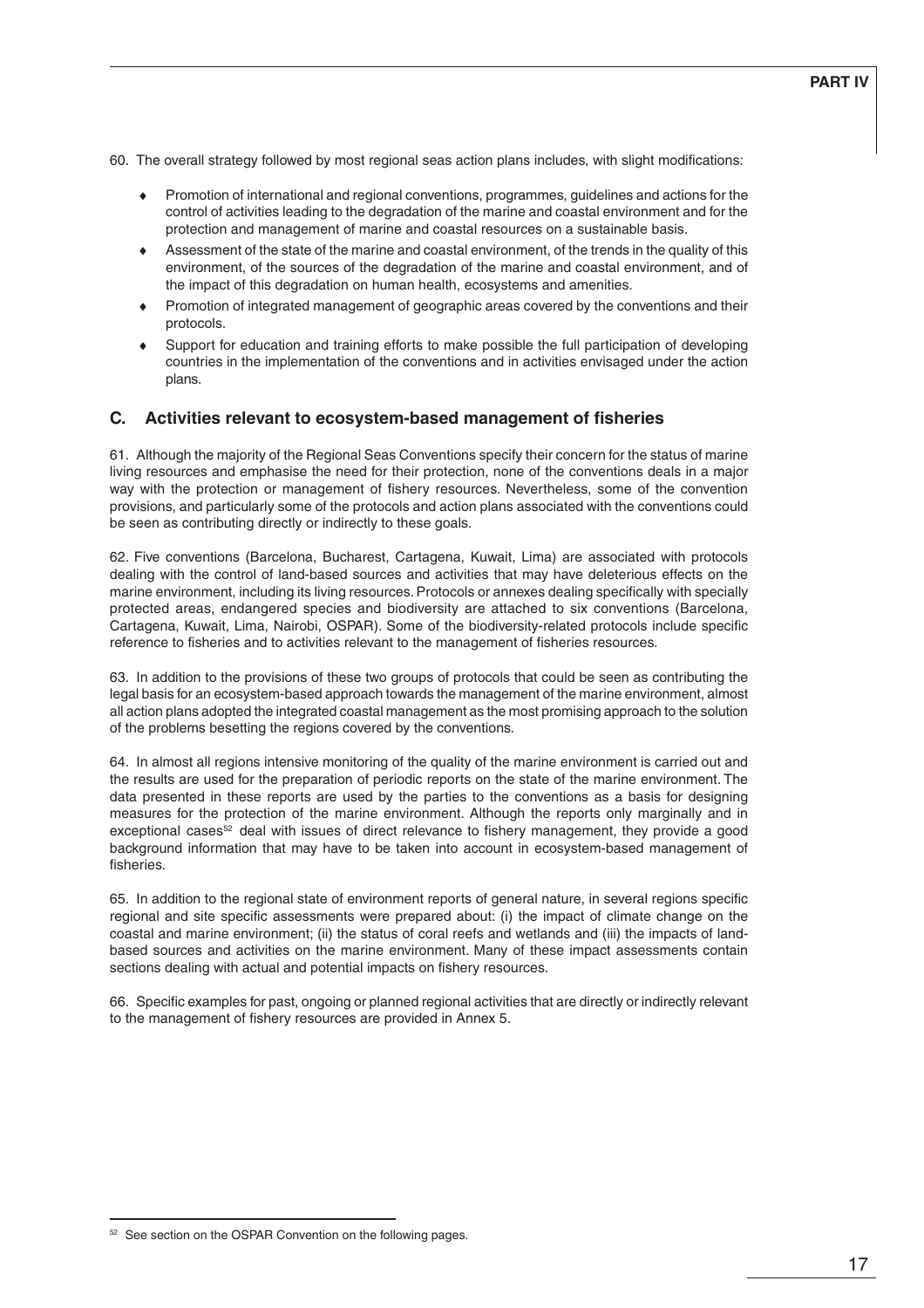# **PART V. ACTIVITIES OF REGIONAL FISHERY BODIES RELATING TO THE ECOSYSTEM APPROACH TO FISHERIES MANAGEMENT**

# **A. Background**

67. "Environment" was first seriously considered in connection with fisheries management by an RFB in the 1970s. ICES responded to public concern about the environmental threats from chemical contamination. One obvious concern was whether the fish harvested for human consumption might present a health risk for the consumer. ICES responded by establishing the Advisory Committee on Marine Pollution(ACMP) in 1972.53 At that time, "environment" was used almost exclusively to mean contaminant chemistry and biology.<sup>54</sup>

68. In more recent years, the concept of environment has expanded to merge with the concept of ecosystems. As noted above, much work still needs to be done to: identify the objectives, indicators and reference points of ecosystem management, including fisheries; establish the programmes, monitoring, training, capacity and other elements needed for implementation; to identify the ecosystems themselves; and to establish an appropriate system of governance.

69. This is balanced by current realities of fisheries managers. Their immediate concerns include: conservation of resources; control of catches and effort; fleet capacity; by-catch and discards; data and information collection analysis and distribution; illegal, unreported and unregulated (IUU) fishing; and monitoring, control and surveillance.<sup>55</sup> Habitat and marine environmental quality are also of concern, but often responsibility is shared with environmental managers.

70. The instruments establishing the RFBs do not generally accord a mandate for ecosystem-based fisheries management. Those which do either refer to (i) ecosystem-based management – including CCAMLR and two initiatives, establishing new RFBs in the South-East Atlantic and Western Central Pacific oceans;<sup>56</sup> or (ii) management of ecologically related species – including the NPAFC Convention, which mandates scientific research, cooperation, information requirements and consideration by the Commission of "ecologically related species", and the CCSBT Convention, which provides for the collection and exchange of data and other information relevant for scientific research on ecologically related species. To this end, the CCSBT has established an ecologically related species working group.<sup>57</sup>

71. However, as noted above, there is consensus in the scientific community that ecologically-based management of fisheries can build upon existing management systems and programmes, with identification of objectives, indicators, reference points and the activities, capacity and governance necessary to support such management. It is simply an extension of the RFB's existing mandate. Exemplary in this realm is the current IBSFC policy for sustainable fishing in the Baltic Sea, based on a comprehensive plan which was elaborated by IBSFC in consultation with HELCOM and ICES.

72. Current fisheries management systems and programmes of RFBs which relate to ecosystem-based management and which could be used as a starting point for future progress and cooperation, are profiled and synthesised below. They respond to the needs of the relevant RFB, and depend to a great extent on their mandates and individual capacity to collect and consider the appropriate knowledge.<sup>58</sup>

<sup>53</sup> ACMP was replaced with the Advisory Committee on the Marine Environment in 1992.

<sup>54</sup> Richardson K., op. cit. note 31, p. 767.

<sup>&</sup>lt;sup>55</sup> For further information on these issues in the context of fisheries governance, see Swan, op. cit., note 7.

**<sup>56</sup>** Convention on the Conservation and Management of Fishery Resources in the South-East Atlantic Ocean singed in April 2001 (see Preamble, Articles 1 and 3, draft as at February 2000), and the Convention on the Conservation and Management of Highly Migratory Fish Stocks in the Western and Central Pacific Region (see Preamble, Articles 5, 12, 13, signed in September 2000).

<sup>57</sup> The working group has, among other things, developed guidelines for the design and use of tori lines as devices for deterring sea birds from taking bait during the setting of lines for longline fishing operations. Ecosystem management issues have been raised in the Commission, but firm strategies have not been developed to date. The secretariat reports that this matter will need to be considered further, in the context of the Commission's powers and responsibilities under the Convention.

<sup>&</sup>lt;sup>58</sup> The disparity in capacities of RFBs to develop such knowledge is becoming more widely recognised and addressed, including with the support of the UNCED – inspired Global Environmental Facility (GEF) and the Living Oceans Programme.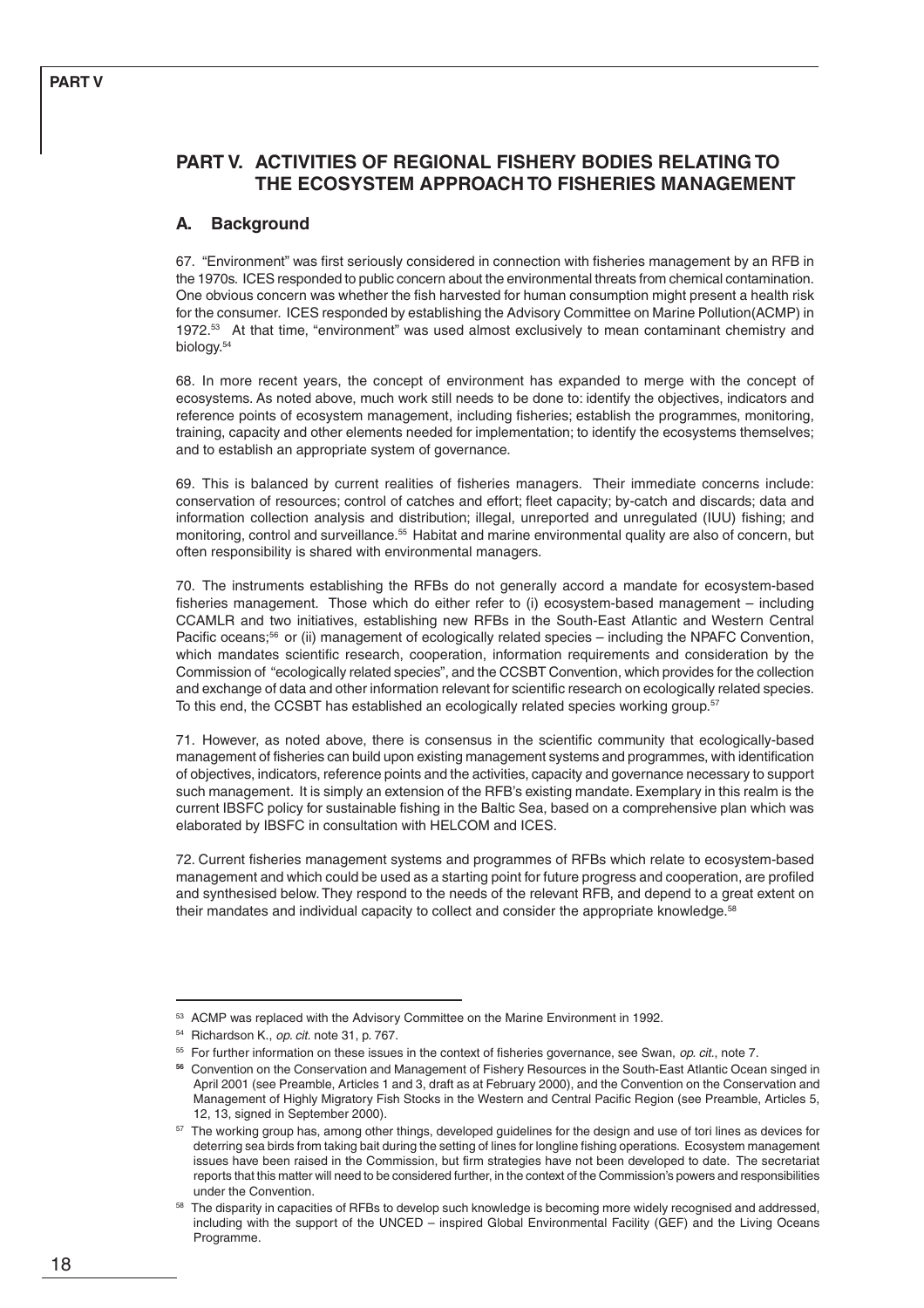59-61

73. They cover a wide range of interests, and focus on: (i) the impact of fisheries on the ecosystem (including protection of species and habitat, impact of gear and/or non-target, associated and dependent species (NADS), aquaculture, marine debris); (ii) the impact of other sectors on fisheries; (iii) oceanic ecosystems/climate/ozone depletion; and (iv) monitoring/feedback management procedures.

74. The work of three leading RFBs – ICES, CCAMLR and IBSFC – will first be presented as case studies, and the management systems and programmes of other RFBs will then be synthesised.

# **B. Pioneering Work of the International Council for the Exploration of the Sea (ICES), the Commission for the Conservation of Antarctic Marine Living Resources (CCAMLR) and the International Baltic Sea Fishery Commission (IBSFC)**

### **International Council for the Exploration of the Sea (ICES)**

75. The leading advisory RFB in this field is ICES – an international science organisation studying and helping to safeguard North Atlantic marine ecosystems and the living resources they sustain.<sup>59</sup> A major area of its work is to provide information and advice to its 19 member countries and international regulatory commissions. It considers its vision as being an international scientific community that is relevant, responsive, sound and credible with respect to marine ecosystems and their relation to humanity. Its scientific goals include:

- ♦ quantifying marine environmental processes and their variability;
- determining implications of climate variability on ecosystem dynamics;
- ♦ characterizing biological diversity and its role in ecosystem functioning; and
- enhancing knowledge on populations of living resources focusing on the biological scientific understanding that is a prerequisite for a well founded ecosystem approach to fisheries.

76. ICES is working on the development of the basis for ecosystem approaches in fisheries, especially the management of fish stocks. This work has a very long tradition in the organisation with multispecies working groups dealing with interactions in the fish compartments of various locations, including the North Sea, Baltic Sea, Barents Sea and the sea around Iceland. It has also worked on the links between other compartments of the ecosystem and the fisheries.<sup>60</sup>

77. An integral part of ICES scientific work, the aim is to improve the scientific foundation for understanding the function of the ecosystem, and to improve the quality and widen the scope of the advice on fisheries management. In 2000-2001 ICES is focusing on the Baltic ecosystem as a suitable test case.

78. In the first half of 2001, ICES plans to further the discussion of ecosystem objectives – not confined to fisheries – through a directed effort involving several working groups and their expertise. In addition to these broader programmes, ICES has addressed specific issues in recent years on an advisory basis, including the interactions between fish and sea birds and fisheries effects on the marine benthos.

79. Most important, ICES wants to focus on the ecosystem aspects of the impact of fisheries, and to this end has been internally analysing the structure of its advisory function over recent years. Possible changes to this advisory structure is being discussed at the ICES Council statutory meetings.<sup>61</sup>

80. ICES' achievements over the years inspired establishment of PICES – the North Pacific Marine Science Organization – whose purposes include promoting and coordinating marine research in the northern North Pacific and adjacent seas, and advancing scientific knowledge about the ocean environment, global weather and climate change, living resources and their ecosystems and the impacts of human activities.

<sup>59</sup> The information which follows was provided in a communication from Hans Lassen, Fisheries Adviser, ICES.

<sup>&</sup>lt;sup>60</sup> ICES has established three working groups addressing different aspects of the marine ecosystem and has published results in a range of reports and journals, including the ICES Journal of Marine Science.

<sup>&</sup>lt;sup>61</sup> It is on the agenda for the September 2000 Statutory Meeting.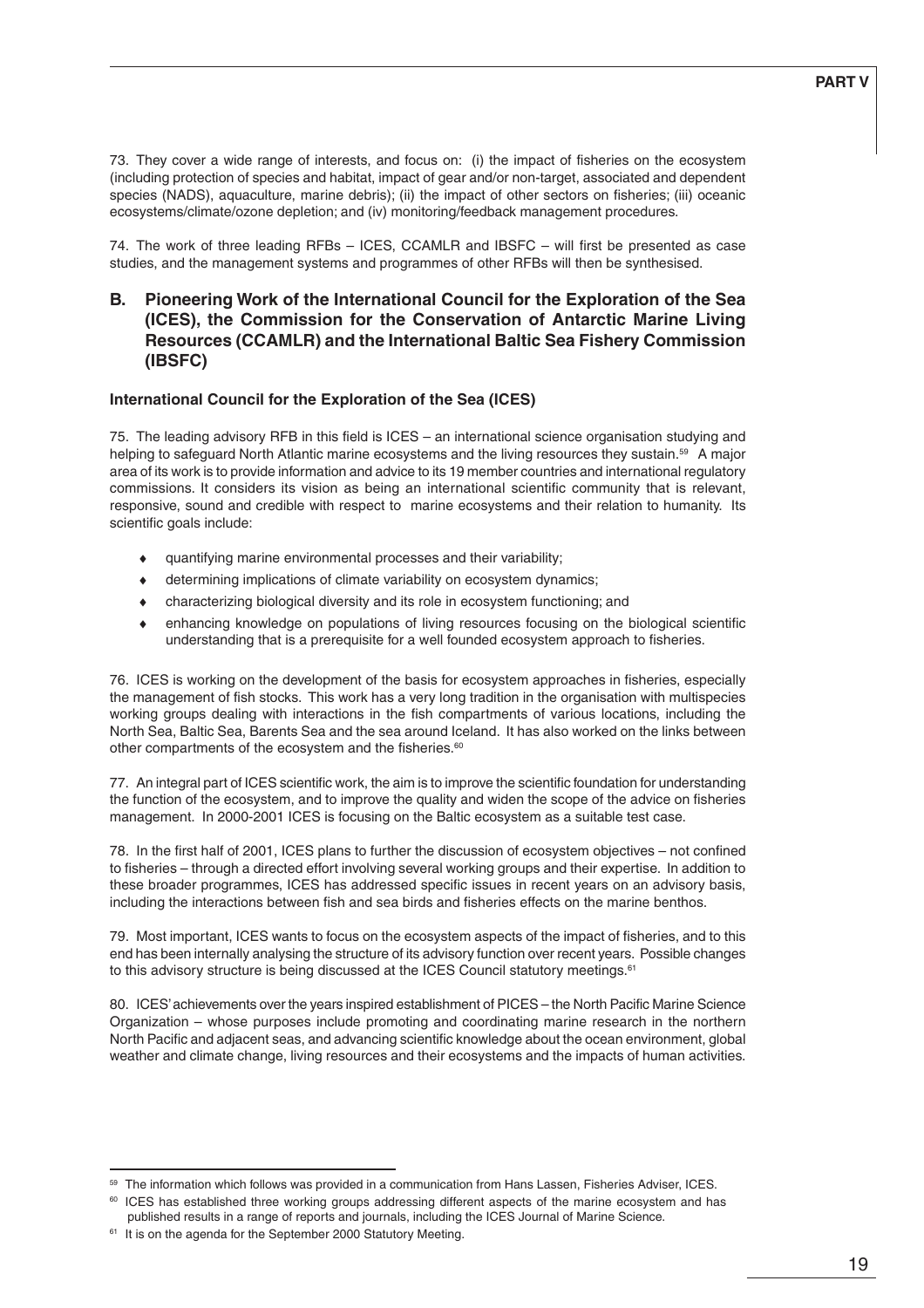# **PART V**

#### **Commission for the Conservation of Antarctic Marine Living Resources (CCAMLR)**

81. CCAMLR, which came into force in 1982, was established in response to patterns of intense and sporadic pulses of exploitation of Antarctic marine living resources and the consequent severe depletion of harvested stocks.<sup>62</sup> It does not impose regulations, but rather attempts to reach agreement on issues which members are then obliged to implement.

82. The Convention applies to all marine living resources<sup>63</sup> inside a designated area of the Southern Ocean, which is substantially a closed ecosystem. It is based on principles of conservation, which include reference to a precautionary approach and an ecosystem approach.<sup>64</sup> In the application of the ecosystem approach, CCAMLR has tackled the difficulty of describing the full complexity of marine ecosystems by assuming that the system is dominated by the complex of species most important in the food chain.

83. To regulate harvesting in accordance with the ecosystem approach, CCAMLR has recognised that the effect of harvesting on dependent species<sup>65</sup> would have to be monitored. It began to plan its CCAMLR Ecosystem Monitoring Program (CEMP) in 1984, with the following aims:<sup>66</sup>

- to detect and record significant changes in critical components of the ecosystem to serve as a basis for the conservation of Antarctic marine living resources; and
- to distinguish between changes due to harvesting of commercial species and changes due to environmental variability, both physical and biological.

84. The program's largest component is the monitoring of dependent species, but in order to distinguish between changes due to harvesting and those due to environmental variability, the program also monitors harvested species, harvesting strategies and environmental parameters.

85. CCAMLR recognises that regulating large and complex marine ecosystems is a task for which we currently have neither sufficient knowledge nor adequate tools.<sup>67</sup> Instead, CCAMLR's approach is to regulate human activities (e.g. fishing) so that deleterious changes in the Antarctic ecosystems are avoided.

86. It has been suggested that CCAMLR still needs to develop appropriate management procedures to avoid localised effects on the ecosystem and to provide effective feedbacks on the effects of fishing through its monitoring programme.<sup>68</sup>

#### **International Baltic Sea Fishery Commission (IBSFC)**

87. The IBSFC Action Program for the Sustainable Development of the Fishery was crafted as a result of the 1996 Baltic prime ministerial level conference.<sup>69</sup> The conference adopted the Presidency Declaration, followed by the foreign ministers' Kalmar Communique. The latter requested updating and strengthening of HELCOM. The Action Programmes adopted at Kalmar requested, inter alia,

> "the development of a coherent policy for sustainable fishing in the Baltic Sea based on a comprehensive plan to be elaborated by the International Baltic Sea Fishery Commission in consultation with HELCOM and ICES."

64Article II.

 $62$  This was the case for fur and elephant seals in the 19th century, and whales and finfish in the 20th century. More recently, in the mid-1970s, it was realised that the conservation of krill was fundamental to the maintenance of the Antarctic ecosystem and vital to the recovery of depleted whale populations.

<sup>&</sup>lt;sup>63</sup> Except seals in a designated area and whales in general.

<sup>&</sup>lt;sup>65</sup> Species which are predators on the commercially harvested species, such as birds and seals.

<sup>&</sup>lt;sup>66</sup> For further information, see www.ccamlr.org.

 $67$  It considers an "ecosystem" to be any unit that includes all of the organisms in a given area interacting with the physical environment so that a flow of energy leads to clearly defined trophic structures, biotic diversity and material cycles (i.e. exchange of materials between living and non-living parts) within the system. It sees an "ecosystem approach" as not concentrating solely on the species fished but also seeks to minimise the risk of fisheries adversely affecting "dependent and related" species – i.e. species with which humans compete for food. Ibid.

<sup>68</sup> Constable, A.J., de la Mare, W.K., Agnew, D.J., Everson I., and Miller D., "Managing fisheries to conserve the Antarctic marine ecosystem: practical implementation of the Convention on the Conservation of Antarctic Marine Living Resources (CCAMLR)", ICES Journal of Marine Science, op. cit. note 27, p. 1054.

<sup>&</sup>lt;sup>69</sup> In Visby, 1996. For more details, see Part 4 of this paper.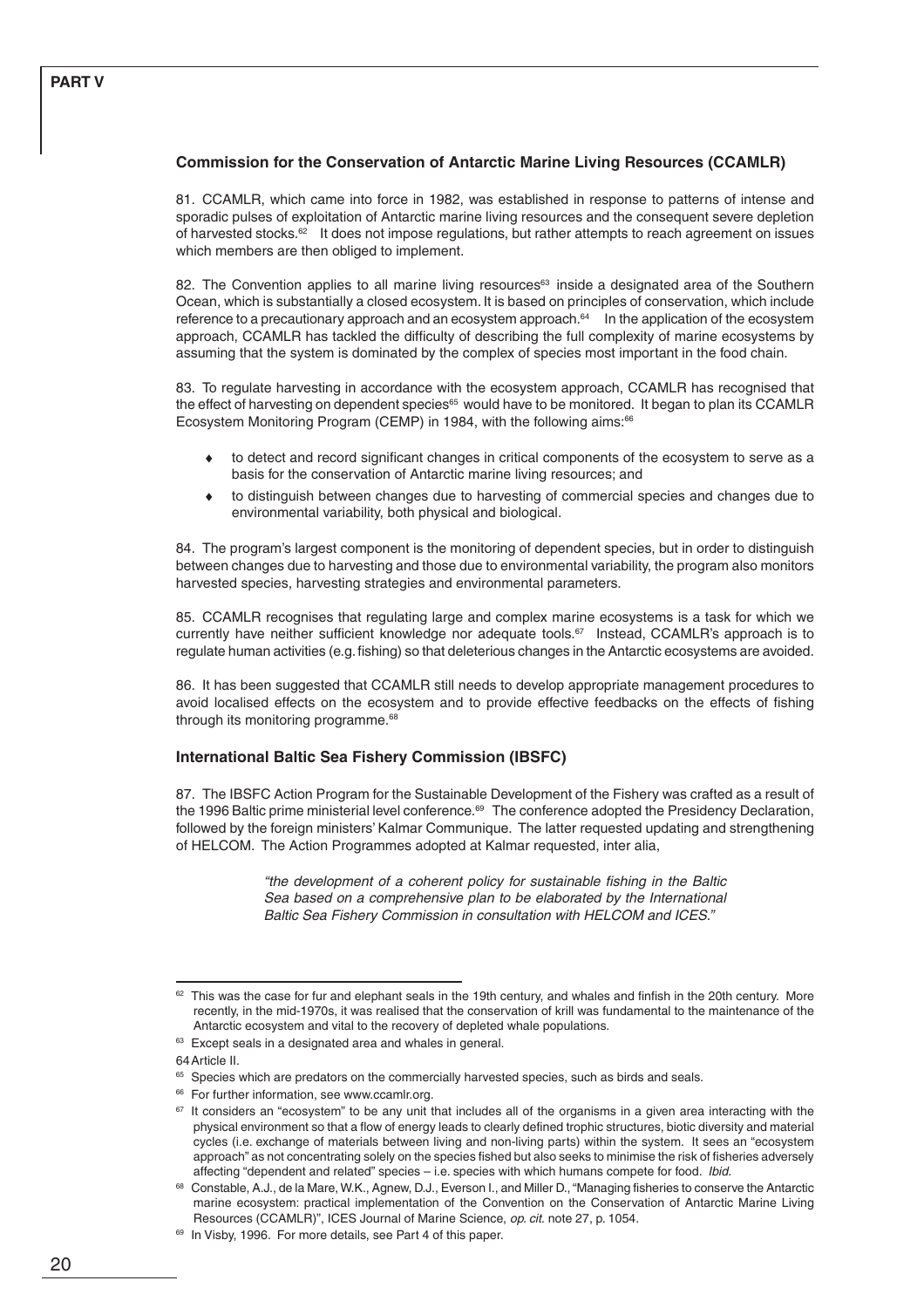88. As a consequence, the IBSFC Action Program for Sustainable Development of the Fisheries has emerged as the leading example of cooperation between RSCs and RFBs. It melds the concepts of sustainable fisheries and ecosystems in its definition of sustainable fisheries: "Sustainable, productive fisheries are achieved when appropriate management ensures a high probability of stocks being able to replenish themselves over a long period of time within a sound ecosystem, while offering stable economic and social conditions for all those involved in the fishing community."

89. The goals for sustainable fisheries are defined, and indicators are provided to highlight the trends in biological systems and the economies of the fishery dependent communities around the Baltic. These appear in Annex 6.

90. IBSFC endorses guiding principles as pertinent to sustainable fisheries. These appear in Annex 7 and include further integration of fisheries and environmental protection, conservation and management measures, drawing, so far as scientific knowledge permits, on an ecosystem approach encompassing the following:

- the identification of processes in, and influences on, the ecosystems which are critical for maintaining their characteristic structure and functioning, productivity and biological diversity;
- ♦ recognition of the interaction among the different components of food-webs of the ecosystems (multi-species approach) and other important ecosystem interactions; and
- ♦ providing for an environment in these ecosystems which protects those critical ecosystem processes.

91. Ecosystem considerations are also part of IBSFC's larger package, and useful for guidance in other geographical areas. These are appended in Annex 8, and include:

- ♦ interaction of pollution and fish stocks;
- $\bullet$  the need to reduce pollution with negative impacts on fish stocks;
- ♦ impact of eutrophication;
- ♦ impact of pollutants;
- impact of human activity on fish stocks;
- global warming;
- impact of fisheries on the ecosystem: the need to protect species and habitats.

92. The IBSFC Action Program for sustainable development of the fishery presents a range of ecosystemrelated actions, including developing long-term strategies for major fish stocks, improving the management of resources in the Coastal Areas, increasing cooperation in control and enforcement and improving the quality of stock and fisheries assessment.

93. Research is a vital part of the Action Program. In the context of stock assessment, it is noted that further research on interaction between fisheries and other components of the ecosystem is necessary, and to that end, the plan calls for improvement of research surveys and biological sampling, and improvement of management decisions by providing socio-economic data to complement scientific assessments, including further research on interactions between fish and associated/dependent species, and on ecosystem effects of fishing (like possible negative effects of various fishing techniques). This approach to research could serve as an example which could be useful in other geographical areas.

# **C. Synthesis of RFBs Action**

94. A synthesis of RFBs activities in relation to ecosystem-based fisheries management is presented in Annex 9, which supplements the information above and gives examples of actions and strategies adopted by some RFBs which relate to ecosystem-based management of fisheries.<sup>70</sup> These can serve as a basis for further development of ecosystem-based fisheries management, and a springboard for future cooperation, including for example the development of objectives, research, strategies and further actions.

 $70$  The synthesis presents a reasonably comprehensive picture, rather than a catalogue, of current and past actions. There may be some related actions of RFBs which do not appear, but which can be identified in future discussions.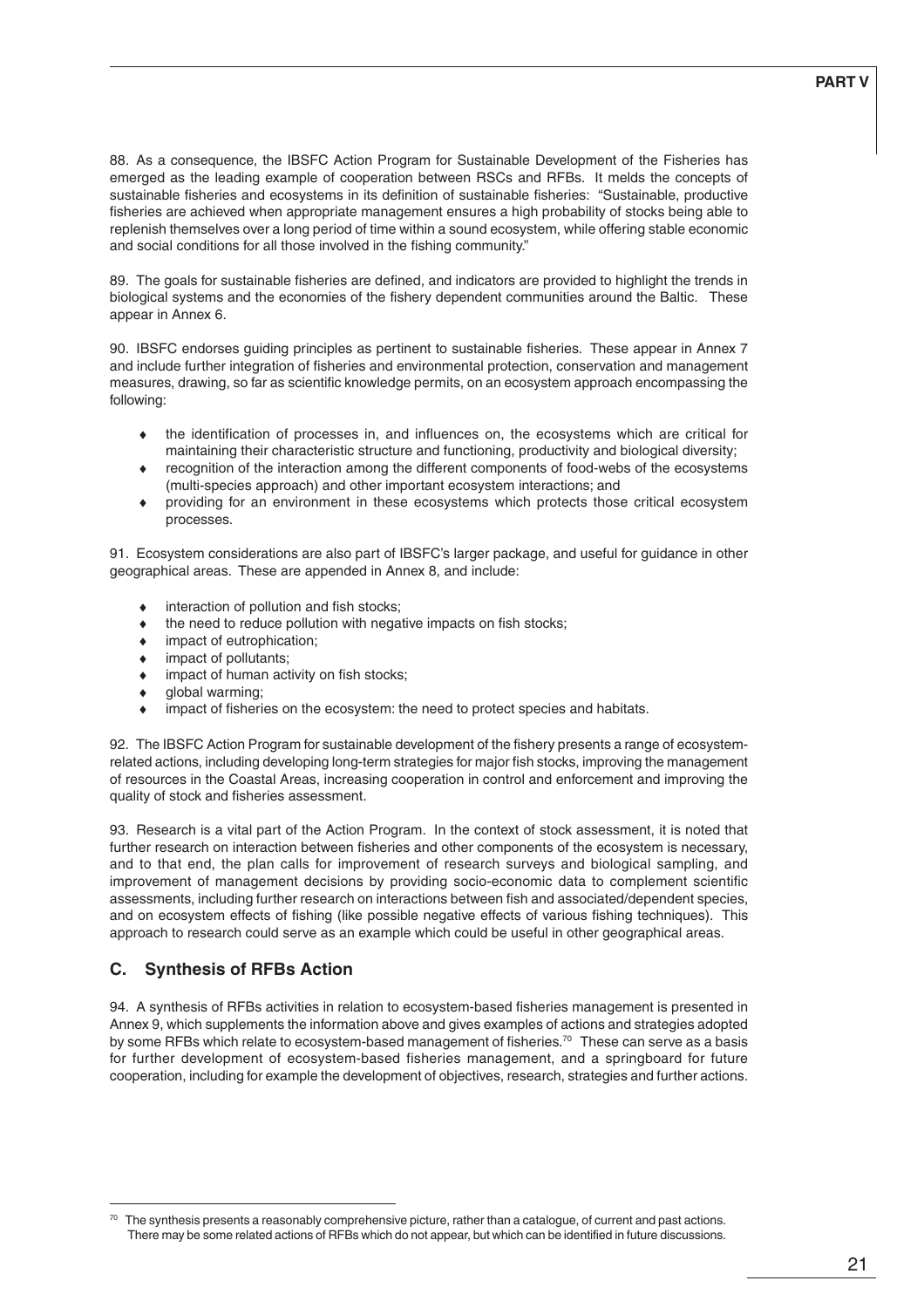95. The RFB activities described in Annex 9 fall under the following general headings, and are summarised below.

- the impact of fisheries on the ecosystem;
- the impact of other sectors on fisheries;
- the impact of climate and ozone depletion on fisheries
- ecosystem monitoring

96. The impact of fisheries on the ecosystem is viewed from different perspectives by RFBs. Of the four headings described above, this arena is most active, and tends to focus on the resource. Many RFBs link this to the protection of species, and some are concerned with habitat. The impact of aquaculture on the marine environment is also considered in this context. Relevant activities of RFBs described in Annex 9 include monitoring, the collection and exchange of data, the impact of gear on non-target species and the marine ecosystem, reduction of by-catch, scientific research on and consideration of ecologically-related species, introductions and transfers, habitat issues, the impact of aquaculture, application of the precautionary approach, convening a Symposium on the impacts of fisheries on the ecosystem, and an educational campaign for fishers.

97. Activities relating to the impact of other sectors on fisheries is an area which most RFBs have neither the mandate nor resources to explore in depth. Few RFBs have dedicated attention to this area, other than to research the effects of chemical pollutants, and identify considerations relating to activities which have a large combined effect on the biodiversity of species and habitats, such as the utilisation of coastal and offshore waters for activities such as aquaculture, shipping, recreation, electric or engineering projects, dredging, dumping, extraction of gravel and sand, and oil prospecting.

98. Activities relating to the impact of climate and ozone depletion on fisheries include research on the effects of environmental changes on stocks and developing assessment methods and management strategies that are robust to environmentally driven changes in the fish stocks.

99. An ecosystem monitoring programme has been established by one management-oriented RFB,71 and a feedback management procedure incorporating a variety of ecosystem-related factors has been adopted by another.<sup>72</sup> Three scientific advisory bodies are engaged in various forms of ecosystem monitoring.73

#### **D. Actions for Future Consideration by RFBs**

100. Action by RFBs towards ecosystem-based fisheries management has largely focused to date on the impacts of fishing on the ecosystem – particularly that part of the ecosystem related to fishing such as NADS, gear selectivity and habitat. The climatological and oceanographic factors affecting the marine ecosystem have attracted more study than identification of the effects of other human activities on the fisheries ecosystem, and overall marine environmental quality. This is likely due to two compelling reasons – RFBs generally lack the mandate and human/financial resources to consider this. It is an area for future cooperation with RSCs, as described in Part VI of this paper.

101. As noted in Part II of this paper, RFBs could consider defining ecosystem objectives in parallel with the current conservation objectives of fisheries management. The new objectives will need to address biodiversity and habitat productivity. In addition, indicators and reference points will need to be defined, and new monitoring activities and data products will be required for the indicators. Evaluation of the degree to which aggregate industrial activities are meeting ecosystem objectives, and resolution of user conflicts will need to be catered for.74

<sup>71</sup> CCAMLR.

<sup>72</sup> IWC.

<sup>73</sup> ICES, PISCES and SPC.

<sup>&</sup>lt;sup>74</sup> See Sinclair et. al, op. cit. note 29.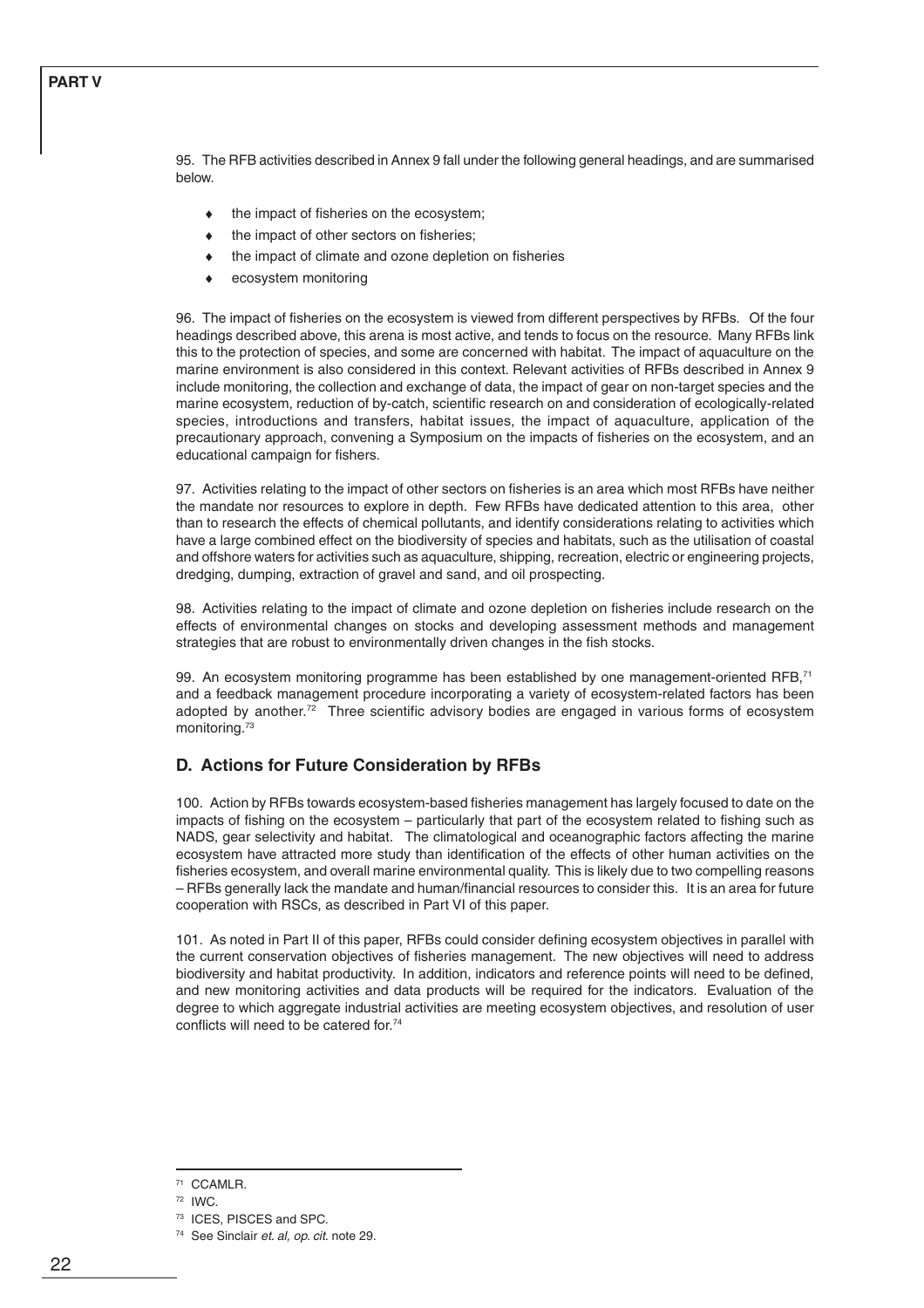# **PART VI. RELATIONSHIP AND MUTUAL RELEVANCE OF THE WORK CARRIED OUT BY RFBS AND RSCS**

102. The relationship between the work of the RFBs and RSCs reflects the growing nexus between fisheries and environmental management – as well as the holistic nature of life on this planet. Underpinning this relationship are the concepts and obligations of recent international instruments which apply to both, as described in Part II. 75

103. The raison d'être of most RFBs is to achieve agreement on the conservation and management of a resource which knows no boundaries. The need for such bodies is underlined by the fact that fourteen have been established since the adoption of UNCLOS, with two more waiting in the wings. Most have regulatory functions, but are still striving to recover from the continuous decline of stocks, often beyond the level corresponding to sustainable yield. To this end, many are taking some dynamic new steps, such as:76

- adopting the obligations and management concepts in international instruments;
- cooperating/collaborating on an increasing basis;
- reviewing and strengthening their mandates;
- adopting management strategies or increasing research which takes ecosystem considerations into account, especially those which relate to the impact of fishing on the marine ecosystem;
- ♦ increasingly taking into account the effect of ecosystems on marine resources, especially climate related factors;
- ♦ proactively working to secure the compliance by non-members to their management measures;
- proactively creating intelligence networks and adopting trade and other measures to discourage such activities as illegal, unreported and unregulated fishing;
- ♦ improving data collection and analysis.

104. However, there are some potential constraints which confront RFBs in implementing an ecosystem approach. As noted above, RFBs have not, in general, focused on the impact of other human activities on the marine ecosystem and the fisheries resource due largely to absence of mandate, capacity and other resources. In addition, in most developing countries (and even in some developed ones) the present capacity is insufficient to deal effectively with conventional management of fisheries. The higher costs implied by ecosystem-based management represent, therefore, a significant challenge.

105. Another potential constraint is the lack of any existing coordination and cooperation within countries between national sectors (ministries) dealing with fisheries and environmental protection. In some cases they jealously guard their "mandates" and they even act as adversaries rather than partners.

106. As noted in Part 4, RSCs carry out the following activities, all of which are relevant to the ecosystembased management of fisheries:

- monitoring and assessment of land-based pollution;
- ♦ protected areas;
- endangered species;
- ♦ biodiversity;
- ♦ integrated coastal management;
- ♦ intensive monitoring of marine environmental quality;
- assessments on impacts of climate change and land-based pollution on the coastal/marine environment.

 $75$  These are: manage marine living resources sustainably for human nutritional, economic and social goals; protect and conserve the marine environment; use preventative, precautionary and anticipatory planning and management implementation; protect and maintain the relationships and dependencies among species; conserve genetic, species and ecosystem biodiversity.

<sup>&</sup>lt;sup>76</sup> For details, see Swan, op. cit. note 7, and Lugten, G., "A Review of Measures Taken by Regional Marine Fishery Bodies to Address Contemporary Fishery Issues", FAO Fisheries Circular No. 940, FIPL/C940, Rome, April 1999.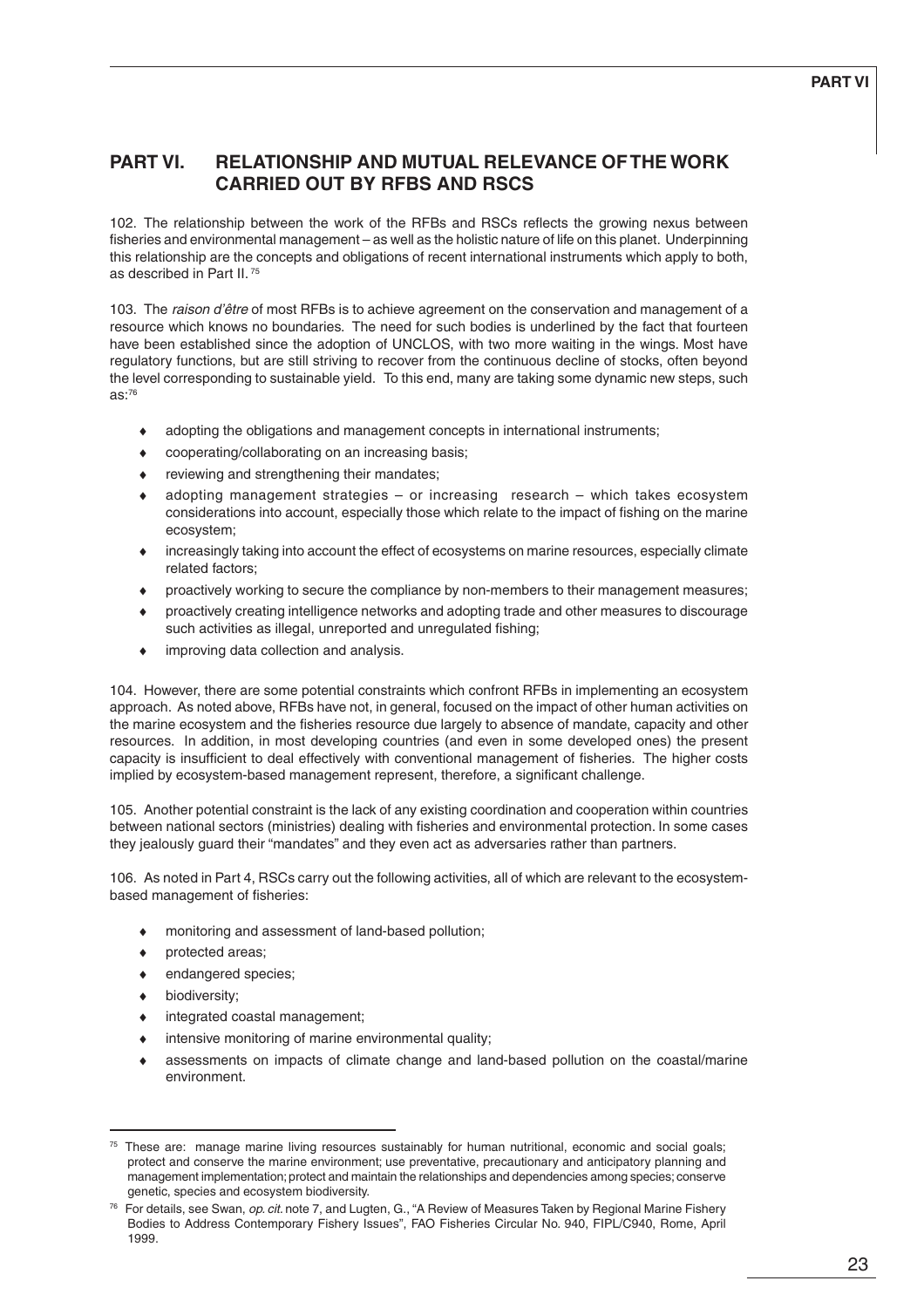107. The ongoing work of RFBs and RSCs is mutually relevant in many respects, particularly in areas of biodiversity of species, habitat, marine environmental quality, climate change and land-based pollution of the marine environment, and in the monitoring and assessment which applies to these areas. Fisheriesrelated activities concerning protected areas and endangered species are also mutually relevant.

108. The IBSFC precedent is still in early stages of implementation, but demonstrates potential scope for coordination between RFBs and RSCs. There are no other current examples of such coordination. Most RFBs and RSCs operate, for the most part, independently of one another. In many cases, their respective capacities and resources are tailored to the management of specific human impacts on the marine ecosystem.

109. The development of fisheries research has been, over the past decades, intense and sophisticated. The need to broaden conventional fisheries management beyond its traditional parameters will redefine the research and management framework, priorities and approaches. This will lead progressively to the integration of conventional fishery research (with its intense use of modelling) with the use of indicator frameworks, accelerating the convergence with environmental management and sustainable development approaches.

110. As ecosystem considerations and indicator frameworks are increasingly factored into fisheries management, the functionalities of RFBs and RSCs will need to be adapted in a practical, cost-effective way to meet future needs. This could be done in a way that would not overburden either RFBs or RSCs, and build on current programmes.

111. Options for mutual starting points to explore the scope for cooperation are suggested in Part VII, and eventually RFBs and RSCs may wish to consider a range or practical matters. There is potential for cooperation in many forms, such as the identification of collaborative goals and geographical areas, sharing of relevant information and data directly or through such mechanisms as website linkages, development of mutual ecosystem considerations, development of integrated sustainability indicator frameworks which promote complementarity, and adapting monitoring or information systems to support ecosystem-based fisheries management.

112. However, the first steps in moving towards such potential cooperation must first be taken. The opportunity for joint recognition of common problems and complementary mandates exists in the global fora of RFBs and RSCs. Initial views as to the opportunities and challenges for cooperation could be considered, together with the feasibility of such cooperation. The more specific objectives and forms of cooperation could be considered at regional level.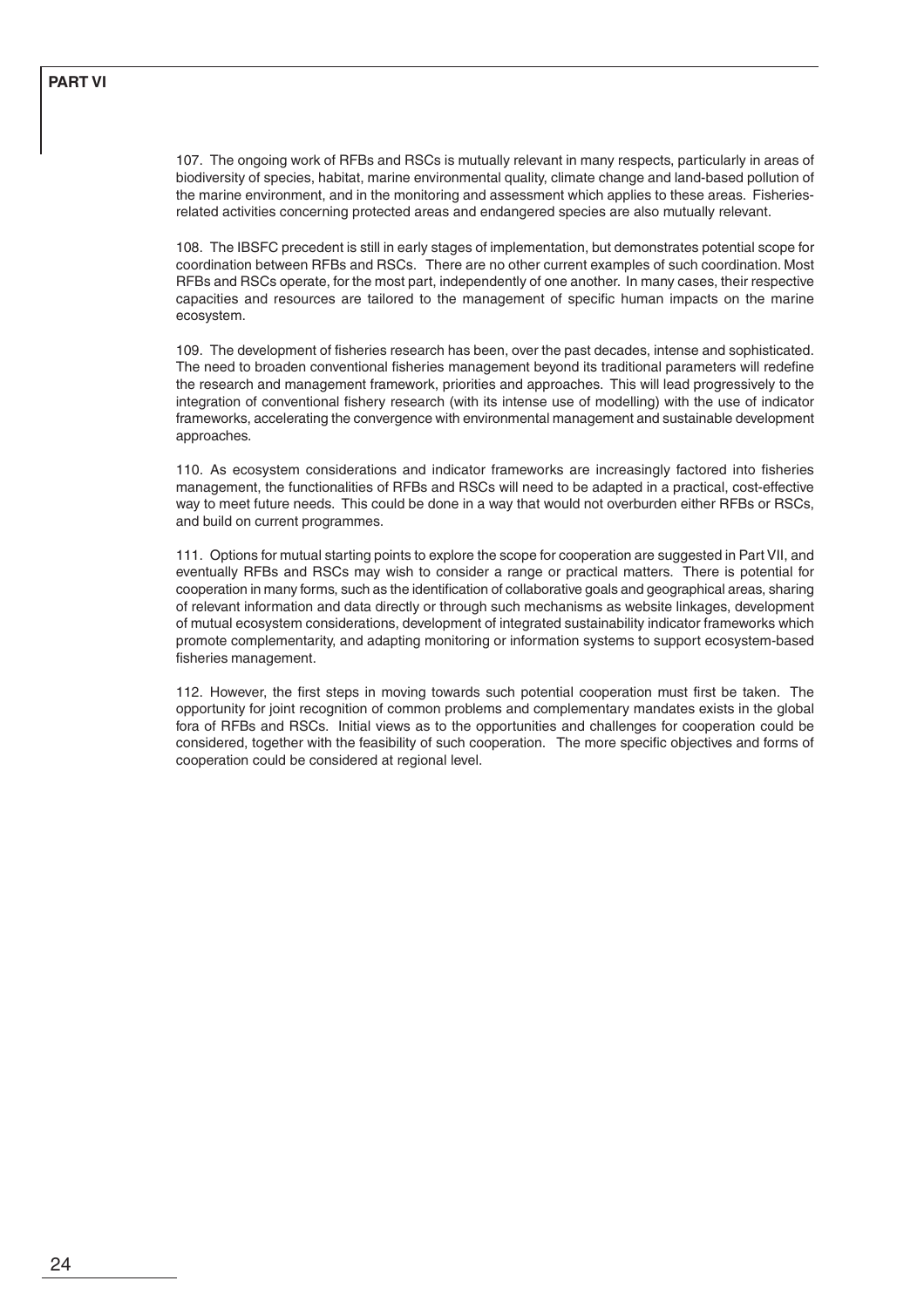# **PART VII. CONCLUSIONS AND POSSIBLE OPTIONS**

113. At present there are 11 major Regional Seas Conventions in force and two additional conventions are being negotiated. They are designed for the protection of the marine environment, including its living resources, under the jurisdiction of the contracting parties to these conventions. Ninety-nine sovereign States and the European Union are parties to one or several of the conventions in force. Geographically, the conventions cover large parts of the most productive and most threatened areas of the oceans. None of the conventions deals with the management of fishery resources although a number of activities carried out in the framework of programmes associated with the conventions are directly or indirectly relevant, and may contribute to improved management of fishery.

114. There are presently 27 active marine Regional Fishery Bodies, seven of which have been established under the FAO Constitution. FAO has also facilitated the establishment of other bodies and serves as the depository for the instrument of acceptance of such bodies. Negotiations are ongoing for the establishment under the FAO Constitution of a regional fishery commission in the Southwestern Indian Ocean. In September 2000, the Convention for the Establishment of the Commission for the Conservation and Management of Highly Migratory Fish Stocks in the Central and Western Pacific Ocean was adopted. Negotiations are well advanced for the establishment of the Southeast Atlantic Fisheries Organization.

115. The convergence of fisheries management and ecosystem management paradigms and requirements is a reality. Its steadily growing acceptance and implementation is reflected in the ongoing activities described in this paper, and in new initiatives such as the 2001 Reykjavik Conference on Responsible Fisheries in the Ecosystem.<sup>77</sup> With the increasing establishment of new information technology and systems which offer integrated ecosystem assessment, $78$  it is imperative that regional bodies build on their strengths and successes to date, evaluate future needs, and begin work on a mutually beneficial framework for cooperation.

116. The preceding sections of the present paper review the status of the RFBs and the RSCs, with specific reference to their activities that may be relevant for improved cooperation between them. Taking into account these activities, as well as the experience gained through the cooperation already established between some RFBs and RSCs, the following concrete suggestions are made for options that may lead to an enhanced cooperation on ecosystem-based fishery management:

- ♦ Formalise the observer status of the RSCs at the meetings of the governing bodies of the RFBs and their technical subsidiary organs, and vice versa.
- ♦ Exchange data and information available at the level of RFBs and RSCs that may be of mutual interest.
- ♦ Establish joint advisory panels and organise joint technical meetings on subjects of mutual interest, as is presently the case between Helsinki and Ospar Commissions and ICES.
- ♦ Create formal agreements (e.g. memoranda of understanding) between relevant RSCs and RFBs specifying the scope and modalities of cooperation.
- Seek association and cooperation with the regional components of global programmes providing data and information relevant to ecosystem-based fishery management, such as GOOS (see Annex 12) and GPA/LBA.
- ♦ Design and implement joint programmes between RFBs and RSCs taking fully into account the respective mandates, objectives and scope of the RSCs and RFBs.

 $77$  This will take place in Reykjavik, Iceland, 24-28 September 2001.

<sup>78</sup> For example, the Millennium Ecosystem Assessment.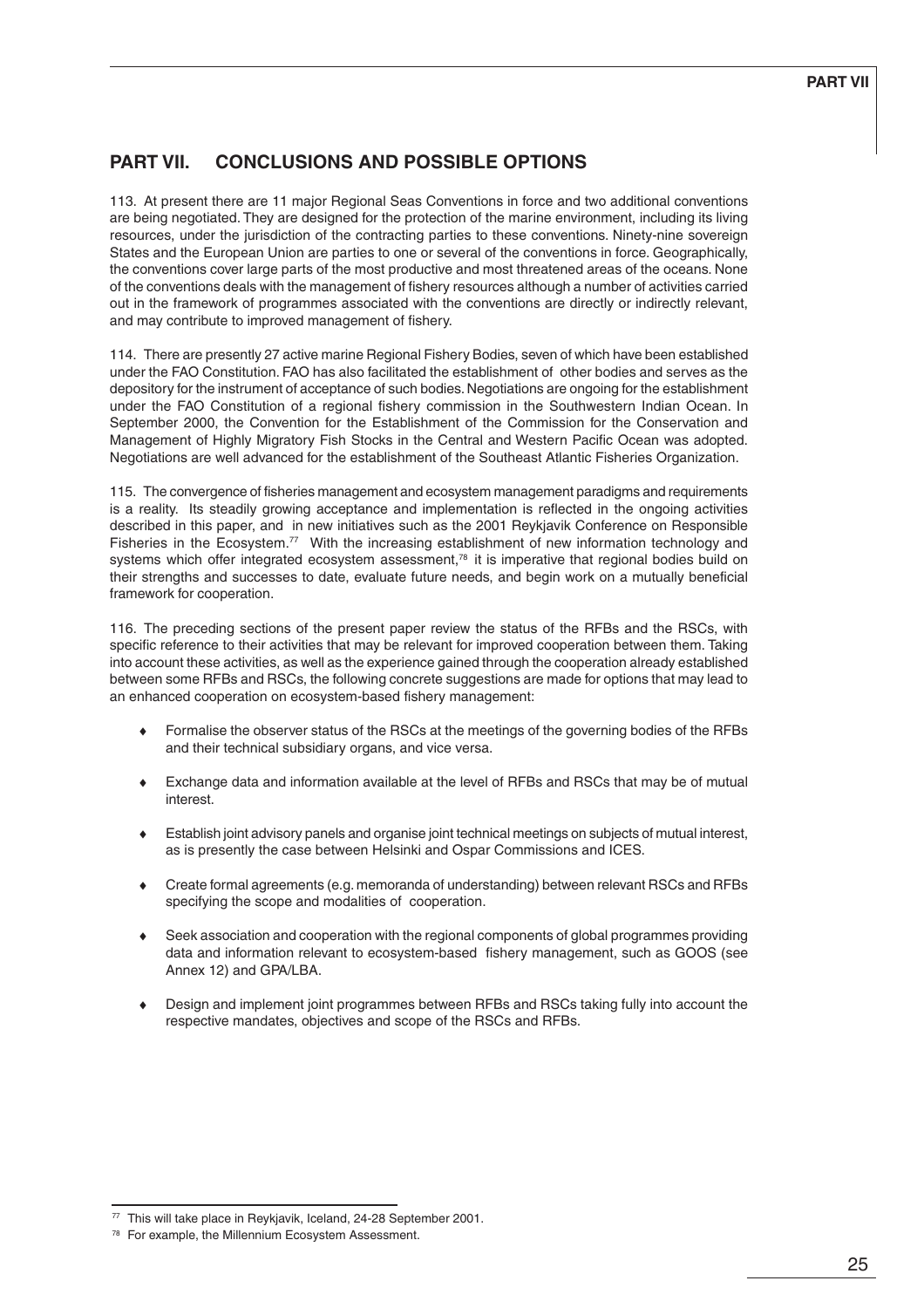# **ANNEX 1. LIST OF REGIONAL MARINE FISHERY BODIES**

# **FAO Bodies**

| <b>APFIC</b>  | Asia-Pacific Fisheries Commission                              |
|---------------|----------------------------------------------------------------|
| <b>CECAF</b>  | <b>Fishery Committee for the Eastern Central Atlantic</b>      |
| <b>CWP</b>    | <b>Coordinating Working Party on Fishery Statistics</b>        |
| <b>GFCM</b>   | <b>General Fisheries Commission for the Mediterranean</b>      |
| <b>IOTC</b>   | Indian Ocean Tuna Commission                                   |
| <b>RECOFI</b> | Regional Commission for Fisheries (not yet in force)           |
| <b>SWIOFC</b> | South West Indian Ocean Fishery Commission (not yet finalised) |
| <b>WECAFC</b> | Western Central Atlantic Fishery Commission                    |

# **Non-FAO Bodies**

| <b>AAFC</b>      | <b>Atlantic Africa Fisheries Conference</b>                                 |
|------------------|-----------------------------------------------------------------------------|
| <b>CCAMLR</b>    | <b>Commission for the Conservation of Antarctic Marine Living Resources</b> |
| <b>CCSBT</b>     | Commission for the Conservation of Southern Bluefin Tuna                    |
| <b>COREP</b>     | Regional Fisheries Committee for the Gulf of Guinea (not yet in force)      |
| <b>CPPS</b>      | <b>South Pacific Permanent Commission</b>                                   |
| <b>CTMFM</b>     | Joint Technical Commission for the Argentina/Uruguay Maritime Front         |
| <b>FFA</b>       | <b>South Pacific Forum Fisheries Agency</b>                                 |
| <b>IATTC</b>     | <b>Inter-American Tropical Tuna Commission</b>                              |
| <b>IBSFC</b>     | <b>International Baltic Sea Fishery Commission</b>                          |
| <b>ICCAT</b>     | International Commission for the Conservation of Atlantic Tuna              |
| <b>ICES</b>      | International Council for the Exploration of the Sea                        |
| <b>IPHC</b>      | <b>International Pacific Halibut Commission</b>                             |
| <b>IWC</b>       | <b>International Whaling Commission</b>                                     |
| <b>NAFO</b>      | <b>Northwest Atlantic Fisheries Organization</b>                            |
| <b>NAMMCO</b>    | <b>North Atlantic Marine Mammal Commission</b>                              |
| <b>NASCO</b>     | <b>North Atlantic Salmon Conservation Organization</b>                      |
| <b>NEAFC</b>     | <b>North-East Atlantic Fisheries Commission</b>                             |
| <b>NPAFC</b>     | <b>North Pacific Anadromous Fish Commission</b>                             |
| <b>OLDEPESCA</b> | Latin American Organization for the Development of Fisheries                |
| <b>PICES</b>     | <b>North Pacific Marine Science Organization</b>                            |
| <b>PSC</b>       | <b>Pacific Salmon Commission</b>                                            |
| <b>SEAFO</b>     | South East Atlantic Fishery Organization (not yet in force)                 |
| <b>SPC</b>       | <b>Secretariat of the Pacific Community</b>                                 |
| <b>SRCF</b>      | <b>Sub-regional Commission on Fisheries</b>                                 |
| <b>WCPFC</b>     | Western and Central Pacific Fisheries Commission (not yet in force)         |
| <b>WIOTO</b>     | Western Indian Ocean Tuna Organization                                      |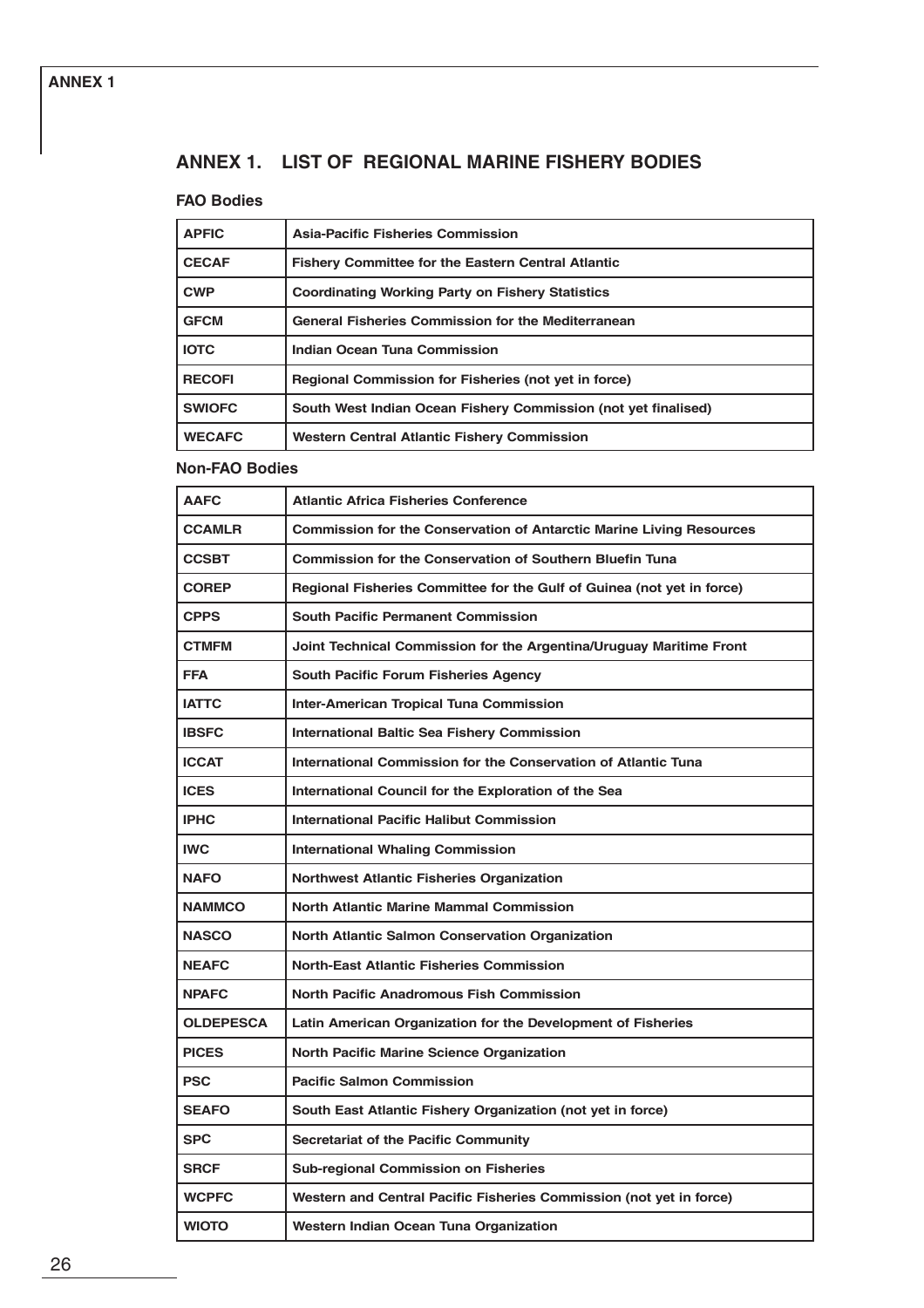

# **ANNEX 2. MAP OF REGIONAL MARINE FISHERY BODIES**

#### **PACIFIC OCEAN REGION**

| <b>CPPS</b>  | Permanent South Pacific Commission/<br>Commission permanente du Pacific Sud |
|--------------|-----------------------------------------------------------------------------|
| <b>FFA</b>   | South Pacific Forum Fisheries Agency                                        |
| <b>IATTC</b> | Inter-American Tropical Tuna Commission                                     |
| <b>IPHC</b>  | International Pacific Halibut Commission                                    |
| <b>NPAFC</b> | North Pacific Anadromous Fish Commission                                    |
| <b>PICES</b> | North Pacific Marine Science Organization                                   |
| <b>PSC</b>   | Pacific Salmon Commission                                                   |
| <b>SPC</b>   | South Pacific Commission                                                    |
| <b>WCPFC</b> | Western and Central Pacific Fisheries<br>Commission                         |

#### **ATLANTIC OCEAN REGION**

AAFC Atlantic Africa Fisheries Conference

| <b>CECAF</b> | Fishery Committee for the Eastern Central<br>Atlantic                   |
|--------------|-------------------------------------------------------------------------|
| <b>COREP</b> | Regional Fisheries Committee for the Gulf of<br>Guinea                  |
| <b>CTMFM</b> | Joint Technical Commission for the Argentina/<br>Uruguay Maritime Front |
| <b>GFCM</b>  | General Fisheries Council for the<br>Mediterranean                      |
| <b>IBSFC</b> | International Baltic Sea Fishery Commission                             |
| <b>ICCAT</b> | International Commission for the<br>Conservation of Atlantic Tunas      |
| <b>ICES</b>  | International Council for the Exploration of the<br>Sea                 |

| <b>NAFO</b>  | Northwest Atlantic Fisheries Organization          |
|--------------|----------------------------------------------------|
|              | NAMMCO North Atlantic Marine Mammal Commission     |
| <b>NASCO</b> | North Atlantic Salmon Conservation<br>Organization |
| <b>NEAFC</b> | Northeast Atlantic Fisheries Commission            |
| <b>SEAFO</b> | South East Atlantic Fishery Organization           |
| <b>SRCF</b>  | Sub-Regional Commission on Fisheries               |
|              | <b>WECAFC</b> Western Central Atlantic Fishery     |
|              | Commission                                         |
|              |                                                    |

## **INDIAN OCEAN REGION**

- IOTC Indian Ocean Tuna Commission<br>RECOFI Regional Commission for Fisher
- Regional Commission for Fisheries
- SWIOFC South West Indian Ocean Fisheries Commission
- WIOTO Western Indian Ocean Tuna Organization

#### **GLOBAL AND TRANS-OCEANIC**

| <b>APFIC</b><br><b>CCAMLR</b> | Asia-Pacific Fisheries Commission<br>Commission for the Conservation of Antarctic |
|-------------------------------|-----------------------------------------------------------------------------------|
| <b>CCSBT</b>                  | <b>Marine Living Resources</b><br>Commission for the Conservation of Southern     |
|                               | <b>Bluefin Tuna</b>                                                               |
| <b>CWP</b>                    | Coordinating Working Party on Fishery<br><b>Statistics</b>                        |
| <b>IWC</b>                    | International Whaling Commission                                                  |
| OLDE-<br><b>PESCA</b>         | Latin American Organization for the<br>Development of Fisheries                   |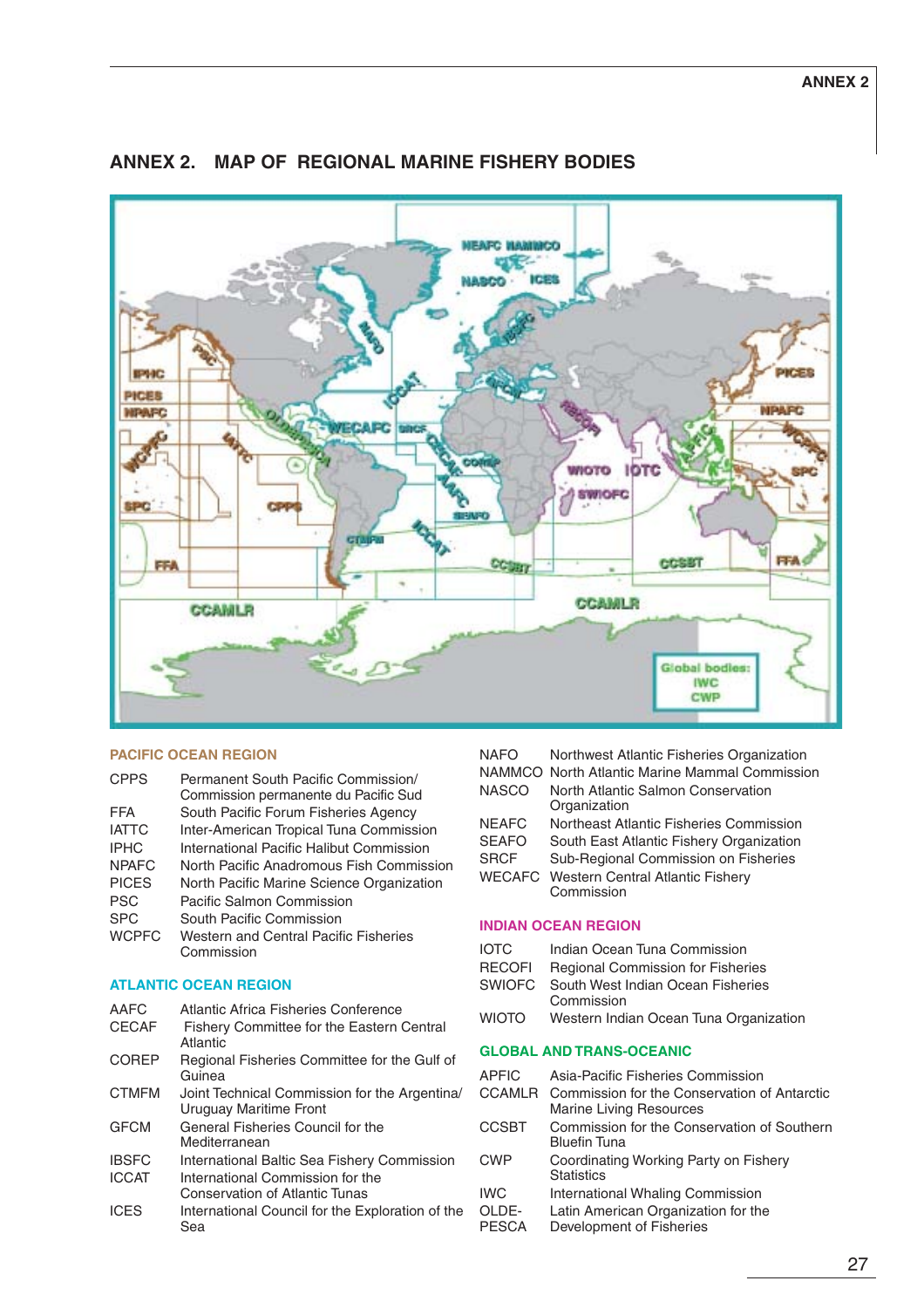# **ANNEX 3. REGIONAL SEAS CONVENTIONS AND PROGRAMMES**

This Annex lists and provides basic information on the major Regional Seas Conventions, agreements and programmes that may be relevant in considering the possibilities for cooperation with Regional Fishery Bodies on enhancement of ecosystem-based management of fisheries.

# **A. CONVENTIONS IN FORCE AND THEIR PROGRAMMES**

## **Abidjan Convention**

- Title: Convention for Cooperation in the Protection and development of the Marine and Coastal Environment of the West and Central African Region – adopted in 1981; in force since 1984
- ♦ Parties (21)79 : Angola, Benin, **Cameroon,** Cape Verde, **Congo, Cote d'Ivoire,** Democratic Republic of Congo, Equatorial Guinea, **Gabon, Gambia, Ghana, Guinea,** Guinea-Bissau, Liberia, Mauritania, Namibia, **Nigeria,** Sao Tome and Principe, **Senegal,** Sierra Leone and **Togo**<sup>80</sup>
- Depositary: Cote d'Ivoire
- Geographic coverage: The marine environment, coastal zones and related inland waters falling within the jurisdiction of the States of the West and Central African Region, from Mauritania to Namibia inclusive, which have become Contracting Parties to the Convention.
- Associated protocols: (1) Protocol concerning Cooperation in Combating Pollution in Cases of **Emergency**
- Associated Action Plan: Action Plan for the Protection and Development of the Marine Environment and Coastal Areas of the West and Central African Region – adopted in 1981
- Secretariat: Regional Coordinating Unit for the West and Central African Action Plan (WACAF/RCU), UNEP, c/o Ministry of Construction and Environment, 20 B.P 650, Abidjan 20, Cote d'Ivoire, tel (225) 202 111 83 or 202 106 23, fax (225) 202 104 95, e-mail: biodiv@africaonline.co.ci

### **Barcelona Convention**

- Title: Convention for the Protection of the Marine Environment and the Coastal Region of the Mediterranean – adopted in 1976; in force since 1978; amended in 1995; amendments not in force yet
- Parties (21): Albania, Algeria, Bosnia and Herzegovina, Croatia, Cyprus, Egypt, France, Greece, **Israel, Italy, Lebanon, Libya, Malta, Monaco, Morocco, Slovenia. Spain, Syria, Tunisia, Turkey** and the **European Union**<sup>81</sup>
- Depositary: Spain
- Geographic coverage: The maritime waters of the Mediterranean Sea proper, including its gulfs and seas, bounded to the west by the meridian passing through Cape Spartel lighthouse, at the entrance of the Straits of Gibraltar, and to the east by the southern limits of the Straits of the Dardanelles between Mehmetcik and Kumkale lighthouses. Except as may be provided in any protocol, the coverage does not include internal waters, wetlands, estuaries, seabed and its subsoil.
- Associated protocols: (1) Protocol for the Prevention and Elimination of Pollution of the Mediterranean Sea by Dumping from Ships and Aircraft or Incineration at Sea; (2) Protocol concerning Cooperation in Combating Pollution of the Mediterranean Sea by Oil and Other Harmful Substances in Cases of Emergency; (3) Protocol for the Protection of the Mediterranean Sea against Pollution from Land-Based Sources and Activities; (4) Protocol concerning Specially Protected Areas and Biological Diversity in the Mediterranean; (5) Protocol for the Protection of the Mediterranean Sea against Pollution Resulting from Exploration and Exploitation of the Continental Shelf and the Seabed and its Subsoil; (6) Protocol on the Prevention of Pollution of the Mediterranean Sea by Transboundary Movements of Hazardous Wastes and their Disposal
- Associated Action Plan: (i) Action Plan adopted in 1975; in 1995 revised as Action Plan for the Protection of the Marine Environment and the Sustainable Development of the Coastal Areas of the Mediterranean (MAP Phase II), it includes the Barcelona Resolution and the Priority Fields of Activities for the period to the year 2005. (ii) Strategic Action Programme to Address Pollution from Land-Based Activities – adopted in 1997. (iii) Strategic Action Plan for the Conservation of Biological Diversity – being developed.
- Secretariat: Coordinating Unit for the Mediterranean Action Plan (MEDU), UNEP, P.O.Box 18019, GR 11610 Athens, Greece, tel (301) 7273 100, fax (301) 7253 196/197, e-mail: unepmedu@unepmap.org, website: www.medu.unep.org

 $79$  All eligible parties are listed. Parties that ratified or acceded to the Convention are indicated in bold.

<sup>80</sup> South Africa has expressed interest to accede the Convention.

<sup>81</sup> Yugoslavia is eligible to become a Party to the Convention, if it applies.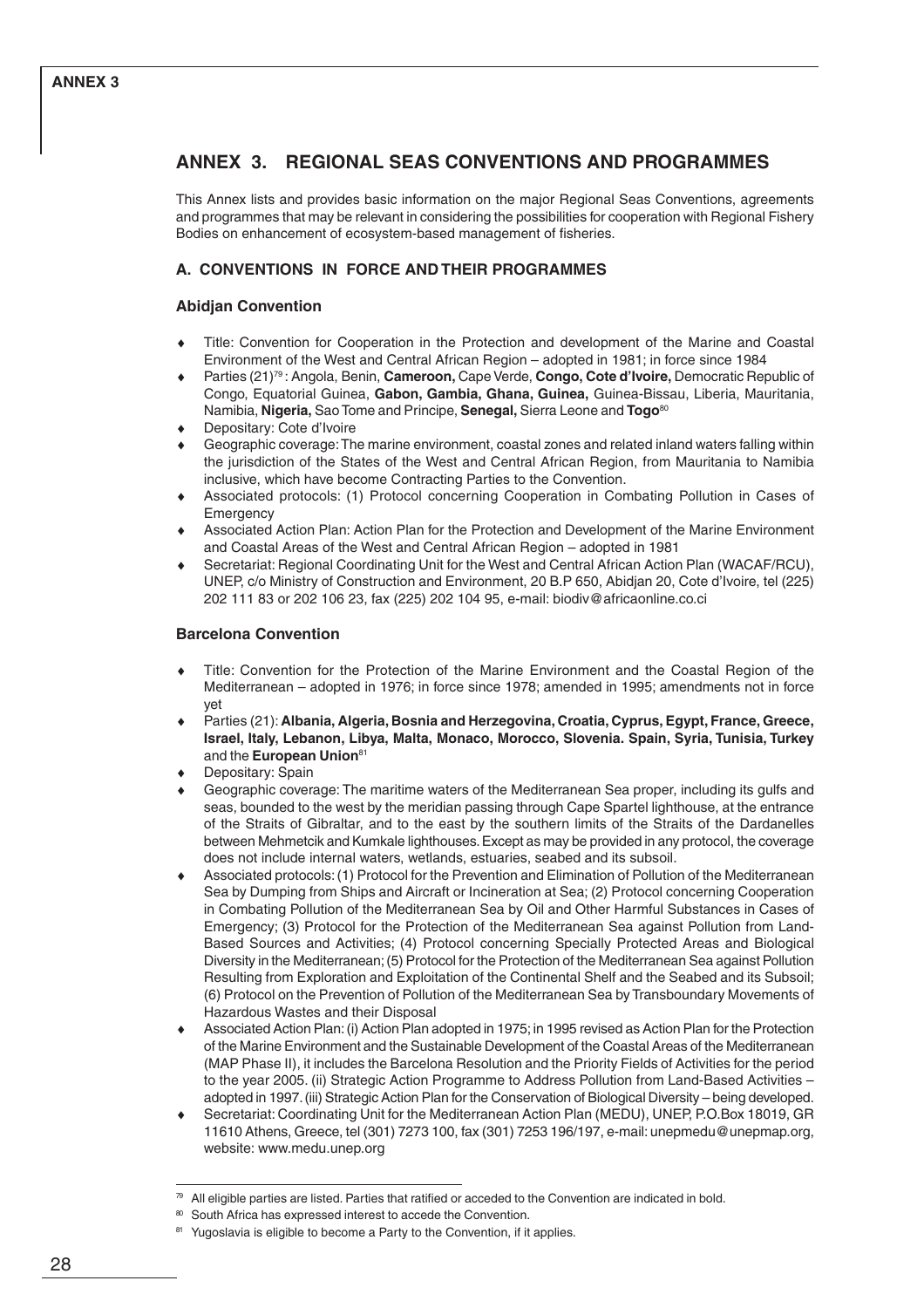# **Bucharest Convention**

- Title: Convention on the Protection of the Black Sea Against Pollution adopted in 1992; in force since 1994
- ♦ Parties (6) **Bulgaria, Georgia, Romania, Russian Federation, Turkey** and **Ukraine**
- Depositary: Romania
- Geographic coverage: The territorial sea and exclusive economic zone in the Black Sea proper of each Contracting Party, with the southern limit constituted for the purposes of the Convention by the line joining Capes Kelagra and Dalyan.
- Associated protocols: (1) Protocol on Protection of the Black Sea Marine Environment against Pollution from Land-Based Sources; (2) Protocol on Cooperation in Combating Pollution of the Black Sea Marine Environment by Oil and Other Harmful Substances in Emergency Situations; (3) Protocol on the Protection of the Black Sea Marine Environment against Pollution by Dumping
- ♦ Associated Action Plan: Black Sea Environmental Programme (BSEP) adopted in 1993; Black Sea Strategic Action Plan – adopted in 1996
- Secretariat: (1) for the Convention<sup>82</sup>; (2) for the BSEP: Programme Implementation Unit (PIU), Black Sea Environmental Programme, Dolmabahce Sarayi, II. Harekat Köskü, 80680 Besiktas, Istanbul, Turkey, tel (90 212) 227 99 27/9, fax (90 212) 227 99 33, e-mail: semaacar@blacksea-environment.org

# **Cartagena Convention**

- Title: Convention for the Protection and Development of the Marine Environment of the Wider Caribbean Region – adopted in 1983; in force since 1986
- ♦ Parties (28): **Antigua and Barbuda,** Bahamas**, Barbados, Belize, Colombia, Costa Rica, Cuba, Dominica, Dominican Republic,** European Union, **France, Grenada, Guatemala,** Guyana, Haiti, Honduras, **Jamaica, Mexico, Netherlands,** Nicaragua, **Panama,** St. Kitts and Nevis, **St. Lucia, St. Vincent and Grenadines,** Suriname, **Trinidad and Tobago, United Kingdom, United States of America** and **Venezuela**
- Depositary: Colombia
- Geographic coverage: The marine environment of the Gulf of Mexico, the Caribbean Sea and the areas of the Atlantic Ocean adjacent thereto, south of 30° north latitude and within 200 nautical miles of the Atlantic coasts of the Contracting Parties. The coverage does not include internal waters of the Contracting Parties.
- Associated protocols: (1) Protocol concerning Cooperation in Combating Oil Spills in the Wider Caribbean Region; (2) Protocol concerning Specially Protected Areas and Wildlife; (3) Protocol concerning Pollution from Land-Based Sources and Activities
- Associated Action Plan: Action Plan for the Caribbean Environment Programme (CEP) adopted in 1981 and periodically revised
- Secretariat: Regional Coordinating Unit for the Caribbean Environment Programme (CAR/RCU), UNEP, 14-20 Port Royal Street, Kingston, Jamaica, tel (1 876) 922 92 67/8/9, fax (1 876) 922 92 92, e-mail: uneprcuja@cwjamaica.com; website: www.cep.unep.org

# **Helsinki Convention**

- Title: Convention on the Protection of the Marine Environment of the Baltic Sea Area adopted in1974; in force since 1980; replaced by new convention adopted in 1992; in force since 2000
- ♦ Parties (10): **Denmark, Estonia, European Union, Finland, Germany, Latvia, Lithuania, Poland, Russian Federation** and **Sweden**
- Depositary: Finland
- Geographic coverage: The Baltic Sea and the entrances to the Baltic Sea bounded by the parallel of the Skaw in the Skagerrak at 57° 44.43'N, including the internal waters.
- Associated annexes: (1) Harmful substances; (2) Criteria for the use of Best Environmental Practices and Best Available Technology; (3) Criteria and measures concerning the prevention of pollution from land-based sources; (4) Prevention of pollution from ships; (5) Exemptions from the general prohibition of dumping of waste and other matter in the Baltic Sea Area; (6) Prevention of pollution from offshore activities; (7) Response to pollution incidents
- Associated Action Plan: Joint Comprehensive Environmental Action Programme (JCP) consisting of six elements – adopted in 1992
- ♦ Secretariat: Helsinki Commission, Katajanokanlaituri 6 B, FIN-00160 Helsinki, Finland, tel: (358 9) 6220 220, fax (358 9) 6220 2239, e-mail: helcom@mail.helcom.fi, website: www.helcom.fi

<sup>82</sup> The Convention Secretariat (Secretariat of the Black Sea Commission) was established in mid-September 2000; it is expected to be operational in mid-October 2000. The PIU will become an autonomous dependent unit of the Convention Secretariat.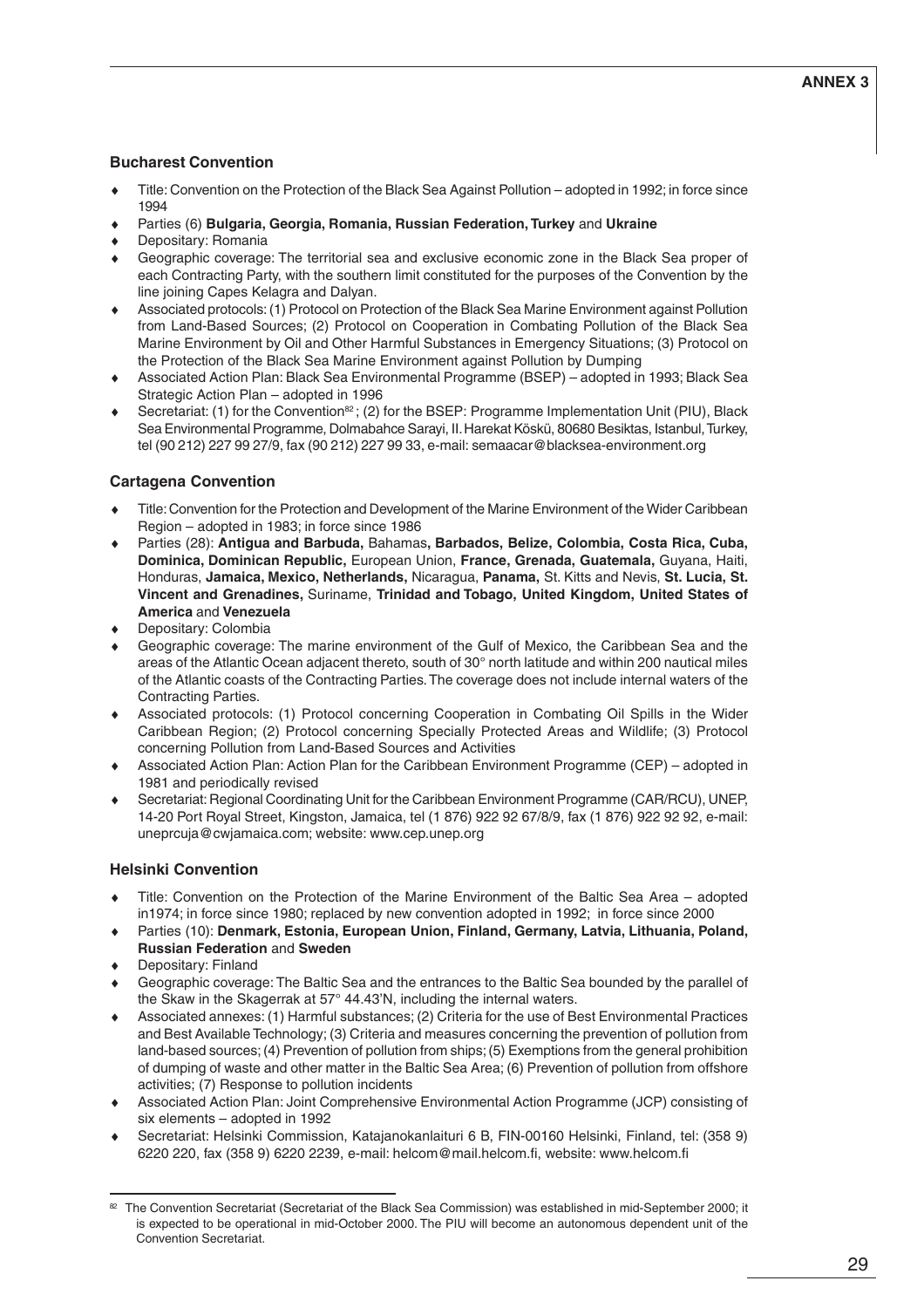## **ANNEX 3**

#### **Jeddah Convention**

- Title: Regional Convention for the Conservation of the Red Sea and Gulf of Aden Environment adopted in 1982; in force since 1985
- ♦ Parties (8): **Egypt,** Eritrea, **Jordan, Palestine (PLO), Saudi Arabia, Somalia, Sudan** and **Yemen**
- Depositary: Saudi Arabia
- Geographic coverage: The entire sea area bounded by the following rhumb lines: from Ras Dharbat Ali (lat. 16°39' N, long. 53°03,5' E), thence to a point (lat. 12°40' N, long. 55°00' E) lying ENE of Socotra Island, thence to Ras Hafun (lat. 10°26' N, long. 51°25' E). The coverage does not include internal waters of the Contracting Parties.
- ♦ Associated protocols: (1) Protocol concerning Regional Cooperation in Combating Pollution by Oil and other Harmful Substances in Cases of Emergency
- Associated Action Plan: Action Plan for the Conservation of the Marine Environment and Coastal Areas of the Red Sea and Gulf of Aden – adopted in 1976; revised in 1995
- Secretariat: Red Sea and Gulf of Aden Environment Programme (PERSGA), P.O.Box 1358, Jeddah, 21431, Saudi Araba, tel (966 2) 651 4472, fax (966 2) 657 0945, e-mail: persga@computec.com.bh

#### **Kuwait Convention**

- Title: Kuwait Regional Convention for Cooperation on the Protection of the Marine Environment from Pollution – adopted in 1978; in force since 1979
- ♦ Parties (8): **Bahrain, Iran, Iraq, Kuwait, Oman, Qatar, Saudi Arabia** and **United Arab Emirates**
- Depositary: Kuwait
- Geographic coverage: Sea area bounded in the south by the following rhumb lines: from Ras Dharbat Ali in (16 deg 39 min N, 35 deg 3 min 30 sec E) then to a position in (16 deg 00 min N, 53 deg 25 min E) then to a position in (17 deg 00 min N, 56 deg 30 min E) then to a position in (20 deg 30 min N, 60 deg 00 min E) then to Ras Al-Fasteh in (25 deg 04 min N, 61 deg 25 min E) excluding the internal waters of the contracting parties.
- ♦ Associated protocols: (1) Protocol concerning Regional Cooperation in Combating Pollution by Oil and other Harmful Substances in Cases of Emergency; (3) Protocol concerning Marine Pollution resulting from Exploration of the Continental Shelf; (4) Protocol for the Protection of the Marine Environment against Pollution from Land Based Sources; (5) Protocol on Biological Diversity and Establishment of Specially Protected Areas (under development)
- Associated Action Plan: Action Plan for the Protection of the Marine Environment and the Coastal Areas of Bahrain, Iran, Iraq, Kuwait, Oman, Qatar, Saudi Arabia and the United Arab Emirates – adopted in 1978 and periodically revised
- Secretariat: Regional Organisation for the Protection of the Marine Environment (ROPME), P.O.Box 26388, 13124 Safat, Kuwait, tel (965) 531 21 40-3, fax (965) 532 41 72, e-mail: ropme@kuwait.net

#### **Lima Convention**

- Title: Convention for the Protection of the Marine Environment and Coastal Areas of the South-East Pacific – adopted in 1981; in force since 1986
- ♦ Parties (4): **Chile, Colombia, Ecuador** and **Peru**<sup>83</sup>
- Depositary: Permanent Commission of the South Pacific
- Geographic coverage: The sea area and the coastal zone of the South-East Pacific within the 200mile maritime area of sovereignty and jurisdiction of the High Contracting Parties and, beyond that area, the high seas up to a distance within which pollution of the high seas may affect that area.
- Associated protocols: (1) Agreement and Supplementary Protocol to the Agreement on Regional Cooperation in Combating Pollution of the South-East Pacific by Hydrocarbons or Other Harmful Substances in Case of Emergency; (2) Protocol for the Protection of the South-East Pacific against Pollution from Land-Based Sources; (3) Protocol for the Conservation and Management of Protected Marine and Coastal Areas; (4) Protocol for the Protection Against Radioactive Contamination
- Associated Action Plan: Action Plan for the Protection of the Marine Environment and Coastal Areas of the South East Pacific – adopted in 1981
- Secretariat: Permanent Commission of the South Pacific (CPPS), Regional Coordinating Unit of the Plan of Action of the South East Pacific, Coruna 2061 y Whimper, Quito, Ecuador, fax (593 2) 562 786, e-mail: cpps@ecuanex.net.ec

Panama supports and participates in the Action Plan.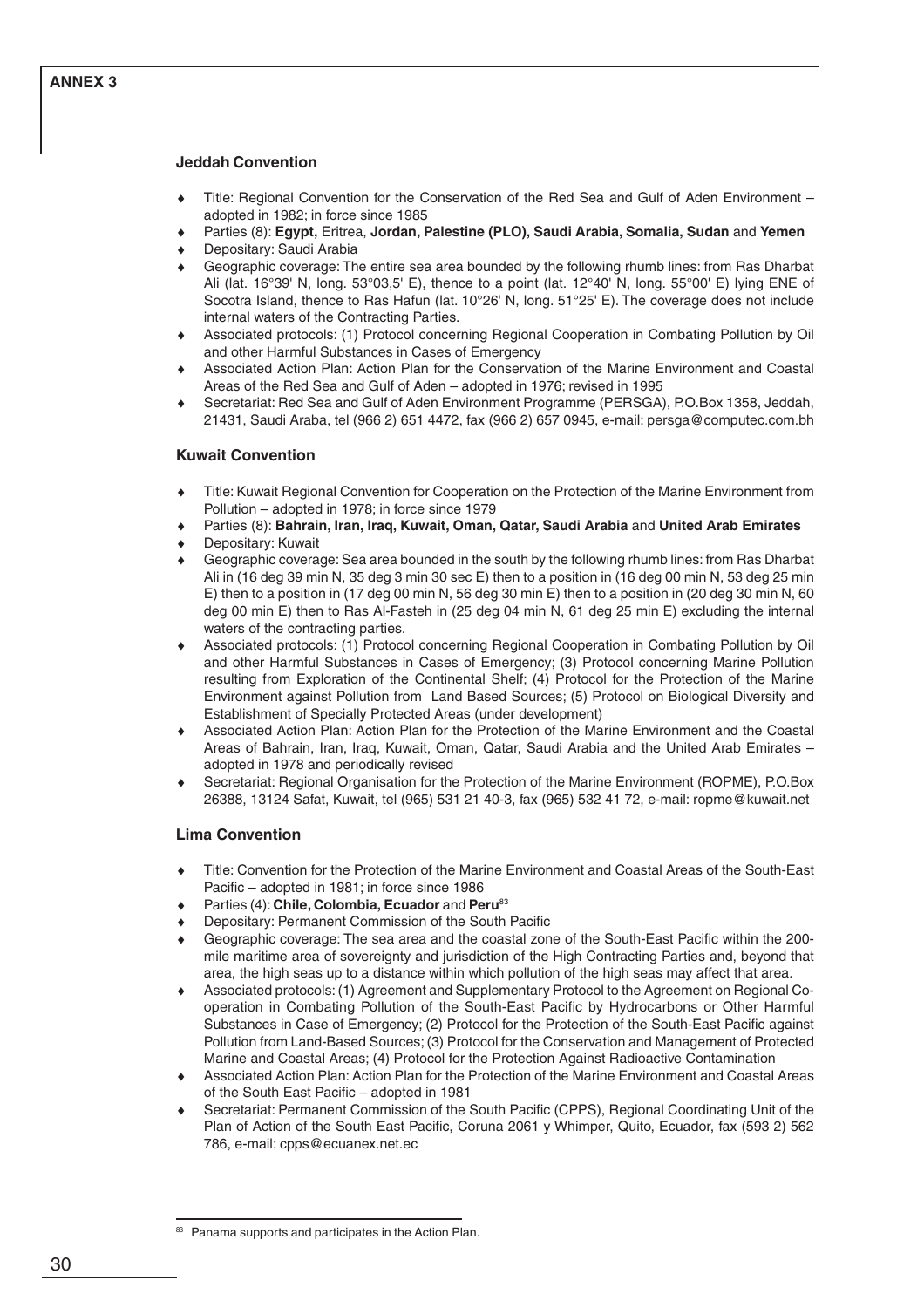## **Nairobi Convention**

- Title: Convention for the Protection, Management and Development of the Marine and Coastal Environment of the Eastern African Region – adopted in 1985; in force since 1996; revision being considered
- ♦ Parties (9): **Comoros, France, Kenya,** Madagascar, Mauritius, Mozambique, **Seychelles, Somalia,** and **Tanzania**<sup>84</sup>
- Depositary: Kenya
- Geographic coverage: The marine and coastal environment of that part of the Indian Ocean situated within the Eastern African region and falling within the jurisdiction of the Contracting Parties to this Convention. The extent of the coastal environment to be included …. shall be indicated in each protocol to this Convention. Except as may be otherwise provided in any protocol, internal waters are excluded from the coverage.
- Associated protocols: (1) Protocol concerning Protected Areas and Wild Fauna and Flora in the Eastern African Region; (2) Protocol concerning Co-operation in Combating Marine Pollution in Cases of Emergency in the Eastern African Region
- Associated Action Plan: Action Plan for the Protection, Management and Development of the Marine and Coastal Environment of the Eastern African Region – adopted in 1985
- Secretariat: Regional Coordinating Unit of the Eastern African Region/Seychelles, UNEP Secretariat of the nairobi Convention and related Action Plan, POBox 487, Mahe Seychelles, tel (248) 32 45 25, fax (248) 32 45 73, e-mail: uneprcu@seychelles.net

#### **Noumea Convention**

- Title: Convention for the Protection of Natural Resources and Environment of the South Pacific Region – adopted in 1986; in force since 1990
- ♦ Parties (19): **Australia, Cook Islands, Federated States of Micronesia, Fiji, France,** Kiribati, **Marshall Islands, Nauru, New Zealand,** Niue, Palau, **Papua New Guinea, Samoa, Solomon Islands,** Tonga, Tuvalu, United Kingdom, **United States of America** and Vanuatu
- Depositary: South Pacific Commission
- Geographic coverage: The 200 nautical mile zone established in accordance with international law of the Contracting Parties in the South Pacific region and those areas of the high seas which are enclosed from all sides by these 200 mile zones. Except as may be otherwise provided in any protocol to the Convention, internal waters and archipelagic waters of the Parties are excluded from the coverage.
- Associated protocols: (1) Protocol for the Prevention of Pollution of the South Pacific Region by Dumping; (2) Protocol concerning Cooperation in Combating Pollution Emergencies in the South Pacific Region
- Associated Action Plan: Action Plan for Managing the Natural Resources and Environment of the South Pacific Region – South Pacific Regional Environment Programme (SPREP) – adopted in 1982. The Action plan is revised every 4 year. The revision adopted in 2000 defines four main programme areas: nature conservation, pollution prevention, climate change and variability, and economic development.
- Secretariat: South Pacific Regional Environment Programme (SPREP), P.O.Box 240, Apia, Samoa, tel (685) 21 929, fax (685) 202 31, e-mail: sprep@samoa.net, website: www.sprep.org.ws
- SPREP is also the secretariat of two additional regional environmental conventions: (i) Convention on Conservation of Nature in the South Pacific Region (Apia Convention, adopted in 1976, entered into force in 1990); and (ii) Convention to Ban the Importation in Forum Island Countries of Hazardous Wastes and Radioactive Wastes within the South Pacific (Waigani Convention, adopted in 1995, not in force).

# **OSPAR Convention**

- Title: Convention for the Protection of the Marine Environment of the North-East Atlantic adopted in 1992; in force since 1998 ( supersedes Oslo Convention for the Prevention of Marine Pollution by Dumping from Ships and Aircraft – in force since 1974; and Paris Convention for the Prevention of Marine Pollution from Land-Bases Sources – in force since 1978)
- Parties (16): Belgium, Denmark, European Union, Finland, France, Germany, Iceland, Ireland, **Luxembourg, Netherlands, Norway, Portugal, Spain, Sweden, Switzerland** and **United Kingdom**
- Depositary: France

<sup>84</sup> South Africa was invited to join the Convention.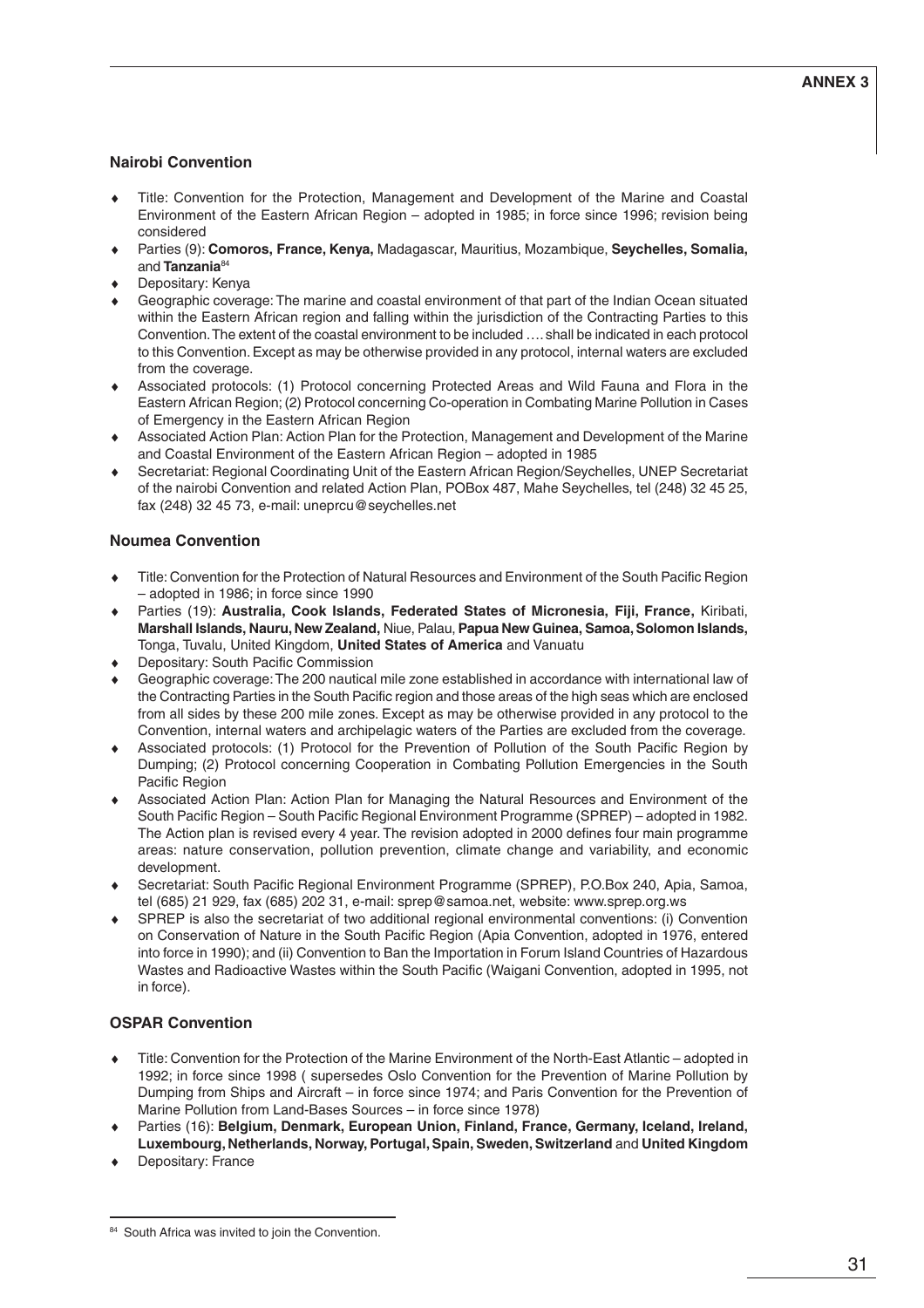## **ANNEX 3**

- Geographic coverage: The internal waters and territorial seas of the Contracting Parties, the sea beyond and adjacent to the territorial sea under the jurisdiction of the coastal state to the extent recognised by international law, and the high seas, including the bed of all those waters and its subsoil, situated within the following limits: (i) that part of the Atlantic Ocean north of 59° north latitude and between 44° west longitude; (ii) those parts of the Atlantic and Arctic Oceans and their dependent seas which lie north of 36° north latitude and between 42° west longitude and 51° east longitude, but excluding (a) the Baltic Sea and the Belts lying to the south and east of lines drawn from Hasenore Head to Gniben Point, from Korshage to Spodsbjerg and from Gilbjerg Head to Kullen, and (b) the Mediterranean Sea and its dependent seas as far as the point of intersection of the parallel of 36° north latitude and the meridian of 5°36' west longitude.
- Associated annexes: Five annexes. Annex V on the Protection and Conservation of the Ecosystems and Biological Diversity of the Maritime Area and a related Appendix – adopted in 1998, will enter info force as soon as ratified by at least seven contracting parties
- Associated Action Plan: OSPAR Action Plan 1998-2003 and long-term strategies related to (1) hazardous substances; (2) radioactive substances; (3) combating eutrophication; (4) protecting and conserving ecosystems and biological diversity; (5) environmental goals andmanagement mechanisms for offshore activities
- ♦ Secretariat: OSPAR Commission, 48 Carey Street, WC2A 2jQ, London, United Kingdom, tel (44 207) 430 5200, fax (44 207) 430 5225, e-mail: secretariat@ospar.org; website: www.OSPAR.org

# **B. PROGRAMMES AND ACTION PLANS WITHOUT CONVENTIONS**

### **Action Plan for the Arctic Region**

- ♦ Regional Programme of Action for the Protection of the Arctic Marine Environment from Land-based Activities (RPA) – adopted in 1998 (by the Ministers of the Arctic Council)
- Participating countries (8): Canada, Denmark, Finland, Iceland, Norway, Russian Federation, Sweden and United States of America
- Secretariat: PAME (Protection of the Arctic Marine Environment) International Secretariat, Hafnastraeti 97, 600 Akureyri, Iceland, tel (354) 461 1355, fax (354) 462 3390, e-mail: pame@ni.is, website: www.grida.no/pame/

# **Action Plan for the East Asian Seas**

- Action Plan for the Protection and Development of the Marine and Coastal Areas of the East Asian Region – adopted in 1981
- ♦ Participating countries (10): Australia, Cambodia, China, Indonesia, Malaysia, Philippines, Republic of Korea, Singapore, Thailand and Vietnam
- Secretariat: Regional Coordinating Unit for the East Asian Seas Action Plan, UNEP, 10<sup>th</sup> floor, United Nations Building, Rajdamnern Avenue, Bangkok 10200, Thailand, tel (66 2) 281 24 28, fax (66 2) 267 80 08, e-mail: kirkman.unescap@un.org, website: www.unep.org/unep/regoffs/roap/easrcu/index.htm

#### **Action Plan for the North-West Pacific**

- Adopted in 1994
- Participating countries (4): China, Japan, Republic of Korea and the Russian Federation
- Contact: Division of Environmental Conventions, UNEP, P.O.Box 30552, Nairobi, Kenya, tel (254 2) 62 242 4011, fax (254 2) 622 4300, e-mail: jorge.illueca@unep.org

#### **Action Plan for the South Asian Seas**

- Adopted in 1995
- Participating countries (5): Bangladesh, India, Maldives, Pakistan and Sri Lanka
- Secretariat: South Asian Cooperative Environmental Programme (SACEP), No. 10 Dickman's Road, Off Dickman's Road, Colombo 5, Sri Lanka, tel (941) 589 787, fax (941) 589 369, e-mail: sacep@eureka.lk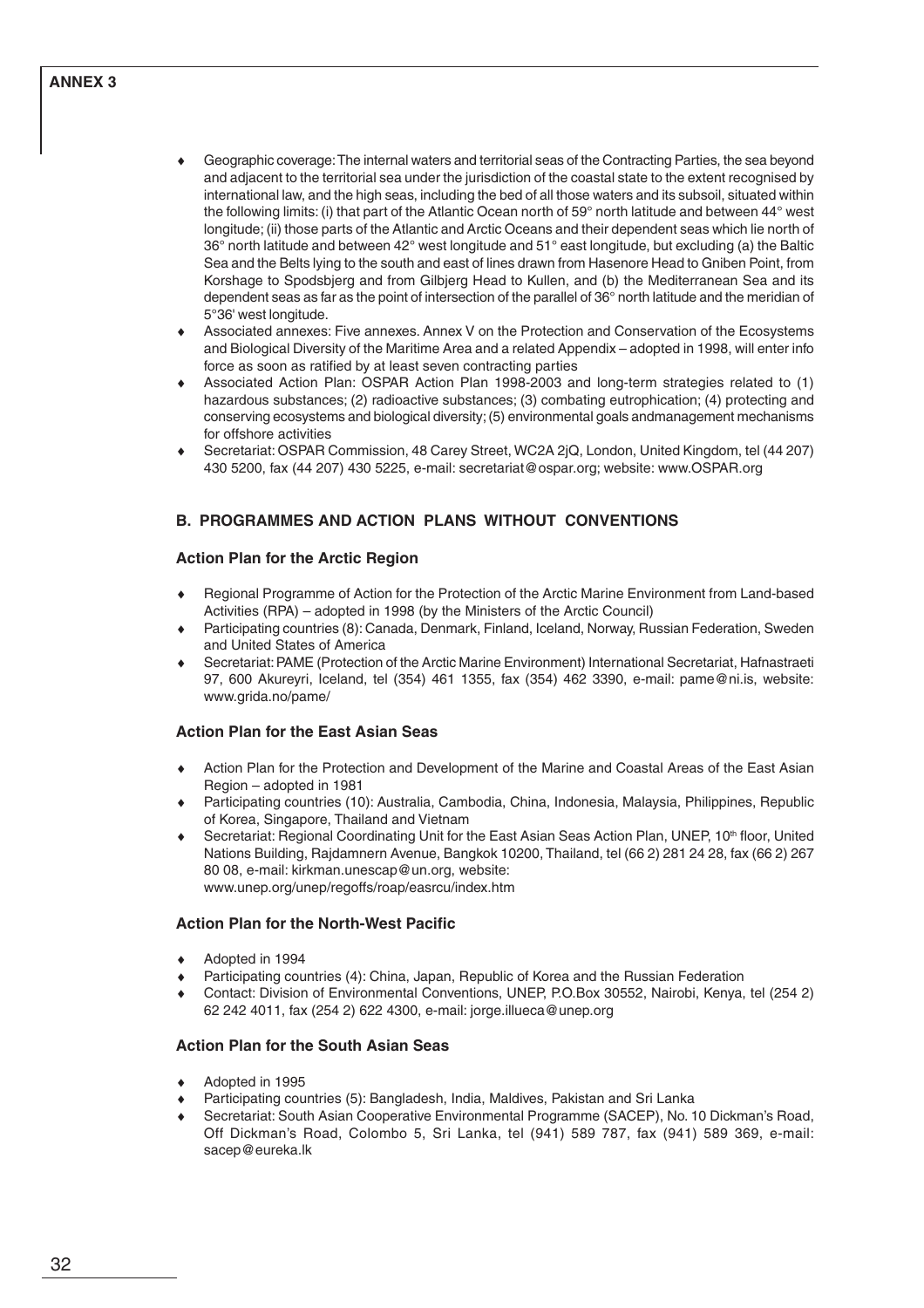# **C. EVOLVING CONVENTIONS, PROGRAMMES AND ACTION PLANS**

### **Convention and Action Plan for the Caspian Sea**

- Title (provisional): Framework Convention for the Protection of the [Marine] [Environment] of the Caspian Sea
- Parties (5): Azerbaijan, Iran, Kazakhstan. Russian Federation and Turkmenistan
- Associated programme: Caspian Environment Programme (CEP)<sup>85</sup>
- Contact for the Convention: Regional Office for Europe, UNEP, Case postale 356,15 Ch des Anemones, 1219 Chatelaine, Geneva, Switzerland, tel (41 22) 979 91 11, fax (41 22) 797 34 20, e-mail: unep@unep.ch
- ♦ Coordination of the convention's development: Regional Office for Europe, 15 ch Anemones, 1219 Chatelaine Geneve, Switzerland, tel: (41 22) 917 8111, fax (41 22) 917 8024, e-mail: frits.schligemann@unep.ch; Secretariat of CEP: Programme Coordination Unit, Government Building, U. Hadjibeyov 40, Baku 370016, Azerbaijan, tel/fax (99412) 971 785/86, e-mail: caspian@caspian.in-baku.com, website: www.caspianenvironment.org

### **Convention and Action Plan for the North-East Pacific**

- Title (provisional): Draft Convention for the Protection and Sustainable Development of the Marine and Coastal Areas of the Northeast pacific – draft Convention being negotiated; adoption foreseen during 2001
- Participating countries: Colombia, Costa Rica, El Salvador, Guatemala, Honduras, Mexico Nicaragua and Panama; the participation of Canada and the United States of America a possibility
- Geographic coverage: coastal waters under the national jurisdiction of participating countries
- Associated Action Plan: Draft Plan of Action for the Protection and sustainable Management of the Marine and Coastal Environment of the Northeast Pacific Regional Sea – adoption foreseen in conjunction with the adoption of the Convention
- Contact: Division of Environmental Conventions, UNEP, P.O.Box 30552, Nairobi, Kenya, tel (254 2) 62 242 4011, fax (254 2) 622 4300, e-mail: jorge.illueca@unep.org

# **Cooperation Programme for the Upper South-West Atlantic**

- Under development, currently focusing on the implementation of the Global Programme of Action for the Protection of the Marine Environment from Land-Based Sources and Activities
- Participating countries: Argentina, Brazil and Uruguay
- ♦ Contact: Division of Environmental Conventions, UNEP, P.O.Box 30552, Nairobi, Kenya, tel (254 2) 62 242 4011, fax (254 2) 622 4300, e-mail: jorge.illueca@unep.org

An ongoing programme supported by the GEF and the European Union (TACIS). The relationship between the Convention and the CEP will be depend on the decisions about the institutional arrangements expected to be taken at the adoption of the Convention.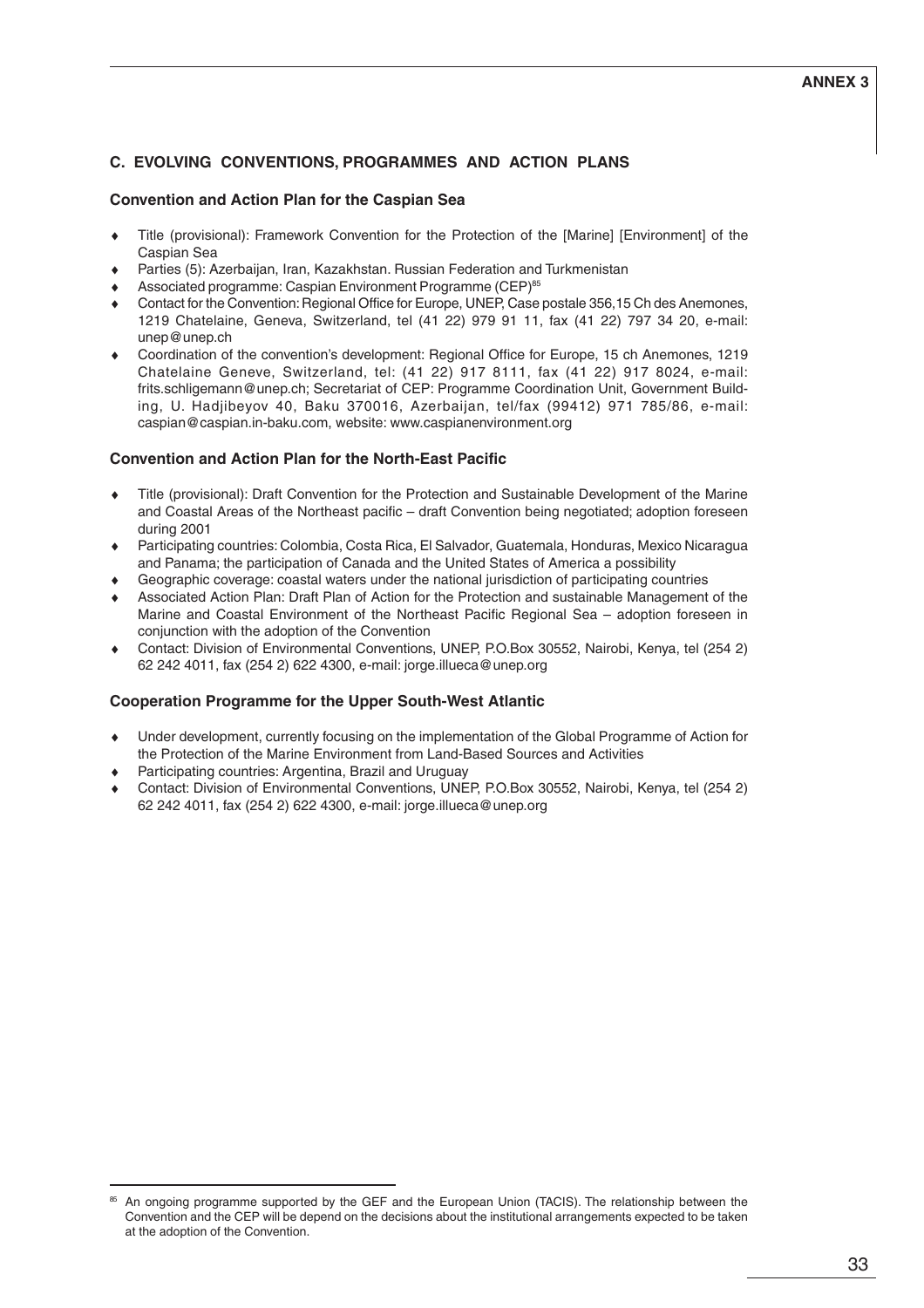# **ANNEX 4. REFERENCE POINTS FOR OCEAN MANAGEMENT AREAS (OMAS)**

| <b>Objectives</b>                                            | <b>Indicator</b>                                                                                                                                           | <b>Reference Points</b>                                                                                                                                                                                                                                           |
|--------------------------------------------------------------|------------------------------------------------------------------------------------------------------------------------------------------------------------|-------------------------------------------------------------------------------------------------------------------------------------------------------------------------------------------------------------------------------------------------------------------|
| <b>Maintenance of</b><br>ecosystem diversity                 | • Areas of the continental<br>shelf disturbed by fishing<br>activities                                                                                     | • Percentage of each<br>habitat type that is<br>undisturbed                                                                                                                                                                                                       |
| <b>Maintenance of species</b><br>diversity                   | Number of individuals<br>$\bullet$<br>of the species at risk<br>Geographic area of<br>$\bullet$<br>distribution                                            | <b>Maximum by-catch</b><br>٠<br>annually<br>• Percentage of<br>distributional area<br>relative to period of<br>moderate abundance                                                                                                                                 |
| <b>Maintenance of genetic</b><br>variability within species  | <b>Number of spawning</b><br>$\bullet$<br>populations of targeted<br>species<br><b>Selection of differentials</b><br>$\bullet$                             | • Percentage reduction in<br>spawning areas<br><b>Minimum selection</b><br>differential                                                                                                                                                                           |
| <b>Maintenance of directly</b><br>impacted species           | <b>Fishing mortality</b><br><b>Spawning stock</b><br>biomass<br><b>Area of distribution</b><br>$\bullet$                                                   | $\bullet$ F <sub>0.1</sub><br>• Minimum stock<br><b>biomass</b><br>necessary for<br>recruitment and forage<br>• Percentage of<br>distribution relative to<br>period of moderate<br>abundance                                                                      |
| <b>Maintenance of</b><br>ecologically dependent<br>species   | • Abundance of key<br>predator<br><b>Condition of key</b><br>$\bullet$<br>predator<br><b>Percentage of prey</b><br>species in diet of<br>predator          | Minimum abundance<br>$\bullet$<br>level of predator<br><b>Minimum condition</b><br>level of predator<br>Minimum percentage in<br>٠<br>diet of predator                                                                                                            |
| <b>Maintenance of</b><br>ecosystem structure<br>and function | Slope of size spectrum<br>k-dominance curves<br>Pauly's FIB index<br><b>Aggregate annual</b><br>$\bullet$<br>removals by fishing for<br>each trophic level | Percent change in slope<br>$\bullet$<br>of size spectrum<br><b>Maximum "humpiness"</b><br>$\bullet$<br>change in k-dominance<br>curve<br><b>Minimum level for index</b><br>$\bullet$<br><b>Maximum percentage</b><br>$\bullet$<br>removal from a trophic<br>level |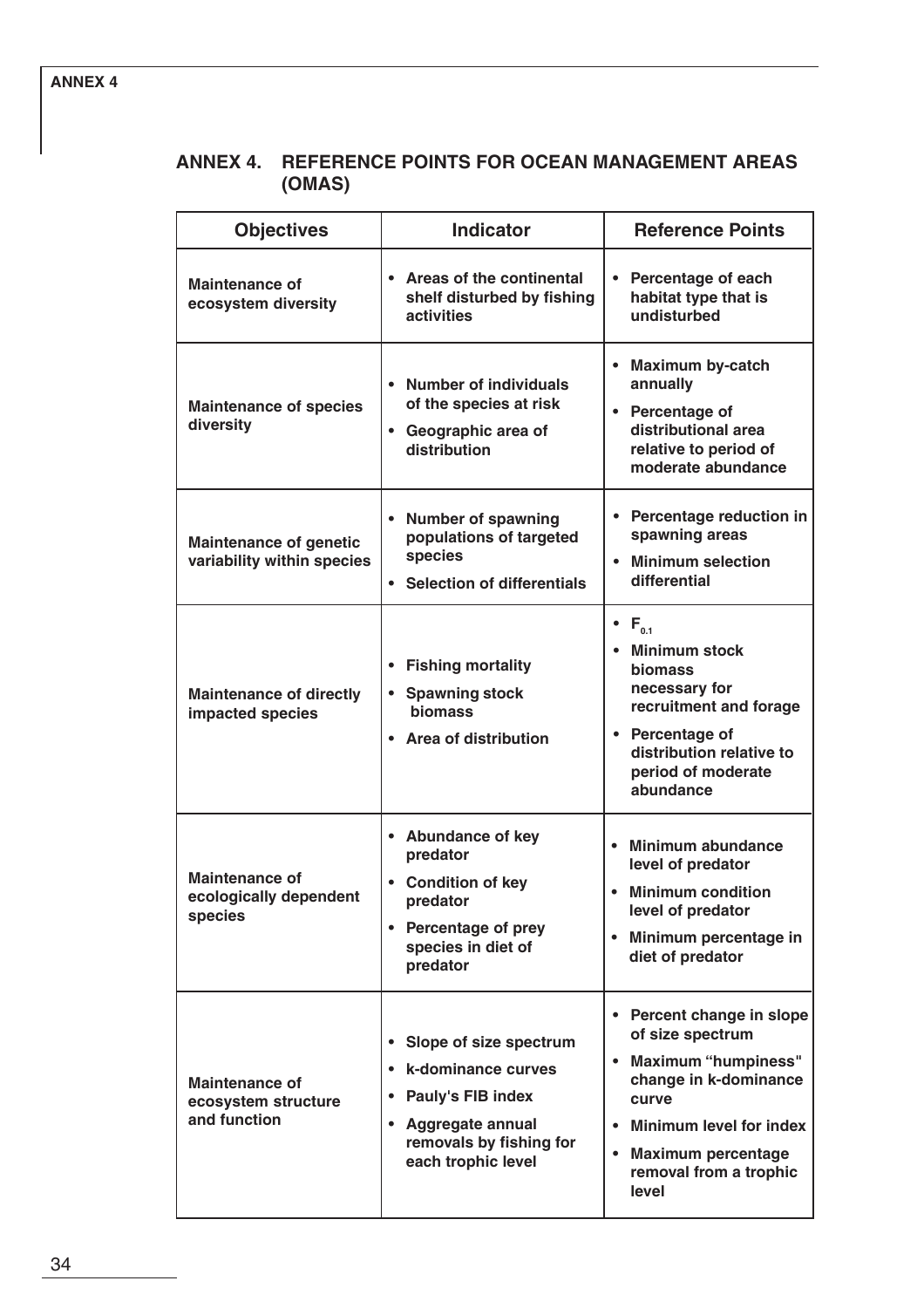# **ANNEX 5. ACTIVITIES OF REGIONAL SEAS CONVENTIONS AND PROGRAMMES RELEVANT TO FISHERY RESOURCES**

Following are examples of past, ongoing or planned activities of Regional Seas Conventions and programmes that are directly or indirectly relevant to the management of fishery resources.

# **Abidjan Convention**

The biennial work programme adopted in March 2000 by the Parties to the Convention includes a section on "management of fisheries, mangroves and associated ecosystems". The envisaged fisheries-related activities include: "(i) reviewing the status and effectiveness of management structures for fisheries, mangroves and associated ecosystems; (ii) implementing effective management structures where nonexistent; (iii) monitoring and surveying of organic and inorganic pollutants and their effects on fisheries; and (iv) building capacities and raising public awareness on the impact of mangrove deforestation on the fish spawning grounds, on the fauna and the loss of the productivity."

In 1991, an assessment of critical habitats for fish, marine mammals and wildlife, particularly in estuaries, deltas, mangroves, wetlands, coral reefs and sea-grass beds was carried out by IUCN and IOC and the conservation requirements were identified. In 1992, a report was prepared for UNEP by IUCN was issued on "Identification, Establishment and Management of Specially Protected Areas and Regional Conservation Priorities", including country reports from eleven west and central African countries.

In the framework of the Marine Mammals Action Plan, IUCN coordinated the conduct of a study on the biology, ecology and behaviour of the West African manatee and organised a training course on the conservation of marine mammals (1992).

### **Barcelona Convention**

The revised action plan (MAP Phase II) identifies, as the first of its five objectives: "to ensure sustainable management of natural marine and land resources and to integrate the environment in social and economic development, and land-use policies". Section 1.3.3 of the revised action plan on living marine resources recognises that "several fish stocks are under heavy pressure" and calls for "immediate action at several levels (fishing communities, fisheries organisation, government) starting by reinforcing those already existing." The same section of the plan identifies the among the main envisaged activities: "*improving the* available information base on the status of living marine resources and encouraging research on the effects of environmental degradation and the impact on fishing activity"; "developing common resource management policies"; and "establishing through the GFCM the legal framework for cooperative approach to the protection and conservation of living marine resources outside territorial waters".

As priorities in the field of marine living resources in the period 1996-2005, Annex II of the action plan lists: "(i) to develop common resource management policies inspired by the precautionary principle"; and "(ii) to implement conventions concerning fisheries especially the code of conduct for responsible fishing".

The revised Protocol concerning Specially Protected Areas and Biological Diversity in the Mediterranean (1995) explicitly opens the possibility to regulate or to prohibit fishing in areas considered under the Protocol as specially protected.

The Strategic Action Plan for the Conservation of Biological Diversity in the Mediterranean envisages to address, among other issues, the interaction between fishing activities and biological diversity conservation. As outputs of this activity the following are expected: (i) an analytical study of fishing practices and gear used in the Mediterranean region; (ii) an analytical study on the legal measures provided by national regulations of the Mediterranean countries to minimise the impact of fishing activities on marine ecosystems and threatened and/or non-target species; (iii) guidelines for the elaboration of national action plans for the control of fishing practices and gear harmful to threatened species and habitats, and for the reduction of ecosystem alteration resulting from fishing pressure; and (iv) a draft Mediterranean Strategy to reduce the impact of fishing activities on sensitive habitats and ecosystems.

The Mediterranean Action Plan has an observer status with the GFCM.

Through a GEF-supported project a strategic action plan will be prepared in 2001 jointly with FAO to address the problems of biodiversity and the effects of fisheries on marine biodiversity.

# **Bucharest Convention**

Article XIII of the Convention (Protection of the marine living resources) reads: "The Contracting Parties, when taking measures in accordance with his Convention ...., shall pay particular attention to avoiding harm to marine life and living resources, in particular by changing their habitats and creating hindrance to fishing and other legitimate uses of the Black Sea, and in this respect shall give due regard to the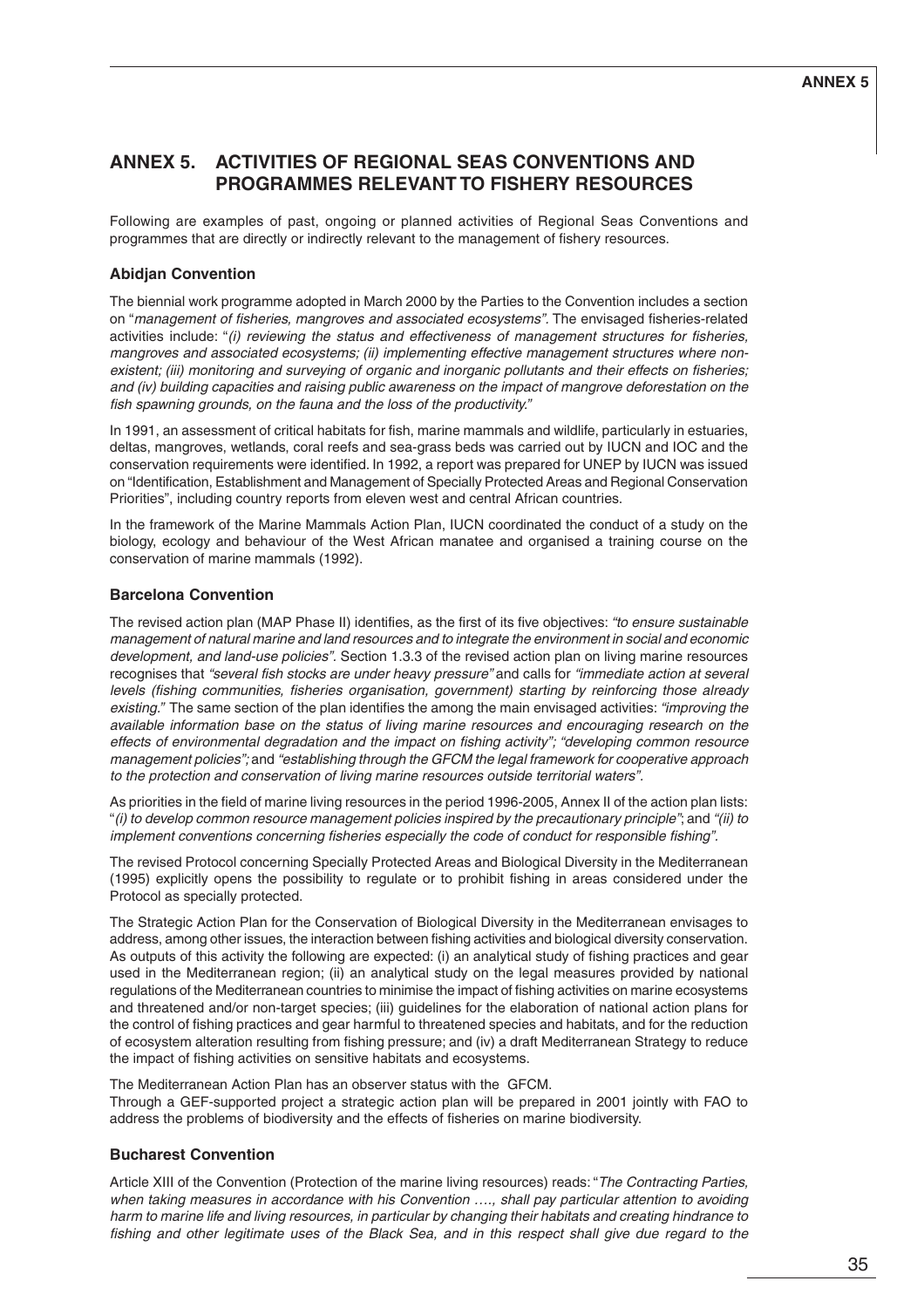recommendations of competent international organisations." The practical steps for the implementation of the Conventions are defined by a ministerial declaration (the "Odessa Declaration") adopted by the ministers responsible for the protection of the Black Sea environment and are implemented through a regional action plan (the Strategic Action Plan – SAP) adopted in 1996. The SAP recognises that biological diversity and fisheries concerns should be part of the future agenda of the Commission established under the Convention.

A new protocol to the Convention is being prepared for the protection of landscape and biological diversity. The protocol will also embrace habitat protection related to fisheries.

Within the framework of the Black Sea Environment Programme (BSEP) – implemented with financial support of GEF/UNDP, the European Union (TACIS and PHARE) and other donor countries – three studies have been completed: a study on the status of fishery resources (it revealed that overfishing reduced the diversity of the Black Sea commercial species from 26 to 6 in less than 2 decades); a study on the development and functioning of the fishing fleet in the Black Sea; and a study on its aquaculture potentials. Maps related to fisheries and based on GIS were published on CD-ROM in 1997, and a project for assessment of fish stock is planned. "Fisheries" is one of BSEP's focal areas and in this context a "Regional Activity Centre for Fisheries" has been established in Constanta, Romania.

A report on "Invasion of a ctenophore Mnemiopsis leidyi in the Black Sea" has been prepared analysing the role of the invasion on declining fisheries. The report has been prepared by GESAMP as a contribution to the BSEP.

The Joint Danube-Black Sea Technical Working Group established under the GEF-supported projects in the Danube and Black Sea regions identified as long-term goal for all Black Sea countries: "to take measures to reduce nutrient levels and other hazardous substances to such levels necessary to permit the Black Sea ecosystem to recover to similar conditions as those observed in the 1960s."

A new GEF-supported project ("Black Sea Nutrient Reduction Programme") is being developed in support of BSEP. The project identifies "a major decline in Black Sea commercial fish stocks and non-optimal harvesting of living resources" as one of the "transboundary issues requiring attention" and the "improved management of fisheries to permit their economic recovery in parallel with improvements to the ecosystem" as one of the short term objectives of the project. The fishery-related activities of the project include: (i) support to the completion of fisheries convention negotiations<sup>86</sup>, particularly in relationship with the need to protect key habitats; (ii) evaluation of potential fisheries-free zones and marine protected areas, their promotion with Black Sea governments and stakeholders, their incorporation into the Landscape and Biodiversity Protocol to the Bucharest Convention and training of coastguards for their enforcement; and (iii) assessment of transboundary population of fish species and their relationship with current fishing practices."

#### **Cartagena Convention**

The Caribbean Environment Programme (CEP), and particularly the Protocol concerning Specifically Protected Areas and Wildlife, have been instrumental to raise awareness about the importance of marine protected areas (MPAs) and their value for fisheries recovery and management in the region. A network of MPA managers has been established to facilitate the exchange of information and expertise and to promote, among others, the development of fishery reserves and zoning regulations. The region's capacity to manage MPAs has been considerably enhanced through a comprehensive training of trainers programme for MPA managers which addresses all aspects of MPA management, including zoning and applications to fisheries management. CEP's fisheries-related activities are coordinated with the relevant regional fisheries bodies and programmes (Caribbean Fisheries Resources Assessment Programme – CFRAMP; Caribbean Fisheries Council; Gulf and Caribbean Fisheries Institute – GCFI). In the framework of the cooperation with these bodies and programmes collaboration has been initiated on the development of management plans for economically important species such as the spiny lobster and the queen conch and on the promotion of fisheries reserves.

The implementation of the Protocol concerning Pollution from Lad-Based Sources and Activities will provide an opportunity to identify and classify highly sensitive and productive waters requiring special protection for their ecological and economic value.

Although CEP is not directly involved in the global project on Fisheries and Biodiversity Management funded by the European Union and implemented for the Africa-Caribbean-Pacific (ACP) regions by the Penang-based International Centre for Living Aquatic Resources Management (ICLARM), the implementation of the project is coordinated with CEP activities and CEP benefits from the exchange of data and reports generated by the project (e.g., "FishBase" data).

<sup>86</sup> It is not clear how will the new convention relate to the existing but apparently non-operational Convention concerning Fishing in the Black Sea (adopted in Varna, 7 July 1959).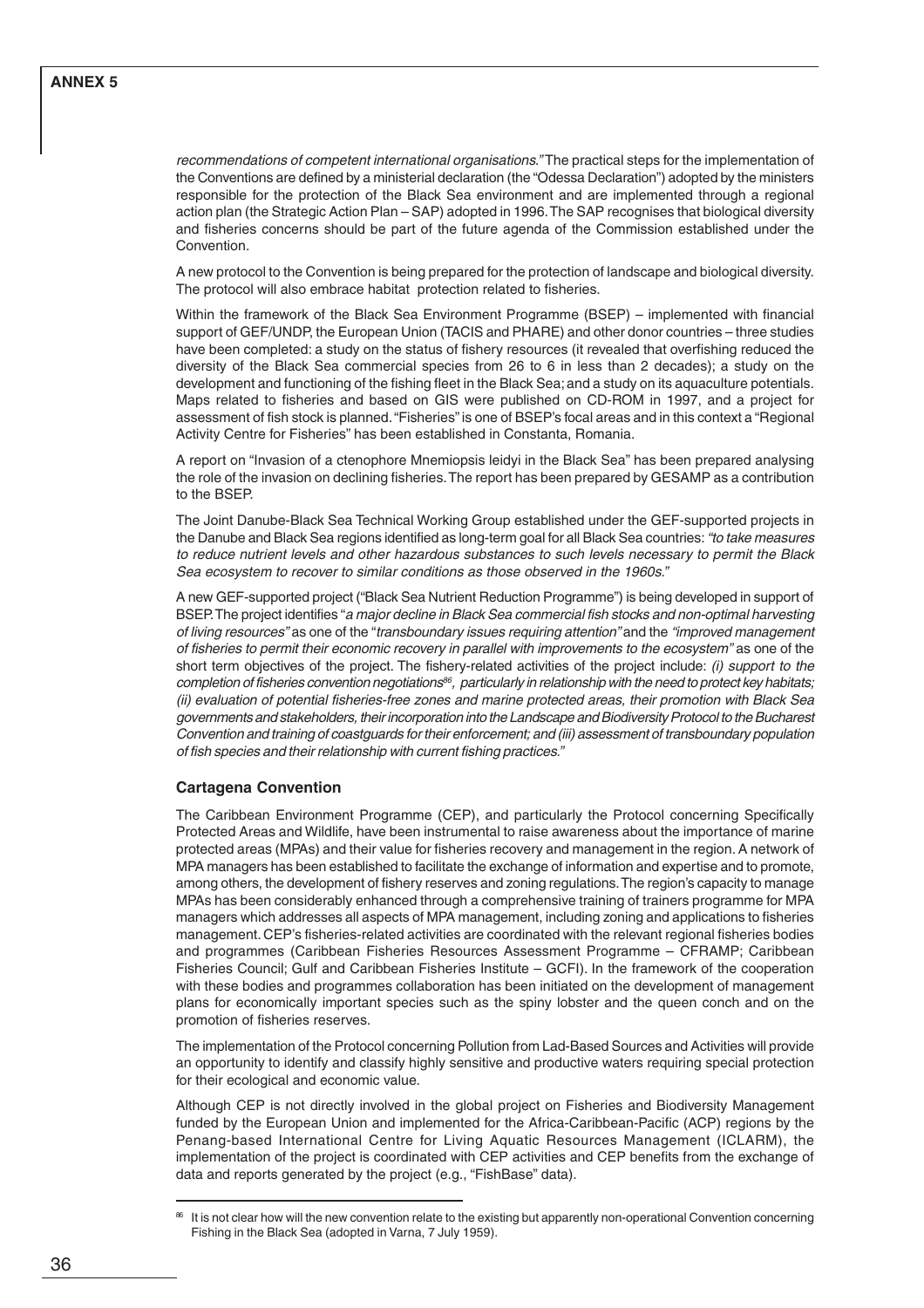The governments have asked the CEP Secretariat to assess spawning aggregations to determine priority conservation/reserves sites and promote best practices among fishers when impacting coral reefs. Subject to availability of funding, the assessment will be included in CEP's 2001-2003 workplan.

# **Caspian Convention**

A proposal (dated June 1994) has been developed for a large scale (\$ 35M) project that was expected to be supported by the GEF. The project ("Conservation of Biological Diversity of the Caspian Sea and its Coastal Zone") envisaged the development of a "Convention/agreement on Conservation and Utilisation of Bioresources of the Caspian Sea", the establishment of a "Commission" to guide and coordinate the implementation of the Convention, and a Secretariat to implement a large number of activities related to fishery management.

A considerably scaled down project was subsequently approved by the GEF and serves as the basis of the Caspian Environment Programme (CEP) that is supported and implemented jointly by GEF(UNDP) and the European Union (TACIS). In the framework of the CEP a Regional Strategic Action Programme (SAP) is being developed. Fisheries-related issues are among those that are planned to be treated in the framework of the SAP. The establishment of a Regional Thematic Centre for Sustainable Management of Fish Resources and other Commercially Exploited Aquatic Bioresources" was agreed. The Centre, to be established in Russia, would be expected to coordinate the implementation of fishery-related activities identified in the SAP.

#### **Helsinki Convention**

The Baltic prime ministerial level conference (Visby, May 1996) adopted the Presidency Declaration, followed by the Kalmar Communique by the foreign ministers (July 1996), that requested updating and strengthening HELCOM. The Action Programmes adopted at Kalmar requested, inter alia, "the development of a coherent policy for sustainable fishing in the Baltic Sea based on a comprehensive plan to be elaborated by the International Baltic Sea Fishery Commission in consultation with HELCOM and ICES".

The 1999 Extraordinary Meeting of HELCOM identified "environmental impacts of fishery management and practices" among the priorities within the framework of HELCOM

A Seminar, convened as part of the 22<sup>nd</sup> Meeting of the Helsinki Commission dealt, as one of three issues, with "Environment and Fishery – environmental impacts of fishing activities". An outcome from this session of the Seminar was a proposal for a joint HELCOM/IBSFC seminar on environmental impacts of fishing activities to be held during January 2002. Furthermore, it was decided to include relevant parts of the Global Environmental Facility (GEF) Baltic Sea Regional Project (BSRP) during the joint HELCOM/IBSFC seminar.

One of the objectives of the GEF BSRP is to increase sustainable biological productivity, i.e. fishery and to provide the three Baltic Sea international bodies, HELCOM, IBSFC and ICES, with management tools for sustainable coastal and marine management , while improving the social and economic benefits for fishing communities.

#### **Jeddah Convention**

The Convention recognises "the need to develop management approach to the use of the marine and the coastal areas".

Management of fisheries was among the issues addressed through the action plan associated with the Conventions. A report on the Status of the Living Marine Resources in the Red Sea and Gulf of Aden Region and their Management was prepared and issued in May 2000. The report is a comprehensive overview of the recent (1987-1998) status and development of fisheries in the region and their effect on the environment, including an overview of the current national legislation and the dominant socio-economic and cultural conditions in the fishing communities.

#### **Kuwait Convention**

The preambular paragraphs of the Convention recognise, *inter alia*, that pollution of the Convention area "presents a growing threat to marine life, fisheries …" and the region's "special hydrographic and ecological characteristics … and its particular vulnerability to pollution", as well as the need to prevent that industrial development "jeopardise its living resources" and "to develop an integrated management approach to he use of the marine environment".

At the 1998 Programme Consultation, the Secretariat reported that the status of fisheries in the region is recognised as an "area of major importance" and that "a survey of the distribution of shrimp and fish populations in the Region is required as a baseline upon which management schemes can be developed".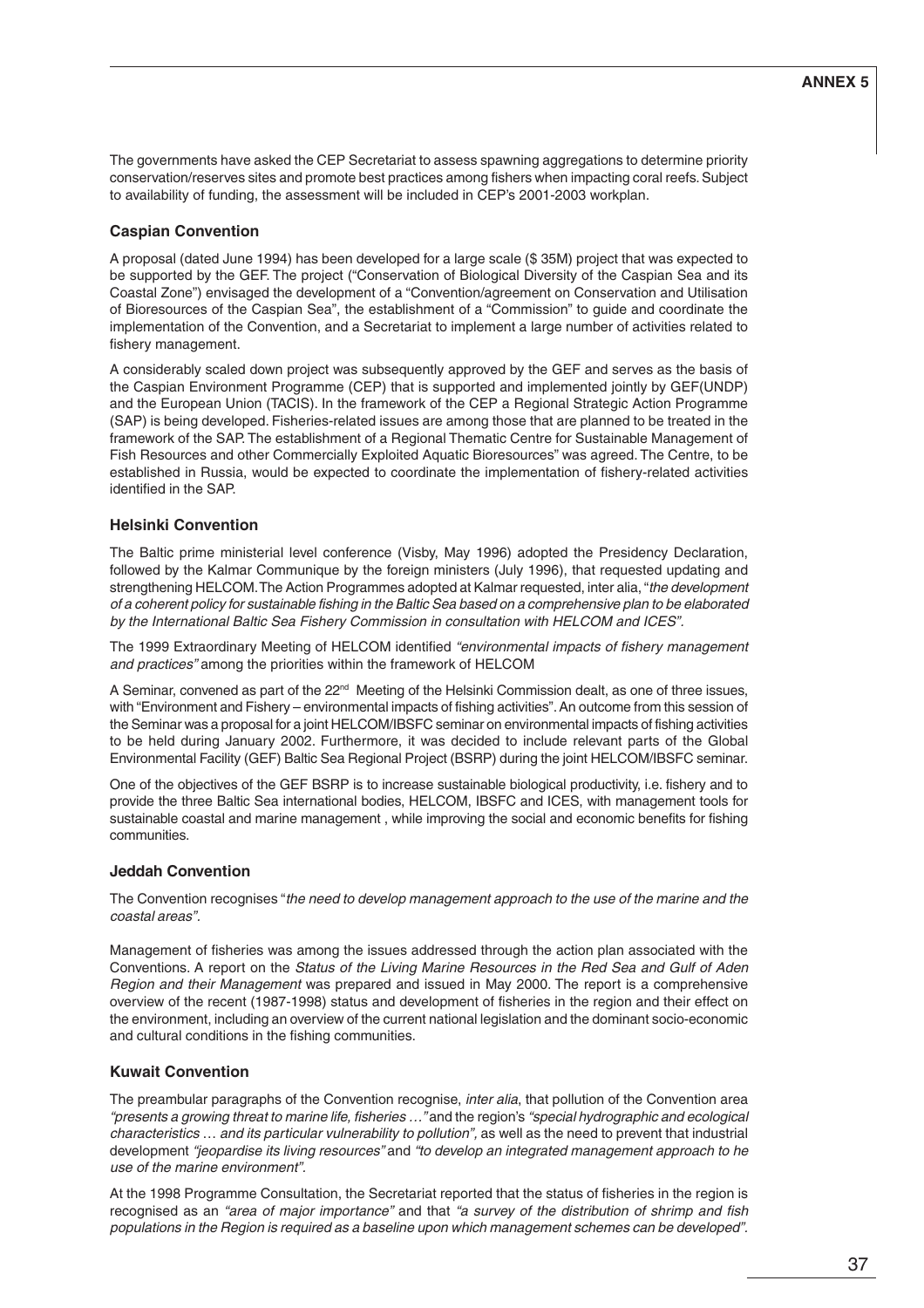#### **Nairobi Convention**

The Eastern African Coastal and Marine Environment Resources Database and Atlas has been prepared as a georeferenced information base and planning tool. Inter alia, it extensively covers information on fisheries (e.g.: commercial, subsistence and big-game fisheries; marine farming; location and extent of fishing grounds; fishing methods and catch statistics), and fishery-related topics.

#### **Noumea Convention**

Through the Council of Regional Organisations of the Pacific (CROP), SPREP is involved in the preparation of a submission intended for presentation at the World Summit on Sustainable Development (South Africa, September 2002). The management and sustainability of inshore and oceanic fisheries is a major issue raised in the submission.

A Strategic Action Programme for the International Waters of the Pacific Small Island Developing States is implemented by SPREP, with assistance of UNDP and financial support of GEF. The objective of the Programme's oceanic component is "to enable conservation and sustainable yield of ocean living resources" through a coordinated programme of the South Pacific Commission (SPC) and the Forum Fisheries Agency (FFA). Within the framework of the coastal component of the Programme 3 pilot projects related to sustainable coastal fisheries are planned to be implemented.

SPREP's Coastal Management Programme contains a number of activities related to fisheries, such as: management of live reef fish trade; establishment of community-based fisheries reserves.

SPREP regularly participates, as an observer, in meeting organised by Regional Fishery Bodies (e.g., 48<sup>th</sup> meeting of Forum Fisheries Committee, Rarotonga, May 2001; 2<sup>nd</sup> Head of Fisheries Meeting, Noumea, July 2001).

Two formal fisheries-relevant agreements (Memoranda of Understanding) are signed between SPREP and SPC/FFA (for the implementation of the ocean component of the Pacific International Waters Programme) and UNEP (for the implementation of the Action Phase of the International Coral Reef Action Network).

#### **OSPAR Convention**

The preambular part of the Convention recognises that "questions relating to the management of fisheries are appropriately regulated under international and regional agreements dealing specifically with such questions". Annex V of the Convention (article 4.1) specifies that "no programme or measure concerning question relating to the management of fisheries shall be adopted under this Annex. However where the Commission considers that action is desirable in relation to such a question, it shall draw the question to the attention of the authority or international body competent for that question. Where action within the competence of the Commission is desirable to complement or support action by those authorities or bodies, the Commission shall endeavour to cooperate with them."

In June 2000, the OSPAR Commission adopted the OSPAR Quality Status Report (QSR 2000). Section 6.1 of the Report analyses the impact of capture fisheries on the status of commercially exploited stock, by-catch, marine mammals, seabird populations and disturbance of seabed as well as the effectiveness of regulatory and technical measures applied in the OSPAR area. The concluding paragraph of the Section emphasises that "It is generally recognised that fisheries management and environmental policies must be further integrated, within the framework of the ecosystem approach" and identifies six specific priorities for action "that could be considered by appropriate authorities".

#### **Regional programme for the Arctic**

A Working Group for the Protection of the Arctic Marine Environment (PAME) has been established, in 1993, as one of the working group of the Arctic Council, as the lead in the implementation and further development of the Regional Programme of Action for the Protection of the Marine Environment from Land-based Activities (RPA).

PAME's main task is to address policy and non-emergency pollution prevention and control measures related to the protection of the marine environment from land based sources, and thus provide valuable information directly or indirectly relevant to the management of fishery resources. One of PAME's five objectives is to develop and promote integrated and cost-effective actions through which fishery-related activities are specifically promoted.

#### **Regional programme for the North-West Pacific**

The Action Plan adopted in 1994 for the North-West Pacific identifies fishery as a problems to be addressed. Towards this goal a project is being prepared for enhancing the ecosystem-based management of fisheries in the region.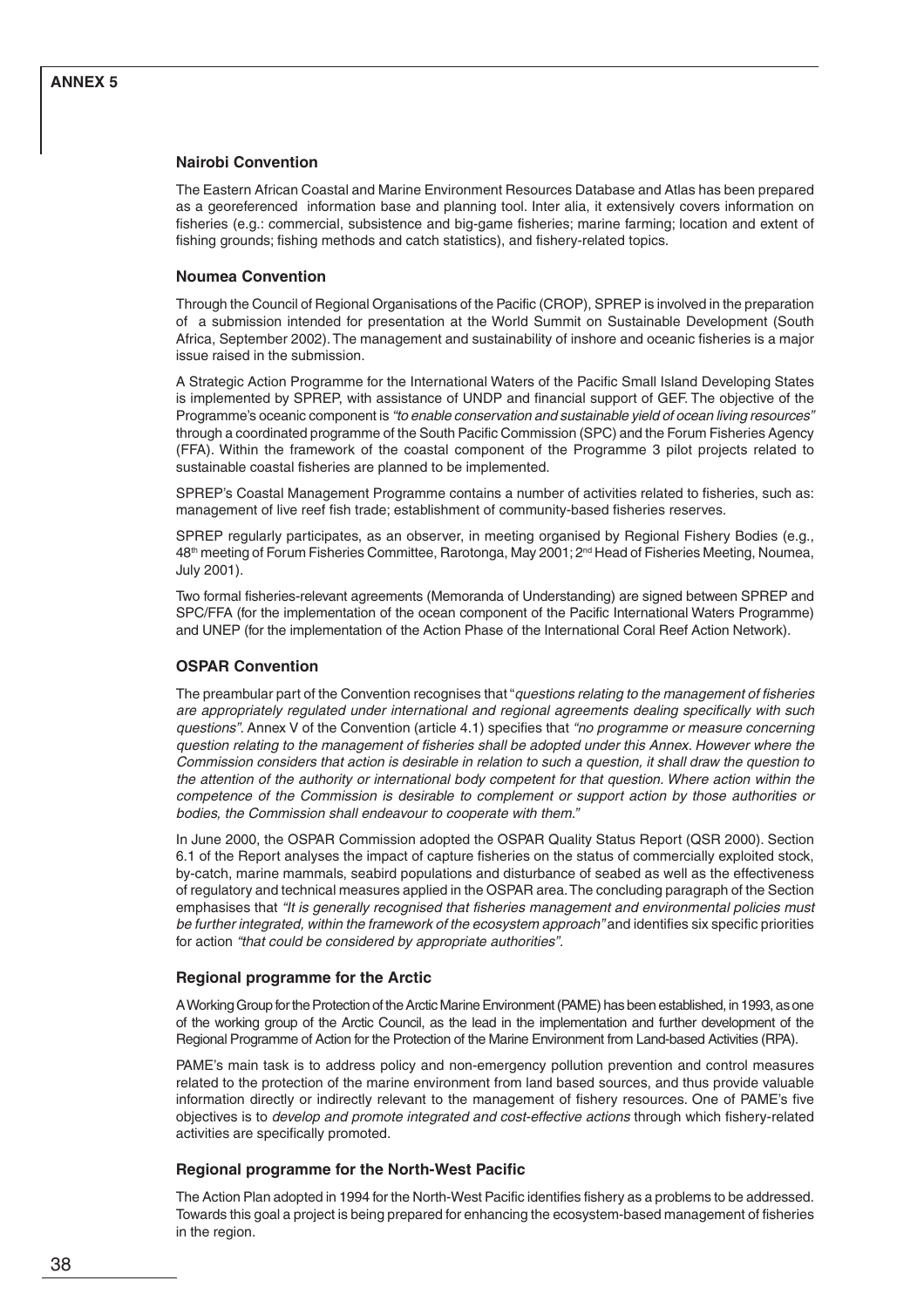# **ANNEX 6. INTERNATIONAL BALTIC SEA FISHERY COMMISSION DEFINITION OF SUSTAINABLE FISHERIES**

Sustainable, productive fisheries are achieved when appropriate management ensures a high probability of stocks being able to replenish themselves over a long period of time within a sound ecosystem, while offering stable economic and social conditions for all those involved in the fishing activity.

# **Definition of Goals**

Development of economically and socially sustainable, environmentally safe and responsible fisheries by

- ♦ maintaining biological viable fish stocks, the marine and aquatic environment and associated biodiversity;
- ♦ within these limits, establish maximum fishing possibilities and appropriate selective fishing techniques for harvesting stocks.

Distribute the direct and indirect benefits of open sea and coastal fishery resources between local communities in an equitable manner.

# **Indicators**

The following indicators are intended to highlight the trends in biological systems, and the economies of the fishery dependent communities around the Baltic. The indicators will be provided by the coastal states.

#### Biological Indicators

- ♦ Spawning Stock Biomass (SSB): The part of the biomass of cod, herring and sprat, taking part in the reproduction process, in tonnes. This is an important indicator of the biological health of a given stock. Scientific information is only available for the most important commercial stocks in the Baltic Sea.
- Fishing mortality: the proportion of the average population removed annually by fishing.
- Recruitment: the number of fish reaching the age where they enter the fisheries.

#### Economic indicators

- ♦ Landings per country: total amount of landings in tonnes of cod, salmon, herring, sprat.
- ♦ Number of fishing vessels per country operating in the Baltic Sea.
- Average engine power per country: total Kilowatt of the fleet, divided by the number of vessels.
- Fish consumption per capita per country.

#### Social indicators

♦ Number of full time fishermen engaged in the Baltic Sea Region, per country.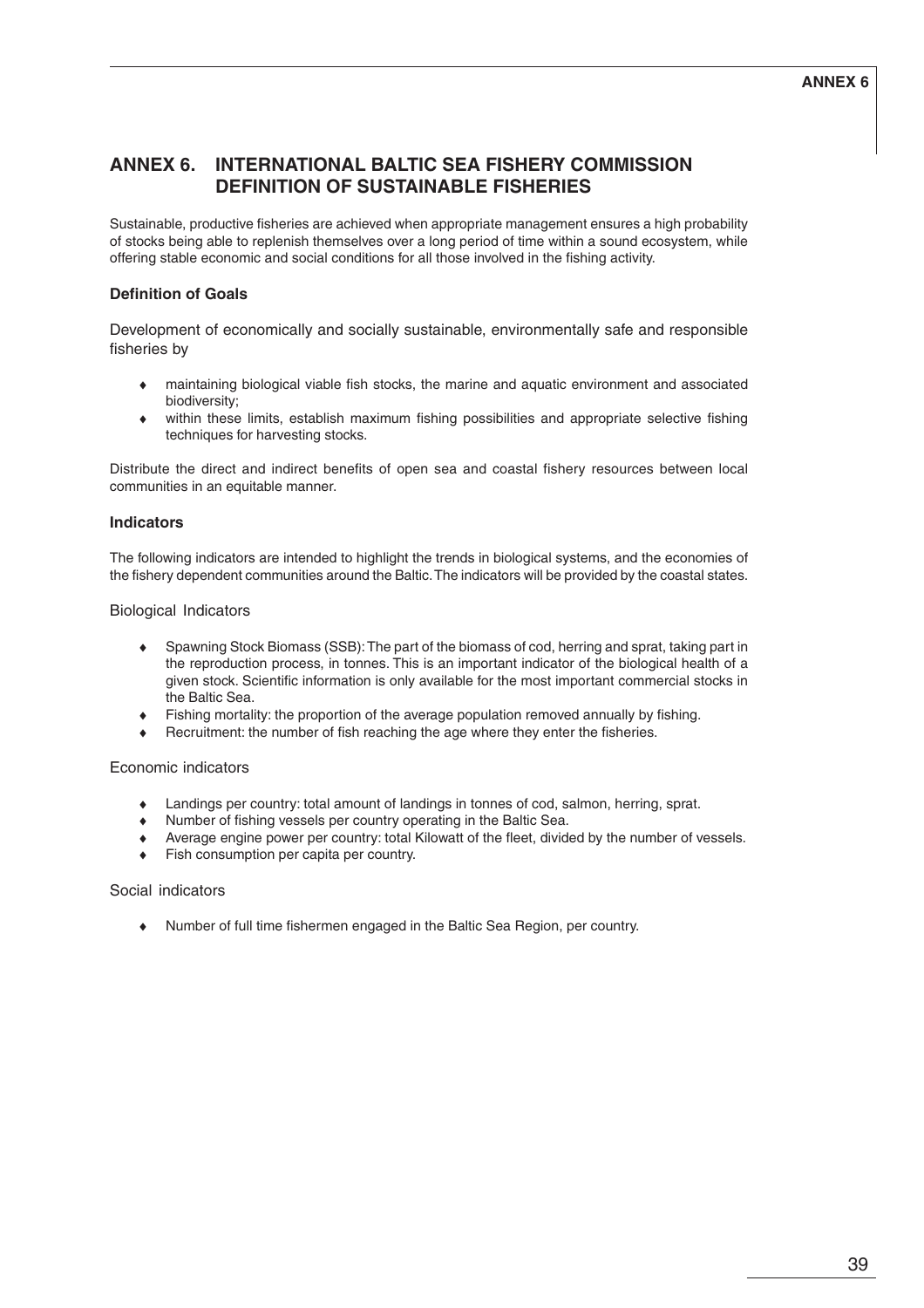# **ANNEX 7**

# **ANNEX 7. INTERNATIONAL BALTIC SEA FISHERY COMMISSION ENDORSEMENT OF PRINCIPLES**

The IBSFC welcomes and supports Chapter 17 of Agenda 21 of the Rio Declaration on Environment and Development. The IBSFC acknowledges the contributions from global and regional conventions and agreements and recognises the commitment to implement them for the Baltic.

The IBSFC acknowledges the contribution from other international instruments and guidelines, such as relevant conclusions of the Intermediate Ministerial Meeting, of the North Sea Conference 1997. In this context, the following guiding principles are pertinent:

- The sustainable development and long term sustainability of fisheries resources. In order to achieve this aim, conservation and management measures should be based on the best scientific evidence available, and should ensure that the needs of the present generation is met without compromising the ability of future generations to meet their own needs.
- Application of a precautionary approach to management of living marine resources, as set out in the FAO Code of Conduct for Responsible Fisheries. The absence of adequate scientific knowledge should not be used as a reason for postponing or failing to take conservation management measures.
- The equitable distribution of the direct and indirect benefit of the available fishery resources between various local communities dependent on open sea, coastal and inland fisheries.
- The minimisation of adverse impacts of fishing activities on species and habitats by taking appropriate measures in accordance with the above mentioned global conventions and agreements.
- Further integration of fisheries and environmental protection, conservation and management measures, drawing so far as scientific knowledge permits, on an **ecosystem approach** (emphasis added) encompassing the following:
	- the identification of processes in, and influences on, the ecosystems which are critical for maintaining their characteristic structure and functioning, productivity and biological diversity;
	- recognition of the interaction among the different components of food-webs of the ecosystems (multi-species approach) and other important ecosystem interactions; and
	- providing for an environment in these ecosystems which protects those critical ecosystem processes.

# **Reference texts relevant for the Fisheries Sector**

# **I. International Conventions and Agreements**

- United Nations Convention on the Law of the Sea (UNCLOS), signed at Montego Bay, Jamaica, on 10 December 1982.
- ♦ "Gdansk Convention", Convention on Fishing and Conservation of the Living Resources in the Baltic Sea and in the Belts, signed at Gdansk, Poland, on 13 September 1973.
- The Convention on Biological Diversity, signed in Rio de Janeiro, June 1992.
- FAO Code of Conduct for Responsible Fisheries, 1995.

#### **II. Political Declarations**

- Rio Declaration on Environment and Development, UNCED, and "Agenda 21" which was jointly adopted in Rio de Janeiro, June 1992.
- The Declaration of Cancun on Responsible Fishing, 1992.
- Rome Consensus on World Fisheries, COFI 1995.
- Kyoto Declaration on Sustainable contribution of Fisheries to Food security, 1995.
- ♦ "Presidency Declaration" of Heads of State, Visby 3-4 May 1996.
- "Action programmes for the Baltic Sea States", Kalmar 2-3 July 1996.
- "An Agenda 21 for the Baltic Sea Region", Saltsjobaden, 20-21 October 1996.
- Conclusions from the Intermediate Ministerial Meeting on the Integration of Fisheries and Environmental Issues, Bergen, 1997.
- Declaration of the III Conference of Ministers of Fisheries, La Toja, 1997.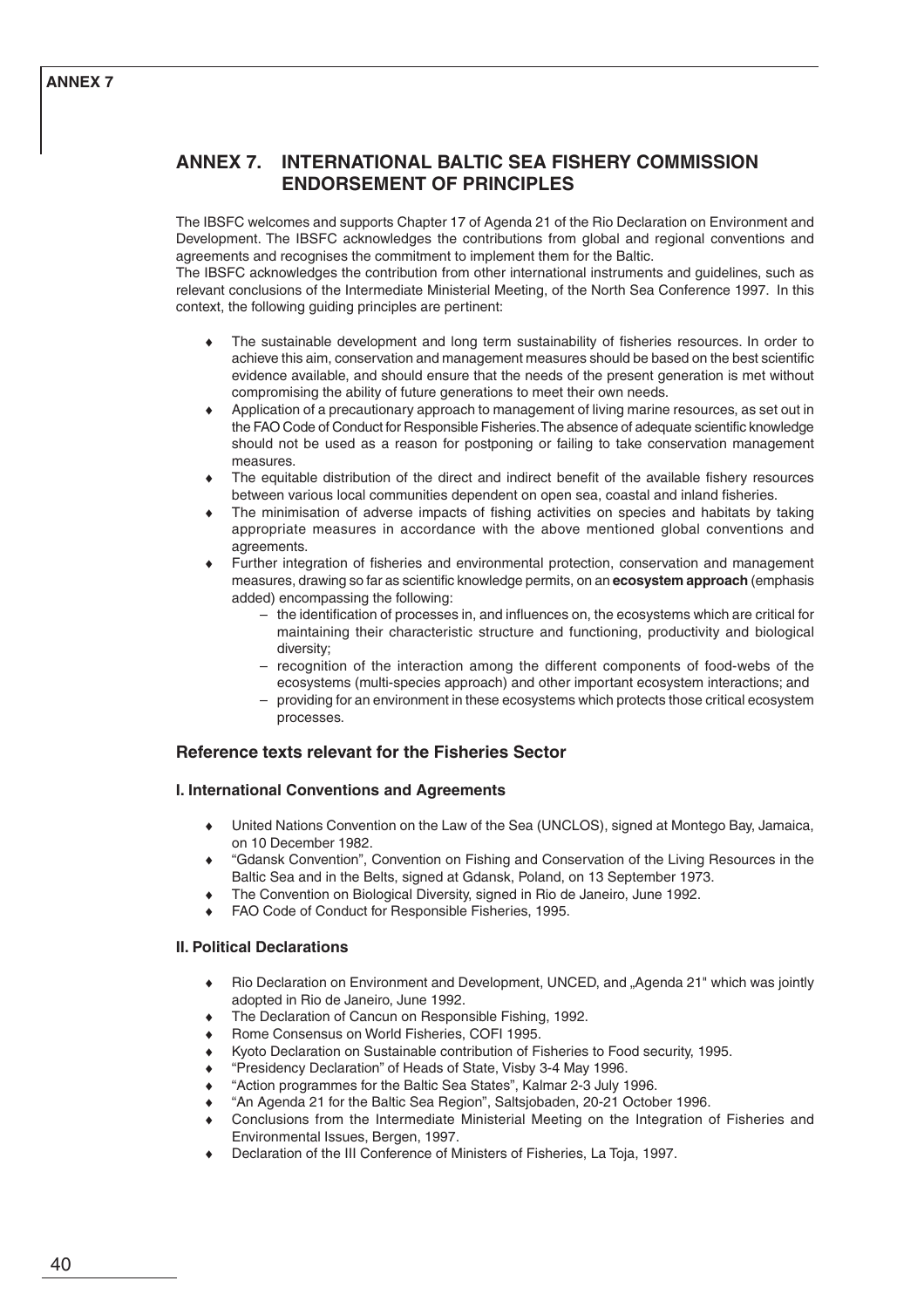# **ANNEX 8. INTERNATIONAL BALTIC SEA FISHERY COMMISSION ECOSYSTEM CONSIDERATIONS**

#### **Interaction of pollution and fish stocks**

As a brackish-water sea, the Baltic has an extremely low number of species compared with other sea areas , and a unique mix of marine, brackish-water and freshwater species. In the north of the Bothnian Bay salinity is very low and only a few marine species and a number of tolerant freshwater species are able to survive. The number of marine species decreases from the boarder with Kattegat along a gradient to the northernmost Baltic, while the number of freshwater species decreases in the opposite direction.

There are many gaps in our understanding of marine biodiversity and at present we do not know how many species given habitats support or whether there are species with a genetic make-up unique to specific sea areas. The principal threats to the biological diversity are eutrophication, toxic pollutants and the use of marine resources and waters through activities such as fishing, aquaculture, shipping, construction and extraction of mineral resources. The spread of non-native organisms and climate change could have serious consequences in the future. In order to facilitate future development of ecologically sound and productive marine ecosystems there is a need to study various biological interactions between species in specific reproduction and feeding areas.

#### **The need to reduce pollution with negative impacts on fish stocks**

There may be impacts on fish stocks resulting from the effects of contaminants on individual fish, particularly the effects of organic contaminants on the development of fish eggs and larvae. There is inadequate research on this topic and especially on how contaminant-related mortality of fish eggs and larvae, observed in experimental situations, may impact on populations of wild fish.

In addition, contaminants may play a role in the aetiology of the M-74 syndrome in Baltic salmon, resulting in mortality of fry. The role and type of contaminants is still under investigation, along with the mechanisms of their action.

Another type of impact relates to excessive nutrient inputs, which may cause increased phytoplankton primary production. Phytoplankton that are not consumed usually sink to near-bottom waters and ultimately the sea bed, where they decompose, using oxygen. In the Baltic Sea, in deep areas and in many areas under stratified or stagnant conditions, this may result in low oxygen concentrations or even anoxia, thus affecting benthic prey of demersal fish species (and occasionally the fish themselves). Low oxygen conditions that occur in water layers where cod eggs are buoyant affect the survival and development of these eggs.

#### **Impact of eutrophication**

Eutrophication caused by anthropogenic inputs of nutrients has had extensive effects on the Baltic marine ecosystem. Anoxia, caused by a combination of eutrophication and hydrographic/climatic conditions, occurs frequently in the western Baltic and in the deep waters of the central and northern Baltic, and has wiped out benthic communities over large areas of the seabed. In the case of cod, oxygen concentrations > 2 ml/ l at the depths where eggs are neutrally buoyant are a necessary prerequisite for obtaining good recruitment, and anoxia in the bottom layer combined with low salinity at the spawning grounds reduces recruitment. The occurrence of oxygen in the bottom layer in the eastern and northern parts of the Baltic Sea is dependent on major inflows of oxygenated water from the North Sea.

# **Impact of pollutants**

Toxic pollutants have had a great impact on animals at the tops of food webs, such as fish, seabirds and seals. Populations of seals crashed to extremely low levels due to combined effects of persistent organic pollutants and hunting. Effluents from pulp mills have harmed fish populations and altered patterns of genetic variation in mussel populations. Levels of toxic pollutants are now generally declining in marine biota, but levels are still high in sediments and Baltic seals still show signs of chronic disease. Changes in the food web and toxic pollutants probably contribute to the extensive mortality of salmon fry caused by the M74 syndrome in the Baltic Sea.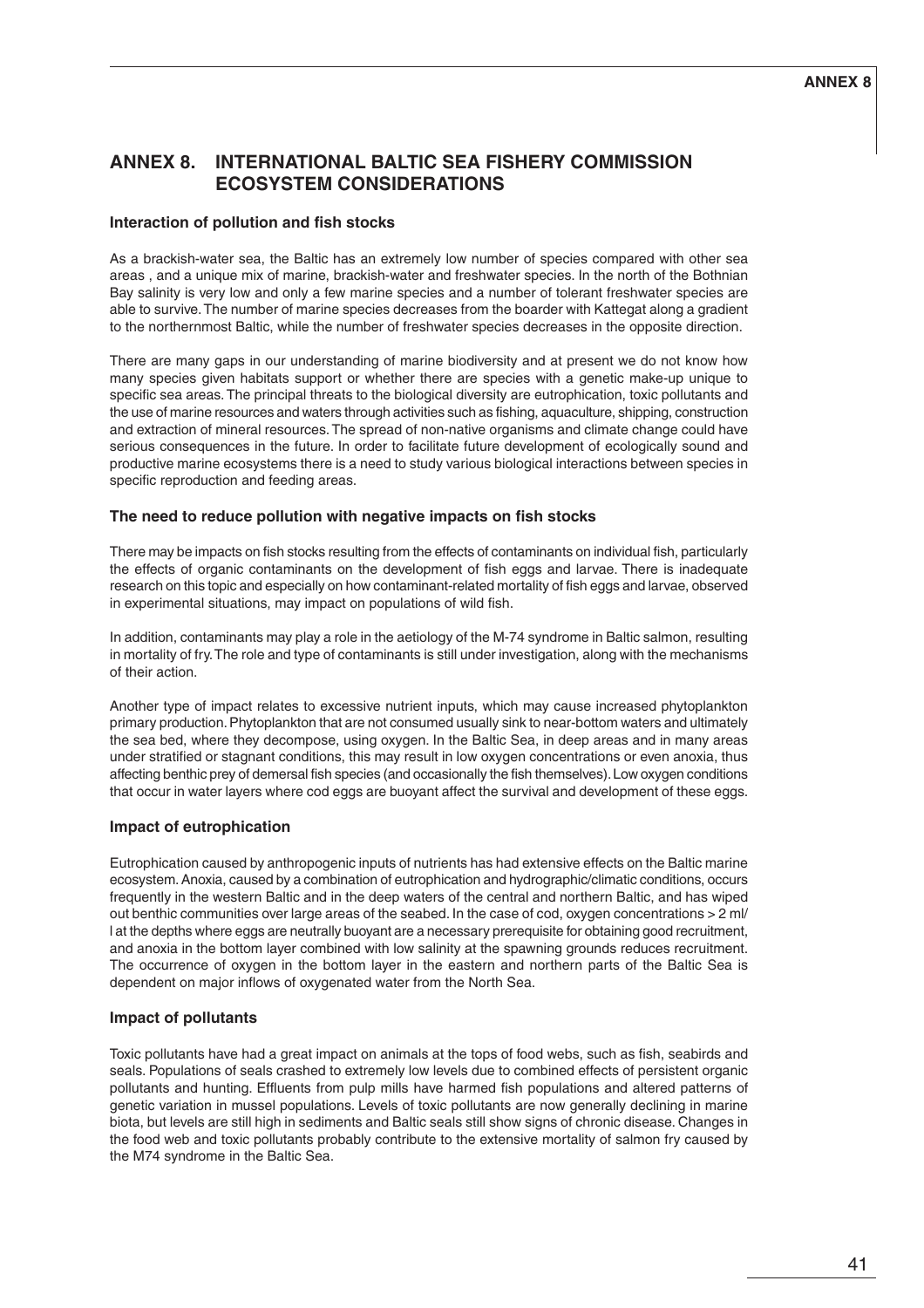# **ANNEX 8**

#### **Impact of human activities on fish stocks**

The utilisation of coastal and offshore waters for activities such as fishing, aquaculture, shipping, recreation, electric or engineering projects, dredging, dumping, extraction of gravel and sand, and oil prospecting has a large combined effect on the biodiversity of species and habitats. Shallow-water sites, which are of particular importance as spawning and nursery grounds, are at risk from a combination of factors such as coastal development, tourism and eutrophication. Some waters of the Baltic Sea are of international importance as overwintering areas for seabirds. Hydroelectric schemes built on rivers flowing into the Baltic have reduced the number of rivers in which salmon spawn from around 60 to approximately 30. The genetic diversity of wild salmon (which according to ICES now constitute less than 10% of total salmon populations) has been eroded by a combination of damming, M74 and fishing based on massive stockings of smolt from the more endurable hatchery reared populations.

About 30 non-native organisms have become established and most of the alien species are found close to shore but a few have become common in deep waters.

#### **Global warming**

Global warming due to the greenhouse effect could alter inputs of salt water, fresh water, oxygen, nutrients and pollutants with potentially large consequences for marine ecosystems and species. Change in currents would also influence the recruitment of organisms to coastal and offshore waters. Changes in the input of fresh water from rivers would have particularly large effects in the Bothnian Bay.

#### **Impact of fisheries on the ecosyste; the need to protect species and habitats**

Fisheries have both direct and indirect effect on the Baltic Sea ecosystem. Foremost are the direct effects caused by the removal of fish and shellfish for landing. Other direct effects include, inter alia, mortality on non-target fish and shellfish and other animals.

There is a threat to the biodiversity and a loss of habitats and biotopes in certain parts of the Baltic Sea area.

The protection of habitats and species in marine and coastal areas is essential for the functioning of the ecosystem of the Baltic Sea. The ecosystem should be used in a manner consistent with sustainable development, ensuring the conservation of biological diversity and the sustainable use of its components. This implies that adverse impacts of fishing activities on species and habitats in and around the Baltic Sea should be minimised by appropriate measures.

In areas where fishing methods and practices are not consistent with the principle of responsible and sustainable fisheries, these methods or practices should be restricted or prohibited by the competent authorities. Bottom-trawling affects the bottom habitat while gill nets are a potential threat to marine mammals and sea birds.

In cases where a disproportionately harmful ecological impact on species and habitats has occurred, appropriate measures for the restoration of biological diversity and habitats should be implemented. This includes, inter alia, the possible establishment of temporary or permanent closed areas.

A precautionary approach should be applied to all human activities involving non indigenous stocks, alien species and genetically modified organisms.

Further research should be encouraged in relation to:

- Interactions between fish and marine mammals (seals and cetaceans) and marine birds and the quantifications of by catches of fish, marine mammals and sea birds.
- Ecosystem effects of fishing (such as possible negative impacts of various fishing techniques).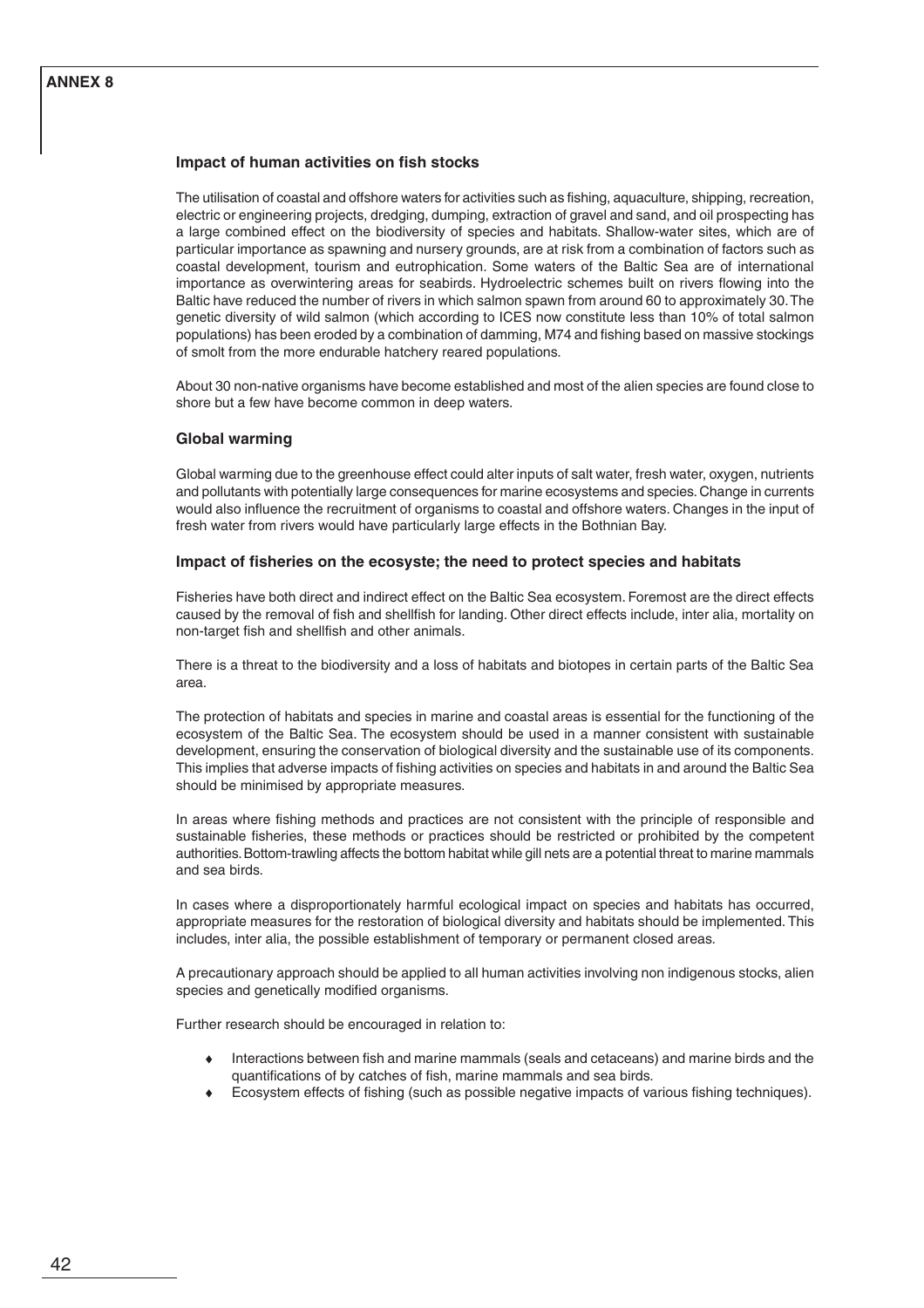## **ANNEX 9**

# **ANNEX 9. SYNTHESIS OF RFB ACTIVITIES IN RELATION TO ECOSYSTEM-BASED FISHERIES MANAGEMENT**

#### **1. Impact of Fisheries on the Ecosystem**

The impact of fisheries on the ecosystem is viewed from different perspectives by RFBs. Many link this to the protection of species and habitat, impact of gear and/or non-target, associated and dependent species (NADS) such as seabirds and marine mammals. The impact of aquaculture on the marine environment is also considered in this context.

On the whole, consideration of such impacts, especially those relating to gear and NADS, tends to focus on that part of the ecosystem relating to the fisheries resource.

**CCAMLR** (Commission for the Conservation of Antarctic Marine Living Resources). CCAMLR adopts the view that an ecosystem approach does not concentrate solely on the species fished but also seeks to minimise the risk of fisheries adversely affected by "dependent and related species", and to regulate human activities (e.g. fishing) so that deleterious changes in the Antarctic ecosystems are avoided. It has tackled three substantial problems relating to mortality of marine animals caused directly or indirectly by the activities of humans, mainly (if not exclusively) relating to fishing. These are:

- incidental mortality of seabirds in fisheries, particularly longline fisheries;
- entanglement of marine mammals in marine debris; and
- impacts of fishing on the seabed.

CCAMLR has also embarked on an educational campaign aimed at fishermen to prevent pollution from marine debris, based on ecological and environmental reasons.

CCAMLR is very much involved in the work of the Committee of Environmental Protection of Antarctica, in the implementation of the agreement of the Antarctica Treaty contracting parties, and actively participates in the meetings as appropriate. CCAMLR web site contains a large amount of information with regard to CCAMLR's approach to ecosystem management.

**CCSBT** (Commission for the Conservation of Southern Bluefin Tuna). The Convention provides for the collection and exchange of data and other information relevant for scientific research on ecologically related species. In this regard the Commission has established an ecologically related species working group which has, among other things, developed guidelines for the design and use of tori lines, as devices for deterring sea birds from taking bait during the setting of lines for long line fishing operations.

Ecosystem management issues have been raised within the Commission, but firm strategies have not been developed to date; it is considered that the matter will need to be considered further in the context of the Commission's powers and responsibilities under the Convention.<sup>87</sup>

**GFCM** (General Fisheries Commission for the Mediterranean). The Scientific Advisory Committee supports studies on the impact of gear on non-target species and the marine ecosystem.<sup>88</sup>

**IBSFC** (International Baltic Sea Fishery Commission). In the ecosystem considerations to its Action Plan, IBSFC identifies a need to protect species and habitats from the impact of fisheries on the ecosystem. IBSFC has elaborated a programme of work jointly with other regional bodies dealing with the Baltic Sea marine environment. A Global Environmental Facility (GEF) project for the Baltic Sea region which might start this year for a five-year period has been designed. The project has two components: one marinebased component and one land-based component. The main objective of this project is to secure a healthy ecosystem and sustainable fisheries development. The activities of IBFSC with regard with ecosystem fisheries management, are elaborated in Annex 8.

**IATTC** (Inter-American Tropical Tuna Commission). Ecosystem modeling was being used to support the work the Commission was doing with issues related to by-catch. Mutual observer status had been established between IATTC and the Comisión Permanente del Pacífico Sur (CPPS) which permitted the

<sup>87</sup> Communication from Campbell McGregor, Executive Secretary, CCSBT.

<sup>88</sup> See Selected Global Issues in Fisheries of Relevance to GFCM, Twenty-fifth Session, Sliema, Malta, 12 – 15 September 2000.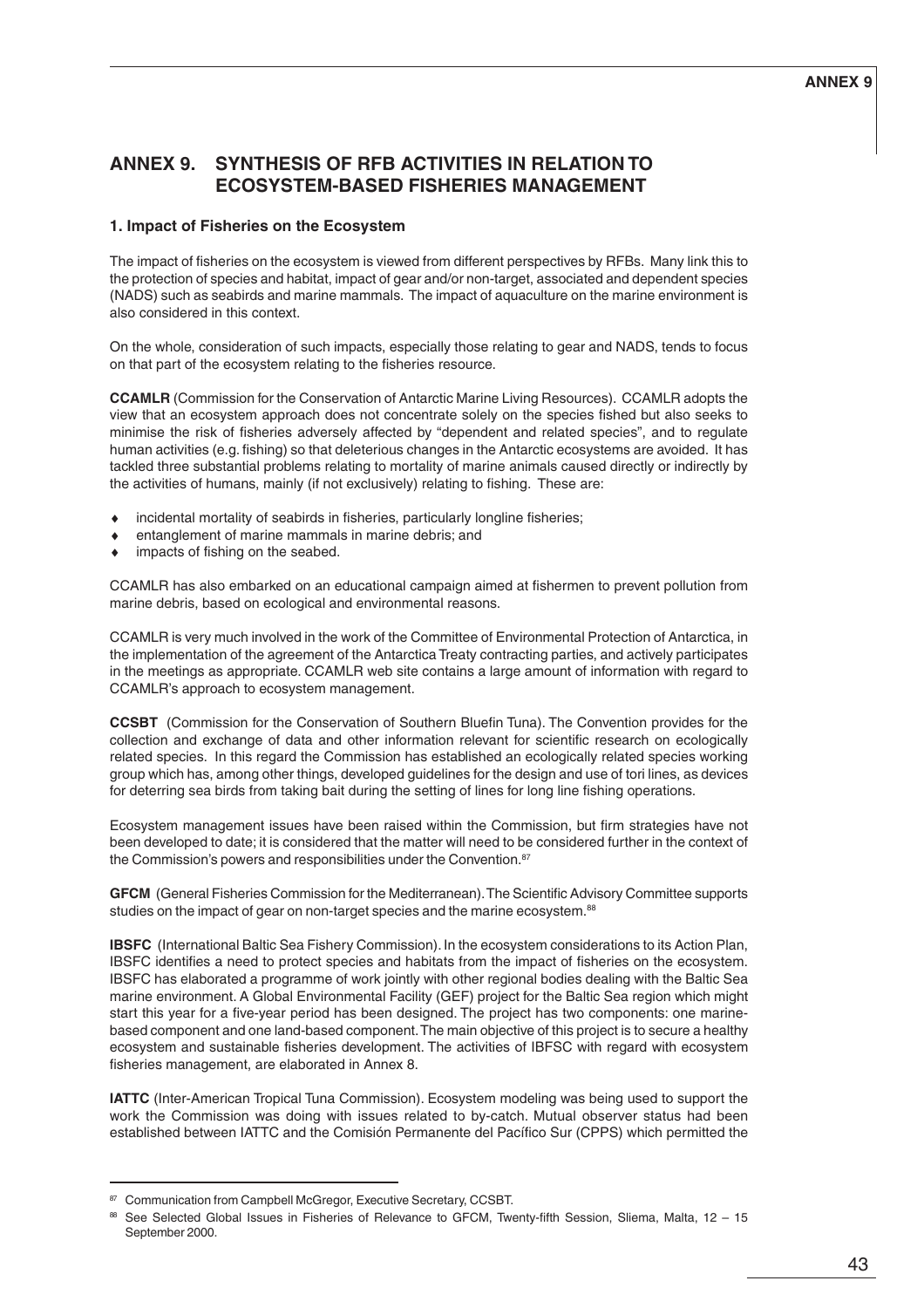exchange of information on data of mutual interest and the participation at meetings organised by either of the organisations. The Secretariats of both organisations had recently co-sponsored a technical meeting that examined climate change and its effect on fisheries in the Eastern Pacific Ocean. There was similar cooperation with PICES.

The IATTC Secretariat serves as the Secretariat for the Agreement on the International Dolphin Conservation Program (AIDCP). This agreement has among its principal objectives the management of the purse seine tuna fishery in the eastern Pacific Ocean in terms of its impact on the ecosystem as a whole. The AIDCP also requires that specific approaches regarding by-catch reduction, which is an important element of ecosystem management, be undertaken by the parties to the agreement.

**ICES** (International Council for the Exploration of the Sea). ICES continues<sup>89</sup> to contribute significantly to global knowledge about the impacts of fishing a global synthesis of fisheries impacts in different ecosystems, recently by convening the 1999 Symposium on the Ecosystem Effects of Fishing. ICES had developed research programmes on fisheries and ecosystems and a new advisory committee has been created to deal with overlapping issues between RSCs and RFBs.

**IOTC** (Indian Ocean Tuna Commission). Although its mandate is restricted to tuna and tuna-like species, has authorised collection of data on non-target, associated and dependent species (NTADs). Nevertheless, few data are available as logbook programmes of contracting and collaborating countries do not currently cover these species. Environmental anomalies are currently studied in relation to their effect on fish stocks. While there is no evidence of any cetacean mortalities in relation to purse seine fishing, predation of cetaceans on longline-caught fish is of increasing concern. Studies will also be conducted to establish whether FADs have acted as environmental traps for both target species and NTADs.

**NASCO** (North Atlantic Salmon Conservation Organization). NASCO has a mandate to consider ecologically related species, and action is being taken in relation to, *inter alia*, by-catch, introductions and transfers, habitat issues and the impact of aquaculture. It recently held a Special Session on habitat issues. Measures were also agreed to consider the effects of by-catch in other fisheries.

NASCO has adopted a detailed Action Plan which features the Precautionary Approach, and sees the latter as influencing the entire range of the salmon conservation and management activities of NASCO and its parties

**NPAFC** (North Pacific Anadromous Fish Commission). The Commission has over the years addressed ecosystem management in its work. One of the three main components of NPAFC Science Plan is salmonid habitat and ecosystem.<sup>90</sup> In the immediate past, the research activities included linkages between a composite Pacific Climate-Ocean Index and fluctuations in salmon and other fish populations, Ocean conditions and Pacific Salmon Stock Assessment in the North Pacific Ocean, Salmon Research cruises for stock assessment and carrying capacity estimation, oceanographic observations, sampling of sea surface water to estimate primary production, sampling of zooplankton, feeding habits, genetic stock identification, etc.

In its Work Plan for the year 2000, major activities include studies on coastal and offshore environmental characteristics of salmon habitat and ecosystem of the North Pacific, and salmon population dynamics. In addition to other information, the studies are expected to look into community structure and the role of salmon as prey for large predatory fish species and marine mammals.

**PICES** (North Pacific Marine Science Organization). PICES has established working groups to consider ecosystem aspects of fishing, such as WG 11 on the consumption of marine resources by marine birds and mammals.

**NAMMCO** (North Atlantic Marine Mammal Commission). NAMMCO has focused on ecosystem management approaches since the inception of the organisation. Currently, there is one active Working Group under NAMMCO Scientific Committee working with the complex problem of understanding marine mammal – fisheries interactions and the role of species in the ecosystem. The work of a previous Working Group resulted in the publication Minke Whales, Harp and Hooded Seas: Major Predators in the North Atlantic edited by Gisli A. Vikingsson and Finn O. Kapel, Volume 2 in NAMMCO Scientific Publications

<sup>89</sup> Note the Oslo Workshop on Ecosystem Management as a Basis for Conservation and Management of the North Sea (June 1998), the 1996, 1997 and 1998 Reports of the Working Group on Ecosystem Effects of Fishing Activities.

<sup>&</sup>lt;sup>90</sup> The other two components are salmonid life history and salmonid population dynamics.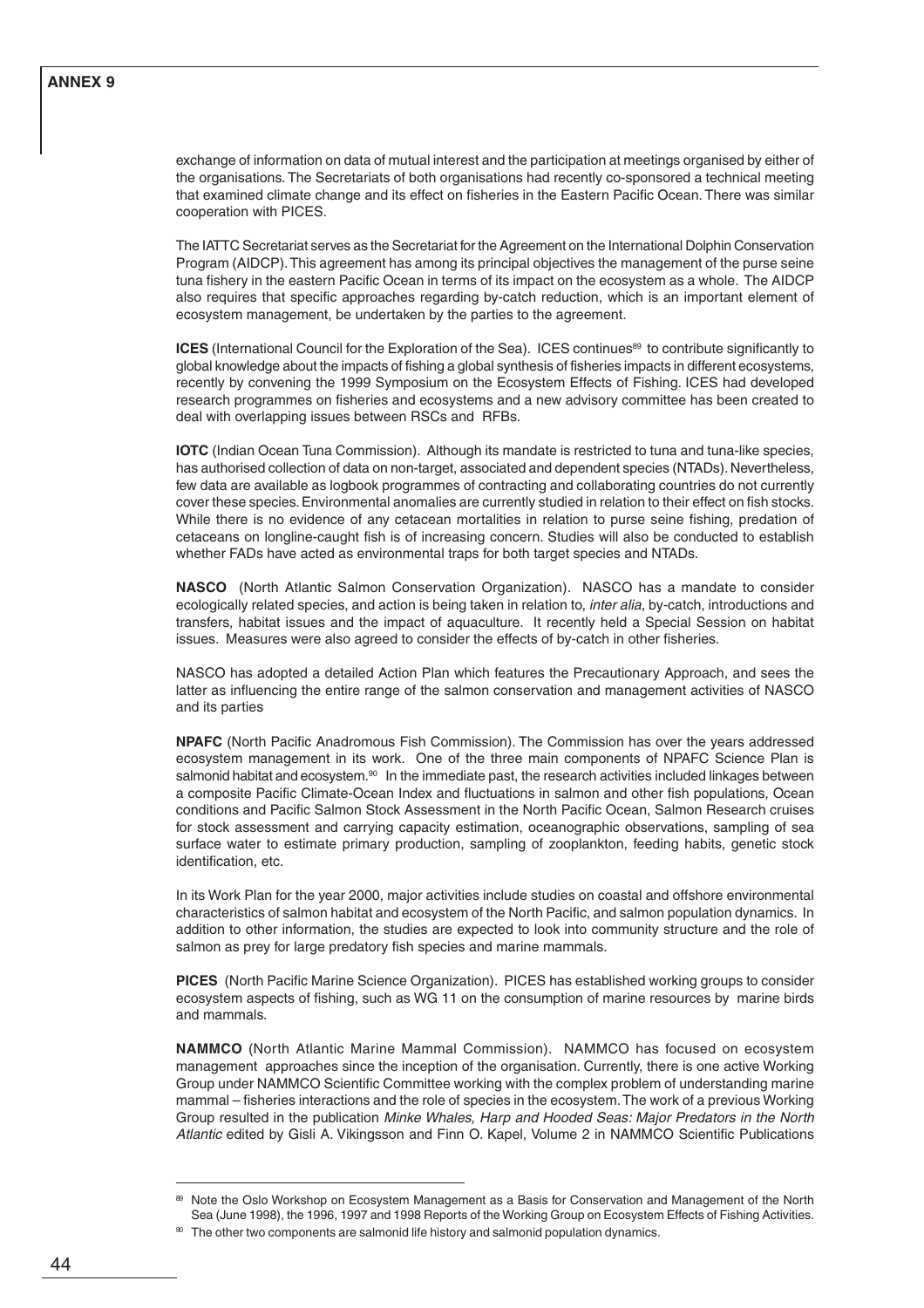Series. The volume includes papers describing the diets of these species, provide estimates on the total consumption and discuss the potential predatory and competitive interactions of these species with important fish stocks. The studies are from various parts of the North Atlantic Ocean.

**WECAFC** (Western Atlantic Fishery Commission). The Cartagena Convention for the Wider Caribbean generally covers the same geographical area covered by WECAFC. This can facilitate cooperation between the Caribbean RSC and WECAFC and as such, initial contacts have been made to identify possible activities of common interest.

**CECAF** (Fishery Committee for the Eastern Central Atlantic). Excellent collaboration that exists between CECAF and the large marine ecosystem project for the Gulf of Guinea financed by GEF. This collaboration is expected to be strengthened as the CECAF Scientific Sub-Committee has recently established a working group to deal with environmental matters related to artisanal fisheries.

**OLDEPESCA**. All programmes and research activities of OLDEPESCA generally include components related to ecosystem-based fisheries management

### **2. The Impact of Other Sectors on Fisheries**

Information relating to the impact of climate and ozone depletion is also relevant to this category.

**IBSFC** (International Baltic Sea Fishery Commission). The impact of human activities on fish stocks are a stated ecosystem consideration, as noted in Annex 8. Some stated concerns in this regard are: the utilisation of coastal and offshore waters for activities such as aquaculture, shipping, recreation, electric or engineering projects, dredging, dumping, extraction of gravel and sand, and oil prospecting, which have a large combined effect on the biodiversity of species and habitats.

**IWC** (International Whaling Commission). POLLUTION 2000+, a major research program developed by IWC, relates to the effects of chemical pollutants on cetaceans.

#### **3. The Impact of Climate, Ozone Depletion on Fisheries**

**IBSFC** (International Baltic Sea Fishery Commission). Climate change is an ecological consideration of IBSFC, as noted in Annex 8. In particular, global warming due to the greenhouse effect could alter inputs of salt water, fresh water, oxygen, nutrients and pollutants with potentially large consequences for marine ecosystems and species. Change in currents would also influence the recruitment of organisms to coastal and offshore waters. Changes in the input of fresh water from rivers would have particularly large effects in the Bothnian Bay.

**IPHC** (International Pacific Halibut Commission). has developed an assessment method and management strategy that are robust to environmentally driven changes in the Pacific halibut stock. Understanding the reasons for those changes is nonetheless of great scientific interest. Research is being conducted under the auspices of several national and international programs, including Global Ocean Ecosystem Dynamics (GLOBEC), the North Pacific Anadromous Fisheries Commission (NPAFC), and the North Pacific Marine Science Organization (PICES).<sup>91</sup> In this manner, a comparative research approach is being implemented, with studies across species, regions and time periods providing the replicate observations needed to test hypotheses.

**IWC** (International Whaling Commission). IWC has accorded priority to research on the effects of environmental changes on cetaceans. It has established a major research program, SOWER 2000, which relates to the effects of climate change and ozone depletion on cetaceans.

**PICES** (North Pacific Marine Science Organization). PICES has, among its purposes, to advance scientific knowledge about the ocean environment, global weather and climate change. Its regular reports about the state of the North Pacific and activities of its assorted working groups achieve this.

**SPC's Oceanic Fisheries Program** (South Pacific Community). SPC has established an ecosystem research program, and reports that considerable progress has been made in understanding the basic dynamics of the warm pool ecosystem, which relates climatic conditions, inter alia, to the distribution of fish.

<sup>91</sup> See http://www.iphc.washington.edu/halcom/research/environ/decadal/decadal/html.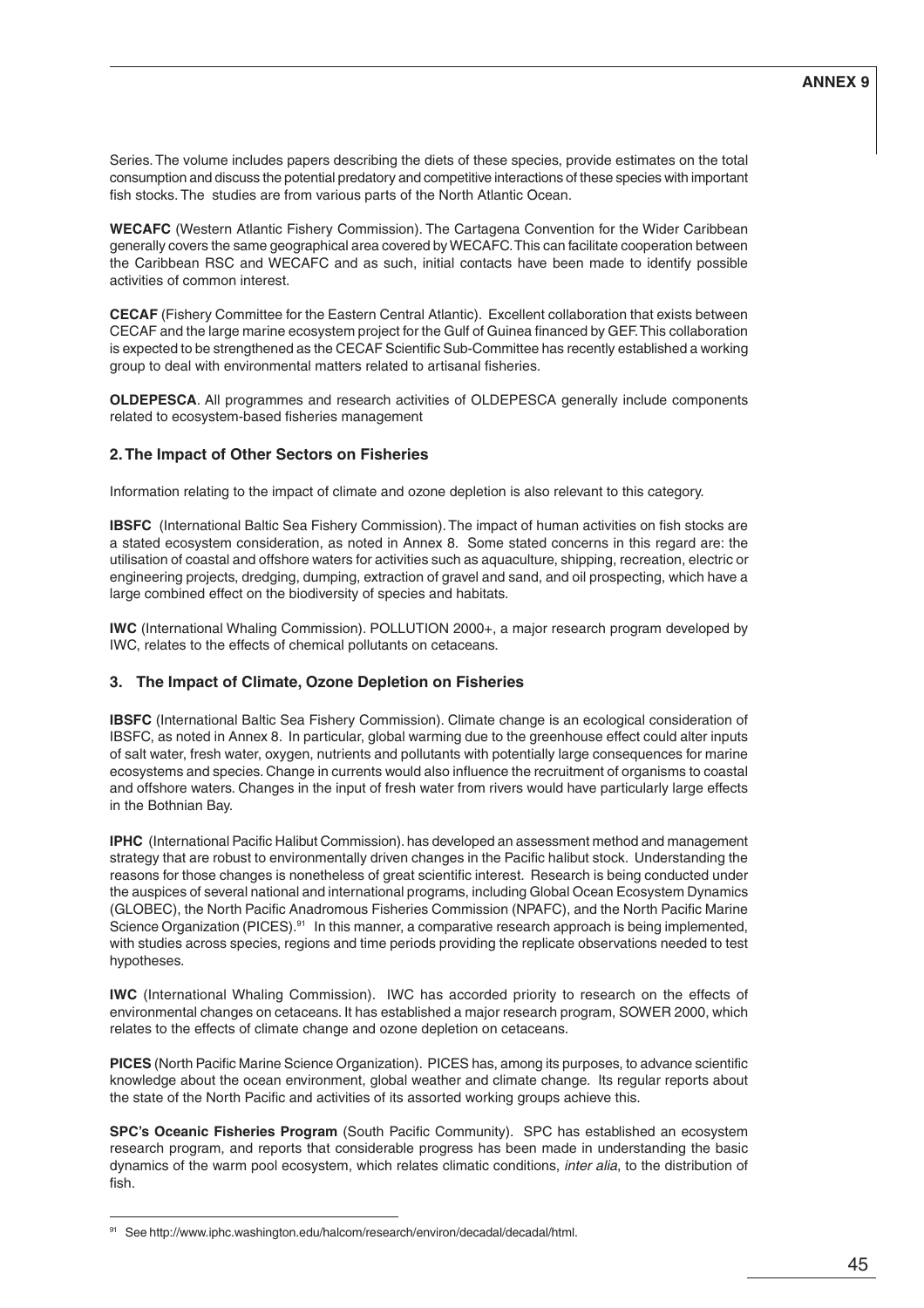# **4. Ecosystem Monitoring**

The information provided in relation to climate change is also relevant to ecosystem monitoring.

**CCAMLR** (Commission for the Conservation of Antarctic Marine Living Resources). The CCAMLR Ecosystem Monitoring Program (CEMP), described above, is a scientific program aimed at detecting changes in the condition, abundance and distribution of the animals within the Convention Area. The parameters being monitored fall into four categories: reproduction, growth and condition, feeding ecology and behaviour, and abundance and distribution. Information on predators, prey and the environment are collected simultaneously and submitted to the Working Group on Ecosystem Monitoring and Management for preparation of advice to the Scientific Committee.

**IWC** (International Whaling Commission). IWC pioneered the development of a feedback management procedure that incorporates a variety of ecosystem-related factors which explicitly take uncertainty into account.

**PICES** (North Pacific Marine Science Organization). PICES has among its purposes to advance scientific knowledge about the living resources and their ecosystems in relation to the North Pacific, and an example of its activity in this area is the working group it established on Subarctic Pacific Monitoring.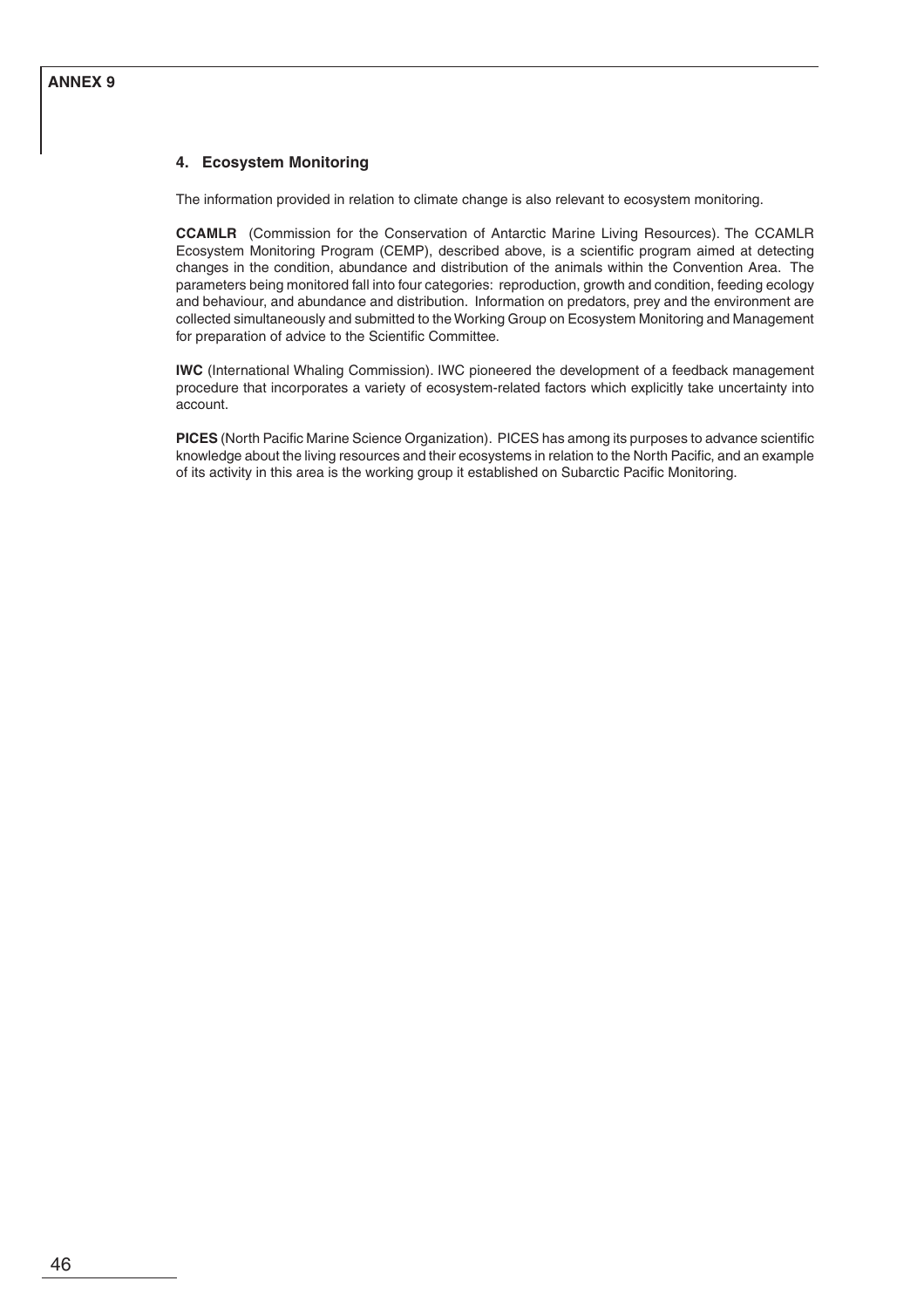# **ANNEX 10. RECOMMENDATIONS OF THE THIRD GLOBAL MEETING OF THE REGIONAL SEAS CONVENTIONS (MONACO, 6-9 NOVEMBER 2000) RELEVANT TO THE PRESENT PAPER**

119<sup>92</sup>. Recognising the potential benefits that could be derived from closer cooperation among the regional seas conventions and action plans and the regional fishery bodies in the fields relevant to ecosystembased management of fisheries, the meeting endorsed the actions recommended for the enhancement of this cooperation to:

♦ formalise the observer status of the regional seas conventions and action plans at the meetings of the governing bodies of the regional fishery bodies and their technical subsidiary organs, and vice versa;

♦ exchange data and information available at the level of regional fishery bodies and the regional seas conventions and action plans that may be of mutual interest;

organise joint technical meetings on subjects of mutual interest; and

design and implement joint programmes between the regional fishery bodies and the regional seas conventions and action plans, taking fully into account the respective mandates, objectives and scope of the regional seas conventions and action plans and the regional fishery bodies.

120. On the understanding that the paper was intended to be presented to the forthcoming meeting of regional fishery bodies organised by the FAO in February 2001, the meeting also recommended that, before presenting the paper to that meeting, it should be amended taking into account the following comments and suggestions:

information on the status and activities of regional seas conventions and action plans should be updated and expanded, whenever necessary;

the role of the EU in shaping the fisheries management policy of its member states should be highlighted:

the advantages and mutual benefits that would derive from the association of the Global Ocean Observing System (GOOS)93 with the programmes carried out under the regional seas conventions and action plans and the regional fishery bodies should be recognised and elaborated;

♦ the enhanced cooperation among regional fishery bodies and regional seas conventions and action plans on issues relevant to ecosystem-based management of fisheries would be a considerable contribution towards the implementation of global conventions and programmes, such as the Convention on Biological Diversity and the Global Programme of Action for the Protection of the Marine Environment from Land-Based Activities.

<sup>&</sup>lt;sup>92</sup> Paragraphs 119 and 120 refer to the report of the Monaco Meeting.

<sup>&</sup>lt;sup>93</sup> See Annex 12.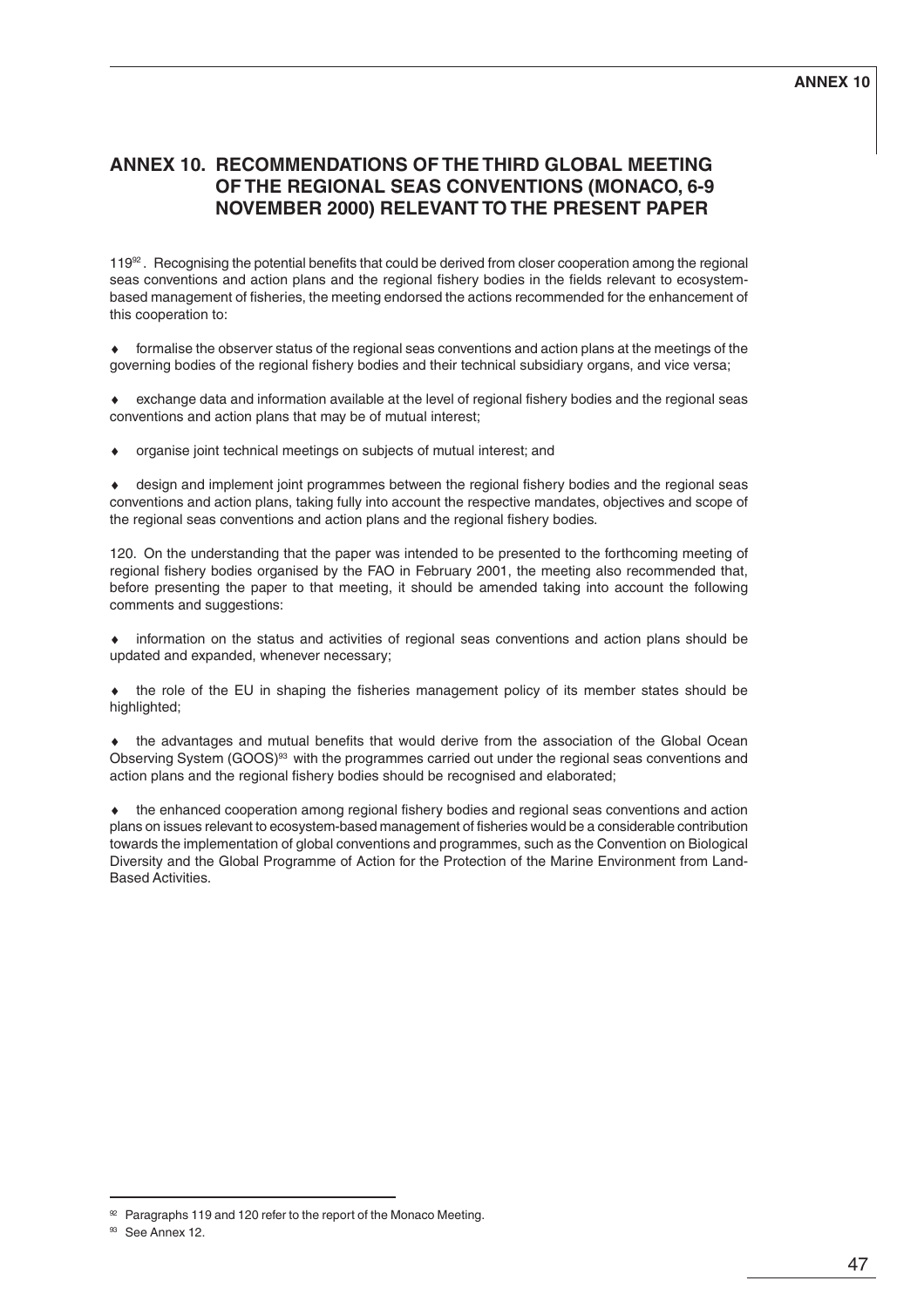# **ANNEX 11. EXCERPT FROM THE REPORT OF THE SECOND MEETING OF FAO AND NON-FAO REGIONAL FISHERY BODIES AND ARRANGEMENTS (ROME, 20-21 FEBRUARY 2001) RELEVANT TO THE PRESENT PAPER**

65.94 The Meeting agreed for the need for closer collaboration between regional fishery bodies and regional seas conventions.

<sup>94</sup> Paragraph 65 refers to the report of the Rome meeting.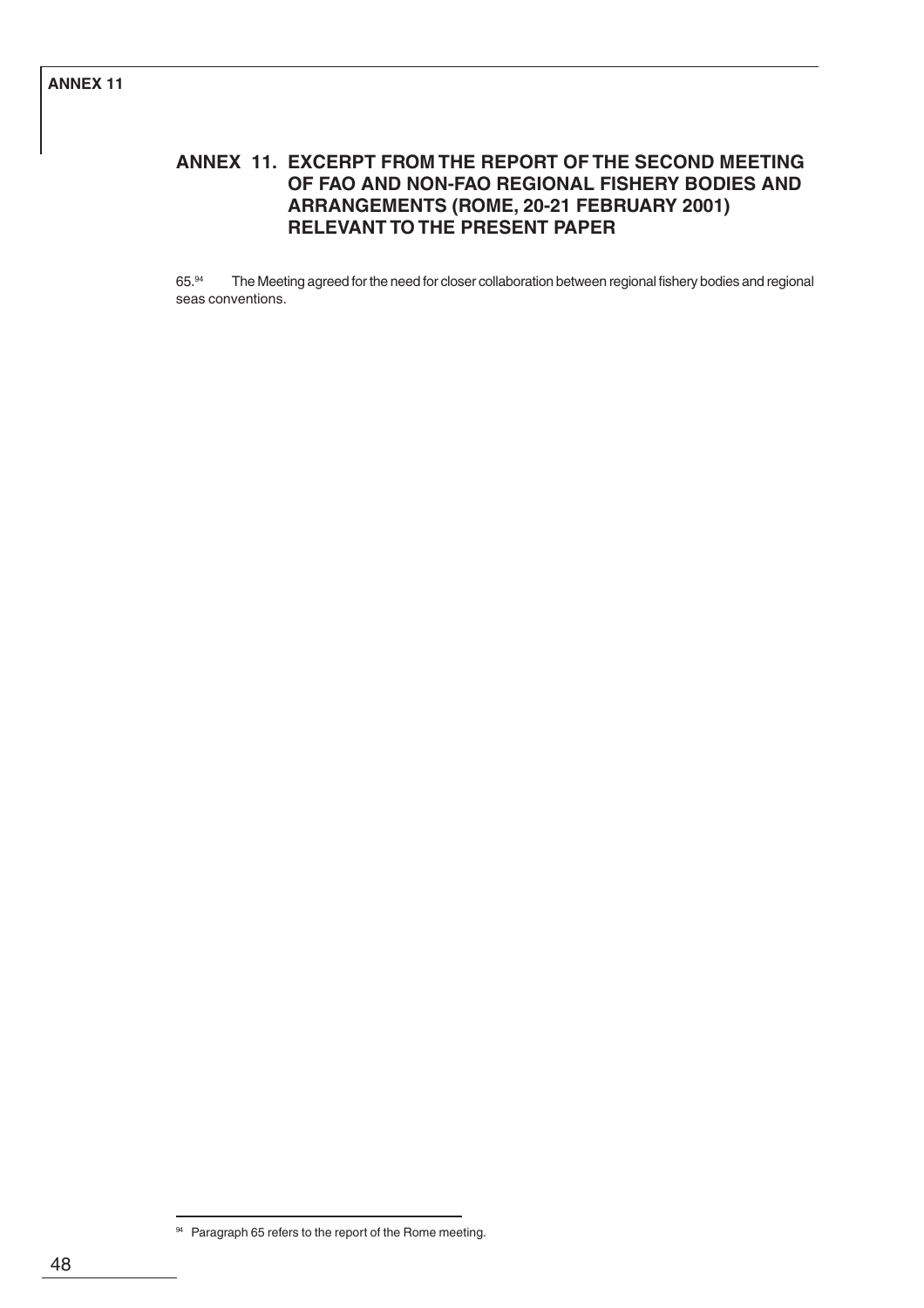# **ANNEX 12. DESIGN AND IMPLEMENTATION OF THE COASTAL MODULE OF THE GLOBAL OCEAN OBSERVING SYSTEM: RELATIONSHIPS WITH THE MARINE REGIONAL FISHERY BODIES AND REGIONAL SEAS CONVENTIONS**

(prepared by Tom Malone and Colin Summerhayes)

## **Preamble**

The Global Ocean Observing System, GOOS, is being developed by IOC (UNESCO), WMO, UNEP, FAO and ICSU to detect and predict changes in the state of marine and estuarine ecosystems (from sea state and currents to water quality, habitats, and living resources) and to improve predictions of global climate change and its effects on people and ecosystem goods and services. The principles upon which the GOOS is designed and the Strategic Plan for achieving its long term goals have been published by the IOC (http:www.ioc.unesco.org/goos): (i) Strategic Plans and Principles for the Global Ocean Observing System (GOOS Report 41) and (ii) The GOOS 1998 (GOOS Report 42).

As of October 2001, GOOS is being developed by the Ocean Observations Panel for Climate (OOPC) and the Coastal Ocean Observations Panel (COOP) in two related and convergent modules: (i) a basin scale module that is primarily concerned with the ocean-climate system (improved weather forecasts and longterm climate predictions, OOPC) and (ii) a coastal module that is primarily concerned with local manifestations of large scale changes occurring in the ocean basins, coastal drainage basins, and airsheds (improved detection and prediction of changes caused by anthropogenic and natural forcings, COOP).

Intergovernmental agreements that provide the legal basis for GOOS or stipulate national obligations for cooperation include (1) the 1982 UN Convention on the Law of the Sea, (2) the Second World Climate Conference in 1990, and (3) two conventions and a program of action signed at the 1992 UN Conference on Environment and Development (UNCED) in Rio de Janeiro (the Framework Convention on Climate Change, Convention on Biodiversity, and the Program of Action for Sustainable Development or Agenda 21). The Law of the Sea Convention provides the legal basis for implementing GOOS by defining jurisdictions in the form of territorial seas and the EEZ; the Climate Conference recommended establishing an observing system, including a global ocean observing system, to monitor climate variability and change more effectively; and Agenda 21 calls for the establishment of a global ocean observing system that will enable effective and sustainable management and utilisation of the marine environment and its natural resources. Provision of the data and information required for ecosystem-based management of the environment and fisheries is a major part of this mandate.

# **The Initial Observing System of GOOS**

GOOS will come into being by incorporating, enhancing and supplementing existing programmes and activities. Existing programmes include the following:

- (1) fixed buoys (e.g., the TAO/TRITON buoy array in the equatorial Pacific, and the PIRATA array in the equatorial Atlantic);
- (2) drifting buoys (deployed by the Data Buoy Cooperation Panel);
- (3) ships (e.g., meteorological measurements from the WMO's Voluntary Observing Ship programme and disposable bathythermograph measurements from the IOC/WMO Ship of Opportunity Programme);
- (4) tide gauges (in the IOC's GLOSS programme);
- (5) times series stations (S off Bermuda and Bravo in Labrador Sea);
- (6) satellites (measuring ocean topography, ocean vector winds, sea surface temperature, ocean colour, sea-ice, fronts and currents, and plumes);
- (7) repeat water sampling surveys (ICES International Bottom Trawl Survey of the North Sea physical and chemical data only);
- (8) ocean plankton surveys (e.g., the Continuous Plankton Recorder programme);
- (9) comprehensive plankton and ocean margin surveys (e.g., California Cooperative Fisheries Investigations)
- (10) comprehensive biological monitoring of coral reefs (Global Coral Reef Monitoring Network).

Merging these programmes into the Initial Observing System began in 1998 and is ongoing as the GOOS design is refined by the OOPC and COOP.

The GOOS-IOS also includes pilot projects to enhance and supplement existing programmes. These include the Global Ocean Data Assimilation Experiment (GODAE) and Argo. GODAE is a proof of concept project that will integrate data from satellite remote sensing with data from in situ measurements to provide improve forecasts of regional and global weather patterns and long-term climate chanage. The Argo profiling float programme will enhance in situ observations by seeding the ocean with 3000 profiling floats between 1999 and 2005.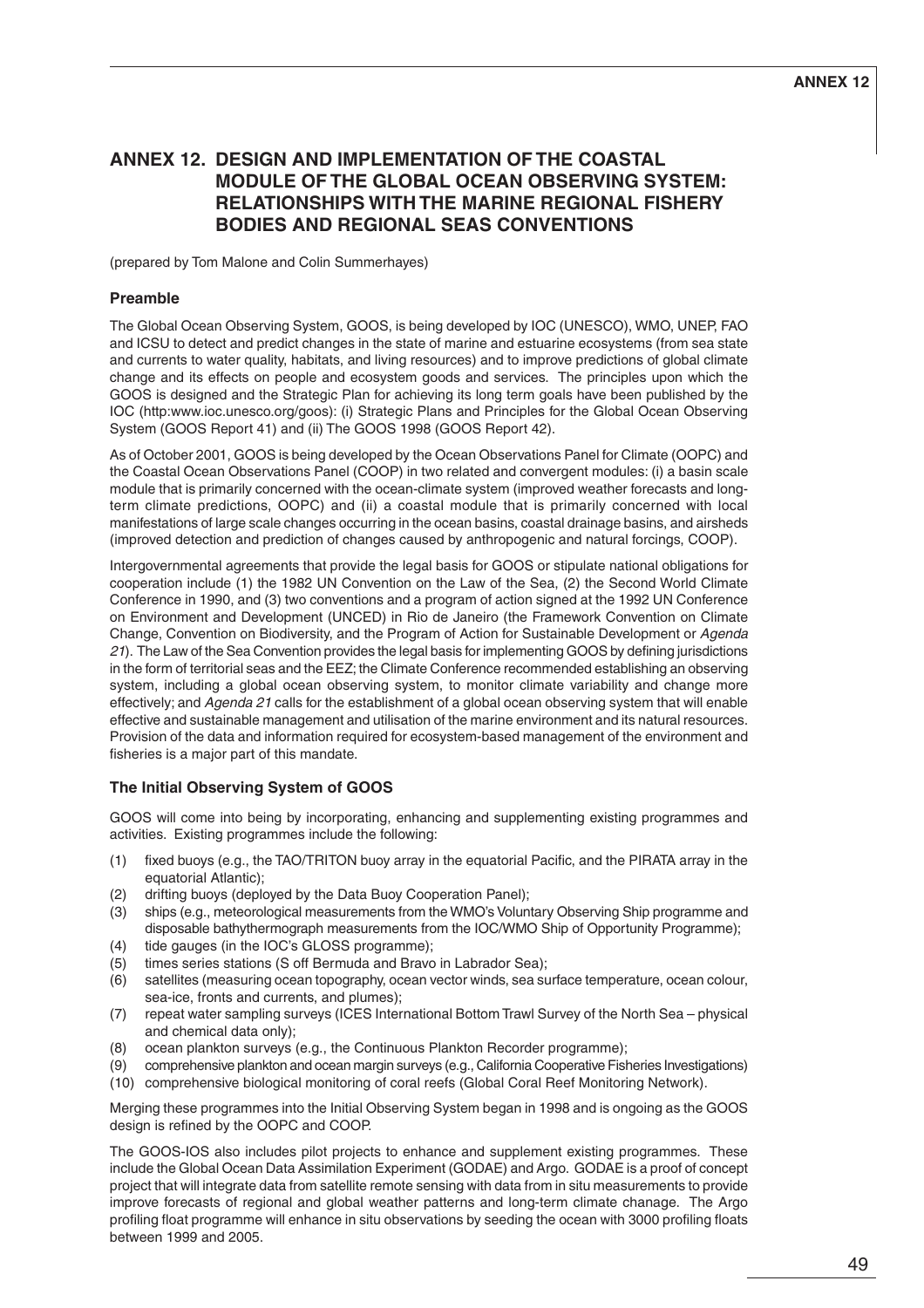#### **The Coastal Module of GOOS**

The coastal module of GOOS is an effort to coordinate, enhance and supplement existing research and monitoring activities in marine and estuarine ecosystems to provide more timely detection and prediction of the effects of external forcings on

- ♦ the people who live in, work in and enjoy coastal environments,
- coastal estuarine and marine ecosystems, and
- the living marine resources they support.

The system is to be and end-to-end (measurements-data management-analysis) and user-driven. It is to develop by making more cost-effective use of existing infrastructure, expertise and knowledge; it is to be sustained in perpetuity and integrated (physical, biological and chemical measurements and data processing), and it is to provide rapid access to diverse data from disparate sources.

The terms of reference for COOP identify three themes to be addressed by the observing system: (1) coastal marine services, (2) ecosystem and public health, and (3) living marine resources. The phenomena of interest that are of primary concern are listed in Table 1. The phenomena are indicators of the status of marine and estuarine ecosystems that affect marine services, public safety, public health, ecosystem health and living marine resources. They represent a broad spectrum of environmental variability (hours - decades) that reflects the and nature of the external forcings that impinge on the coastal environment and the inherent characteristics of coastal ecosystems.

Most of the phenomena of interest are local in scale and are occurring in coastal ecosystems world-wide, a pattern that suggests they are, more often than not, local expressions of larger scale forcings that are of natural origin, anthropogenic origin, or both (Table 1). Examples of such forcings include global climate change and ENSO events; changes in inputs of water, sediments, nutrients and contaminants from coastal drainage basins and air-sheds (atmospheric equivalent to drainage basin or watershed); fishing; and global movements of ships, people and cargo.

The strategy for the design of the coastal module of GOOS is based on two basic concepts that are related to the structure and function of estuarine and marine ecosystems: (1) physical processes structure the pelagic environment and are of fundamental importance to most, if not all, of the phenomena of interest; and (2) the phenomena are not independent but related through a hierarchy of interactions that can be represented by robust models of ecosystem dynamics. This suggests that there is a relatively small set of common variables that, if measured with sufficient resolution over sufficiently long periods and large areas, will serve many needs from forecasting the effects of storms and harmful algal events on short time scales (hours to days) and predicting the effects of fishing on fish stocks and ecosystems on intermediate time scales (months-years) to predicting local manifestations of global climate change on longer time scales (years-decades).

#### **Toward a Global Federation of Regional Observing Systems**

It should be clear from the above that the continued development of Marine Regional Fishery Bodies and Regional Seas Conventions is critical to the successful design and implementation of coastal GOOS. The advantages and mutual benefits of collaboration fall into three important categories: (1) the requirements for managing the environment and living marine resources in an ecosystem context, (2) regional requirements for design and implementation, and (3) making more cost-effective use of existing infrastructure, expertise and knowledge.

**Ecosystem-Based Management:** The data requirements of coastal marine services are, for the most part, common to all three themes specified in the terms of reference. Safe and efficient coastal marine operations require accurate nowcasts and timely forecasts of storms, coastal flooding and precipitation; of coastal wind-, current-, wave-, and ice-fields; and of water depth, temperature and visibility. The set of variables that must be measured and assimilated in near real time include barometric pressure, winds, air and water temperature, sea level, stream flows, and surface currents and waves. In addition to these variables, protecting, sustaining and restoring coastal ecosystems require timely data on environmental variables needed to detect and predict changes in biological, chemical and geological phenomena, e.g., nutrient concentrations, attenuation of visible light, suspended sediments, biomass, species composition, concentrations of contaminants and pathogens. The demands of protecting living marine resources and managing harvests (of wild and farmed stocks) in an ecosystem context require data on all of the above as well as timely information on population (stock) abundance, distribution, age (size)-structure, fecundity, year-class strength, migratory patterns, and mortality rates (including catch statistics). These realities underscore the need for a more integrated, ecosystem-based approach to environmental protection and the management of living resources.

**A Regional, More Cost-Effective Approach:** Given the interdependence of the physical and ecological processes that govern the status of estuarine and marine ecosystems and the reality that priorities vary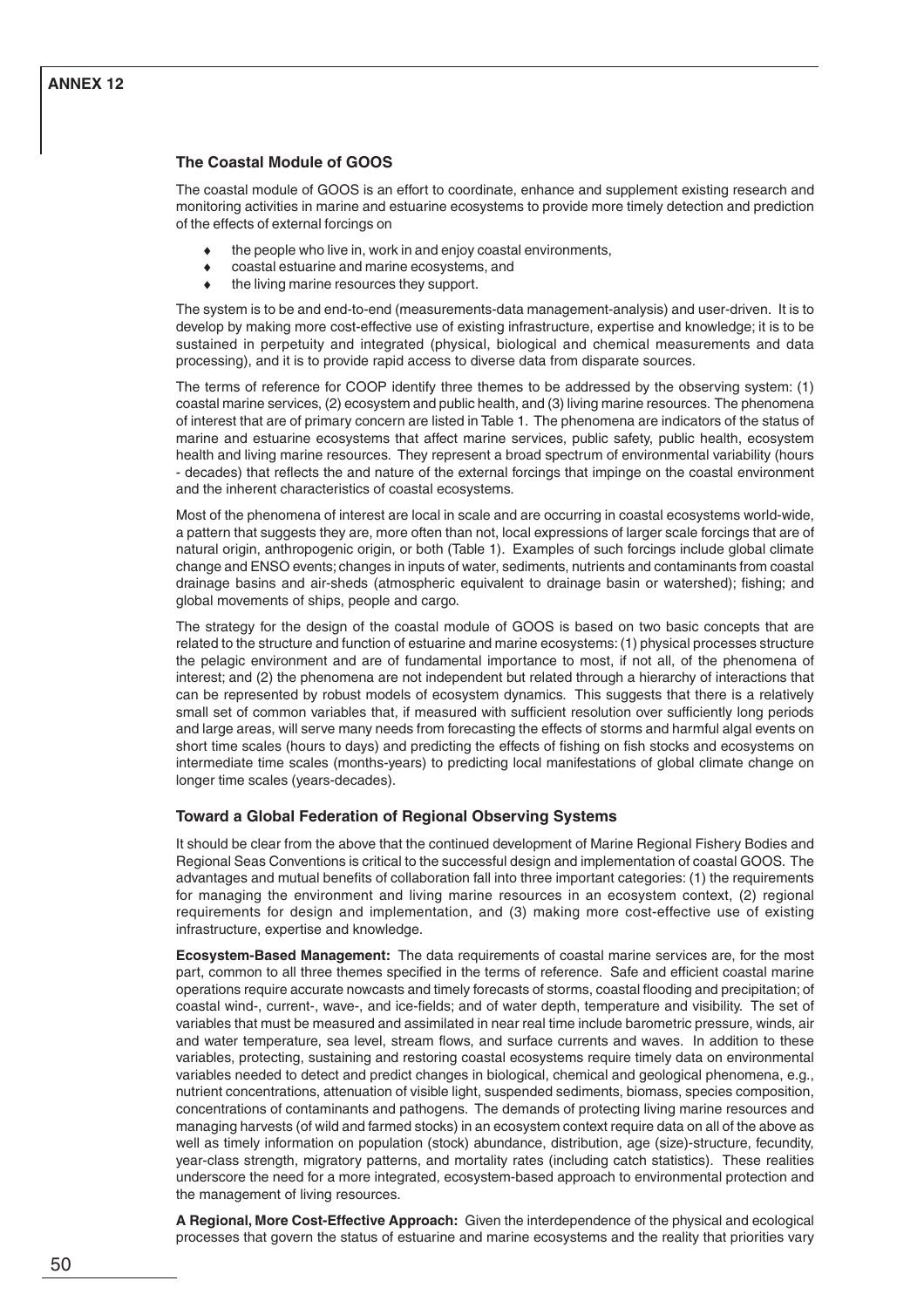regionally and among nations, **the coastal ocean observing system is conceived as a global network (the backbone) for the measurement of common variables that is regionally enhanced (e.g., more variables, greater resolution, additional products) to detect and predict state changes that are of greatest concern to participating countries**. This emphasises the importance of building the global system through the coordinated development of regional (multi-nation) observing systems. The GOOS design strategy also calls for the development of a more cost-effective approach to research, monitoring and management by building on existing programs and projects as justified by the information needs of user groups (including government agencies responsible for water quality and fisheries management and industries that are dependent on water quality and fish yields).

**Regional Seas Conventions, Regional Fishery Bodies and GOOS:** Clearly, the development of the coastal module will depend on regional approaches that make more cost-effective use of existing infrastructure, expertise and knowledge. These requirements can be most effectively met through the coordinated and integrated development of Regional Fishery Bodies, Regional Seas Conventions and GOOS.

The UNEP Governing Council of 2001 endorsed a Resolution calling for a closer relationship between UNEP's RSP and GOOS. The IOC Assembly, at its  $21<sup>st</sup>$  session (July 2001) endorsed a similar recommendation calling for GOOS to work closely with UNEP at the regional level to assist in implementing the RSPs. Underpinning this cooperation is acceptance of the fact that GOOS will incorporate existing mechanisms, while providing the added dimension of a fully comprehensive and integrated approach.

Practical implementation of this collaboration has begun. In the Baltic, the Baltic Operational Oceanographic System (BOOS), which is following the design advice of COOP and the OOPC under the umbrella of EuroGOOS (the European Regional Association for GOOS, which formed in 1994) has developed an agreement with the Helsinki Commission to provide direct support to HELCOM requirements, including converting HELCOM data into advanced products. Similar developments are underway in the North Sea area, where EuroGOOS's Northwest Shelf Operational Oceanographic System (NOOS) is about to come on line. NOOS will have close connections to OSPAR. Additional examples include the following:

In the Mediterranean, all the riparian states banded together in 1997 to form MedGOOS, an association of agencies for developing GOOS within the region. MedGOOS has been developed with the full support of the UNEP RSP Secretariat for the Mediterranean, in Athens, is now funded by the European Commission, and has a Secretariat in Malta. MedGOOS members will work together to improve local and regional scale physical and ecological monitoring and modeling in support of sustainable development. They will begin by building on existing systems. In concert with the UNEP Athens office, their work will lead to an improved context for the work of the Barcelona Convention. Good progress has already been made on physical and ecosystem modeling through the EC-funded Mediterranean Forecasting System Pilot Project.

In the Caribbean the island and continental coastal states banded together in 1999 to form IOCARIBE-GOOS, an intergovernmental sub-group of the IOC's regional subcommission for the Caribbean (IOCARIBE) aimed at developing GOOS within the region. Plans are in hand to link IOCARIBE-GOOS, which is still in its infancy, with the UNEP RSP Secretariat for the Caribbean, in Kingston. A strategic plan is now being developed, along with an inventory of current activities.

In the Pacific islands, PacificGOOS was begun in 1998 under the aegis of SOPAC and in association with the IOC. It has drafted its strategic plan and outlined a set of practical pilot projects including ones on monitoring coastal water quality, monitoring pearl culture and seaweed farming, and monitoring reef health. Its activities map onto and can support those of UNEP's SPREP (South Pacific Regional Environment Programme).

The Black Sea countries have signed a Memorandum of Understanding (July 2001) to develop a Black Sea GOOS. This maps onto UNEP's Bucharest Convention.

ICES is also working closely with GOOS. In 1998 ICES formed an ICES Steering Committee on GOOS. Later, in 1999, this was transformed into an ICES-IOC Steering Committee on GOOS that includes representatives from the GOOS Project Office and EuroGOOS. ICES and EuroGOOS recently held a joint workshop on bio-ecological observations in oceanography (The Hague, April 2000)(EuroGOOS Publication 15, October 2000). In order to assist in the development of an ecosystem-based approach to fisheries management, ICES, EuroGOOS, IOC, and OSPAR are co-convening a workshop in Bergen (5- 7 September 2001) entitled 'Towards a North Sea Ecosystem Component of GOOS for Assessment and Management'. This will take forward the recommendation from the Intermediate Ministerial Meeting on the Integration of Fisheries and Environmental Issues of the North Sea (March 1997) to: (a) agree a strategy for a coordinated and harmonised network in order to progress the development of an ecosystem approach to North Sea management, and (b) develop the strategy in order to increase the efficiency and cost effectiveness of current national and international monitoring systems through the implementation of a pilot North Sea Ecosystem GOOS project which will integrate fisheries and oceanographic data. The results will be presented to North Sea Ministers in March 2002.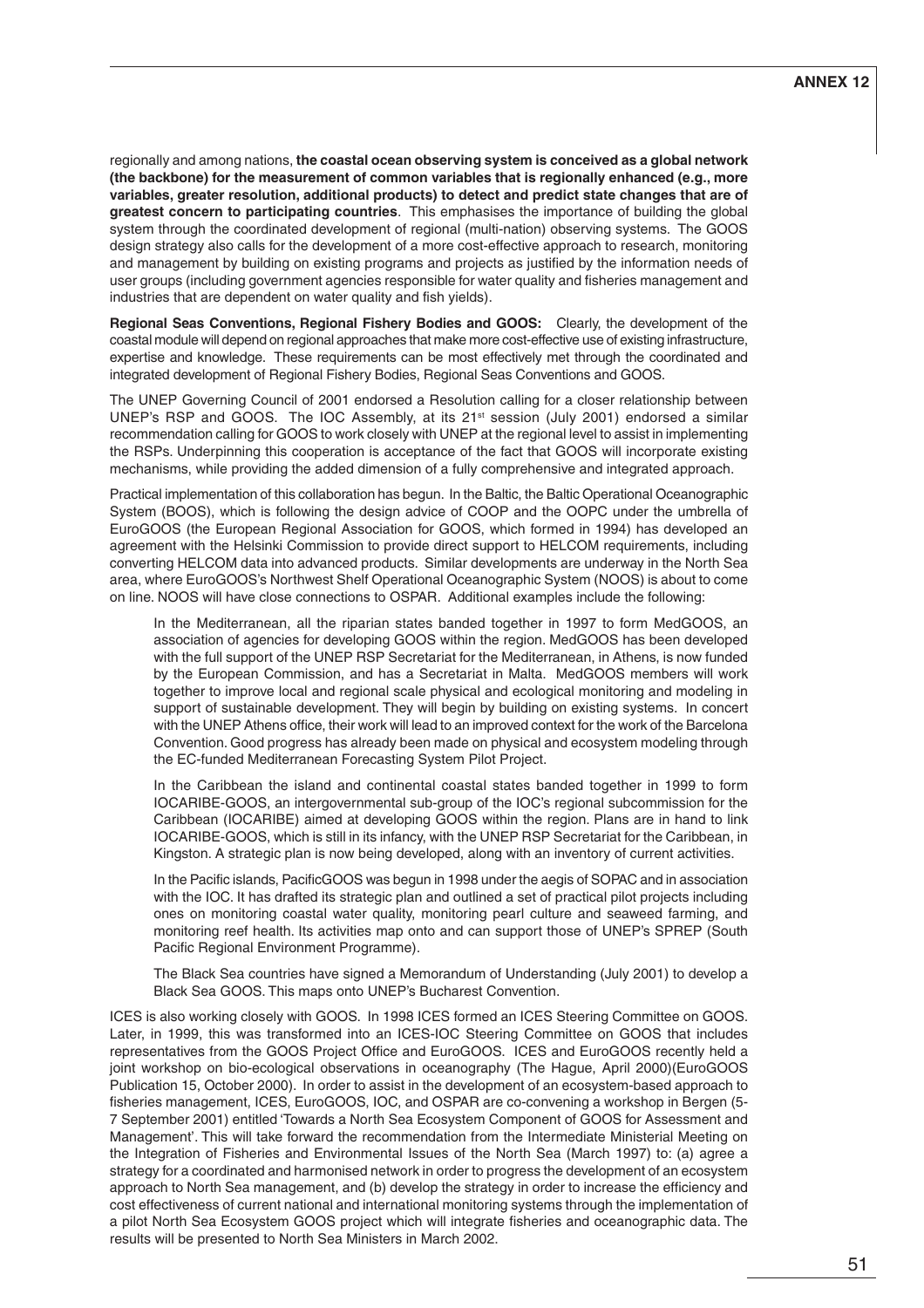PICES is also working closely with GOOS. It held a GOOS workshop as part of its annual meeting in Vladivostock in 2000. It is now co-convening, with IOC, a workshop on regional forecasting that will be held in August 2001, in Seoul, as part of the IOC WESTPAC annual scientific conference. PICES is considering the implications of setting up a Regional Analysis Centre (RAC) along GOOS lines for the North Pacific.

In conclusion, we see great potential for developing practical working relationship with RFBs in much the same way as functional linkages with the RSCs are being developed. GOOS not only provides a framework for enabling coordination and collaboration among RFBs and RSCs, the successful development of such cooperation is critical to the cost-effective implementation of the coastal module of GOOS.

Table 1. Natural and anthropogenic forcings and associated changes in the phenomena of interest in coastal marine ecosystems that are the subject of Coastal GOOS. No attempt has been made to distinguish between anthropogenic and natural forcings because, although some forcings are clearly of human origin (e.g., harvesting marine resources and chemical contamination), there are few if any "natural" forcings that do not have a human signature of some sort (e.g., climate change).

| <b>Natural &amp; Anthropogenic</b>                   | <b>FORCINGS</b><br>Global warming & sea level rise<br>$\bullet$<br>$\bullet$<br>Storms & other extreme weather events<br>$\bullet$<br>Ocean currents, waves, tides & storm<br>surges<br>River & ground water discharges<br>$\bullet$<br>Physical restructuring of the environment<br>$\bullet$<br><b>Construction of impervious surfaces &amp;</b><br>$\bullet$<br>dams<br>Harvesting living & nonliving resources<br>$\bullet$<br>Nutrient enrichment, Sediment inputs,<br>Chemical contamination, & Inputs of human<br>pathogens<br>Introductions of non-native species |
|------------------------------------------------------|---------------------------------------------------------------------------------------------------------------------------------------------------------------------------------------------------------------------------------------------------------------------------------------------------------------------------------------------------------------------------------------------------------------------------------------------------------------------------------------------------------------------------------------------------------------------------|
| <b>Marine Services &amp;</b><br><b>Public Safety</b> | <b>PHENOMENA OF INTEREST</b><br>$\bullet$<br>Changes in sea state & sea ice<br><b>Coastal circulation</b><br>• Coastal flooding<br><b>Shoreline changes</b><br>Changes in shallow water bathymetry                                                                                                                                                                                                                                                                                                                                                                        |
| <b>Public Health</b>                                 | $\bullet$<br><b>Seafood contamination</b><br>$\bullet$<br><b>Abundance of pathogens</b>                                                                                                                                                                                                                                                                                                                                                                                                                                                                                   |
| <b>Status of Coastal Marine</b><br><b>Ecosystems</b> | <b>Habitat modification &amp; loss</b><br>$\bullet$<br><b>Changes in biodiversity</b><br>$\bullet$<br>Harmful algal events & invasive<br>species<br>$\bullet$<br>Water clarity & oxygen depletion                                                                                                                                                                                                                                                                                                                                                                         |
| <b>Living Resources</b>                              | $\bullet$<br>Changes in the abundance & harvest of<br>exploitable living marine resources<br>Disease & mass mortalities of marine<br>organisms                                                                                                                                                                                                                                                                                                                                                                                                                            |